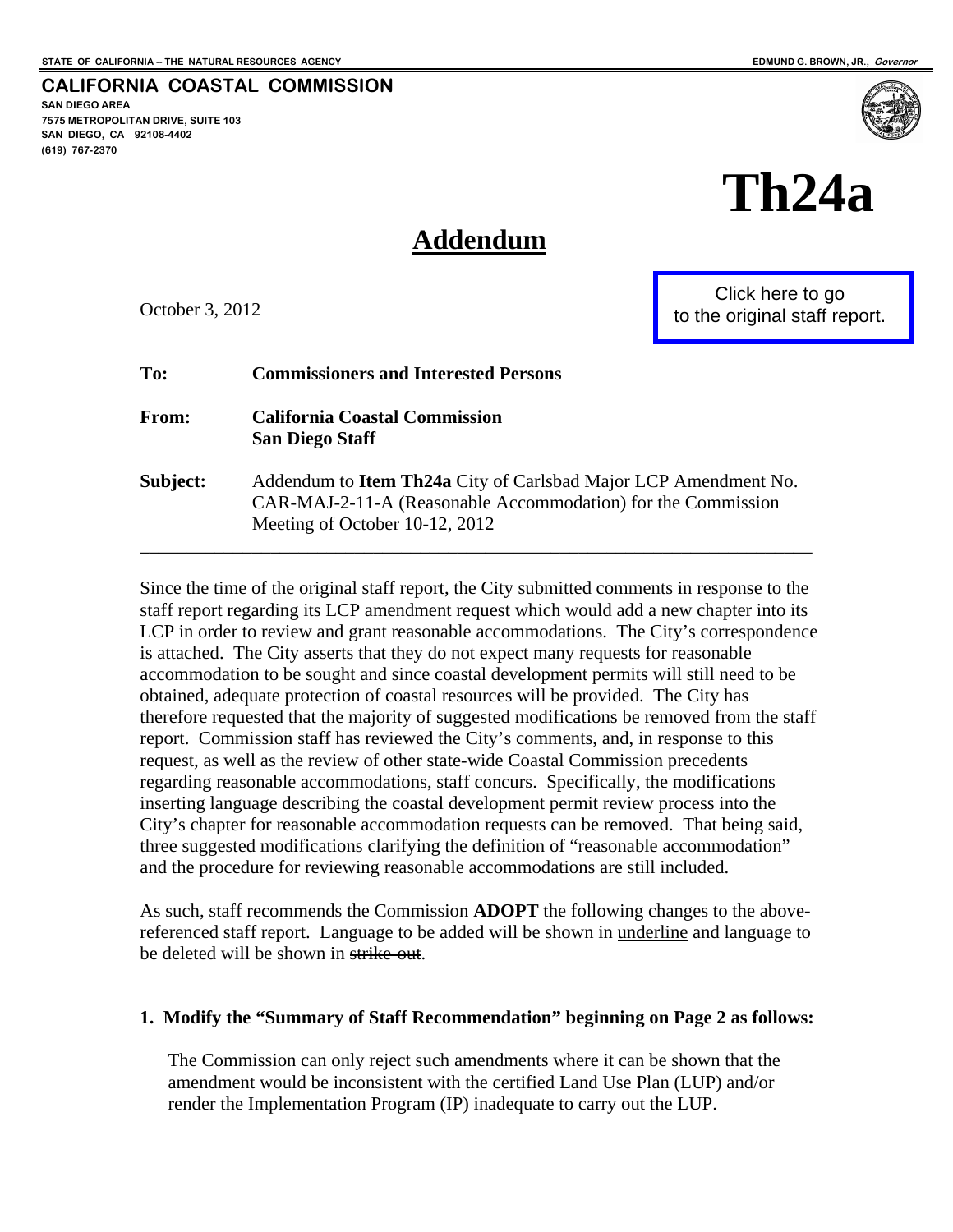Staff recommends denial of the amendment as proposed, and then approval of the amendment with five three suggested modifications. For the most part, the Commission is not chiefly concerned with the review and approval of a request for a reasonable accommodation as it relates to the threshold criteria of whether or not a requestor of a reasonable accommodation is medically qualified to make such a request. However, when the authorization of reasonable accommodations includes allowing flexibility in the City's application of land use, zoning, and building code regulations, the Commission does have an interest in assuring that any potential impacts to coastal resources be identified, feasible alternatives reviewed, the least environmentally damaging alternative implemented; and, if impacts to any coastal resources are determined to be unavoidable, the appropriate feasible mitigation is provided. Without the inclusion of this process, protection of coastal resources cannot be assured. In this case, the City has included language in three separate sections of the proposed Reasonable Accommodation ordinance (21.87.030(C), 21.87.050(A), and 21.87.060(D)) that specifies when a reasonable accommodation is requested within the coastal zone, the request must still fundamentally comply with the LCP and issuance of a coastal development permit will still be necessary. It is through the review and issuance of the coastal development permit that impacts to coastal resources will be adequately analyzed. That being said, Therefore, staff is recommending denial of the implementation plan as submitted, and then approval of the zoning amendment with five three suggested modifications to address this concern. The basis for the inclusion of the three suggested modification are discussed below.

The primary intent of the suggested modifications is to clarify that review of any proposed reasonable accommodation still needs to be found consistent with the policies and adhere to all the regulations included in the City's LCP unless it is demonstrated that reasonable accommodation would be precluded. As proposed by the City, the provisions do not require the applicant to identify any potential impacts to any coastal resources associated with a development proposal, nor does it require an alternatives analysis to be included in the proposal and the least environmentally damaging alternative to be implemented. The language also fails to require that, should impacts to coastal resources be unavoidable, appropriate feasible mitigation measures are included.

Without this type of review, the protection of coastal resources cannot be guaranteed, which is inconsistent with the underlying purpose of the City's certified LCP. The term "coastal resources" includes: visual or physical access to and along the coast; sensitive vegetation and wildlife; natural features of the coast such as bluffs, as well as the protection of existing structures from hazards such as flood, fire, and geologic stability; and, without adequate protection of these resources, the proposed amendment is inconsistent with numerous policies within the City's LCP. As such, staff is suggesting two modifications to the City's proposed language. Suggested modification #2 would require any applicant to provide, as a component of their reasonable accommodation application, an assessment prepared by a qualified professional, which would include identification of any impacts to coastal resources, an alternatives analysis minimizing the identified impacts, and proposed feasible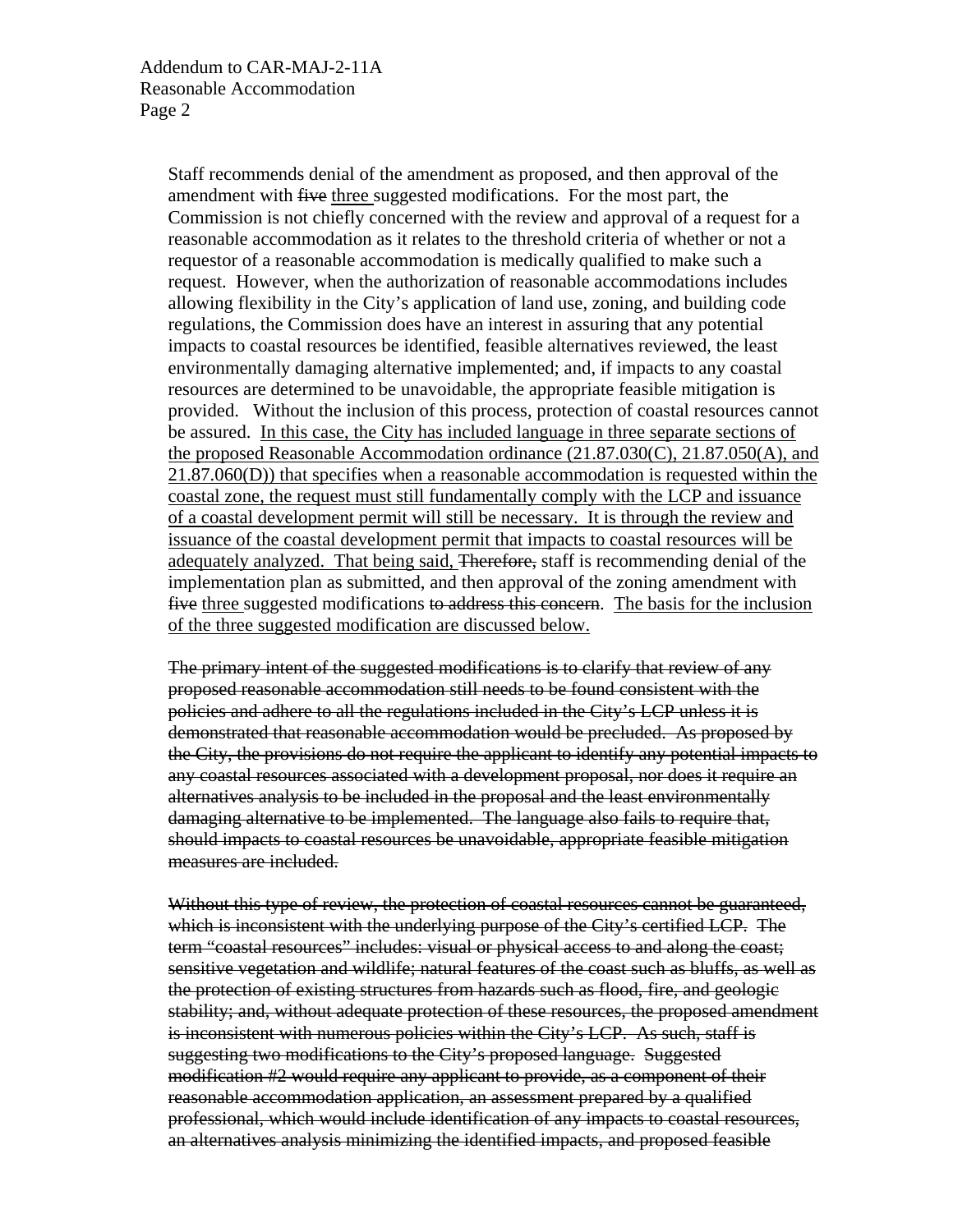Addendum to CAR-MAJ-2-11A Reasonable Accommodation Page 3

> mitigation should the impacts be unavoidable. Suggested modification #4 requires that the City find, when reviewing a specific reasonable accommodation application, that the proposed development has been sited in order to eliminate or minimize any impacts to coastal resources, that the alternative implemented is the least environmentally damaging alternative feasible; and, that all unavoidable impacts be mitigated consistent with the mitigation requirements of the City's certified LCP.

Staff is also suggesting three additional modifications, including the following: (1) require that review of the reasonable accommodation request shall be done concurrently with any discretionary review, including a coastal development permit application (Suggested Modification No. 3); (2) clarify that if the reasonable accommodation proposal also includes a coastal development permit, an appeal of the decision will also be governed by the appeal procedure for coastal development permits (Suggested Modification No. 5); and (3) Suggested Modification #1 has been included to further define "reasonable accommodation" to include that a reasonable accommodation may be one that requires a deviation from an LCP policy but it may not be a request that fundamentally alters the nature of the LCP. Suggested Modification #2 has been included to clarify that both an individual or any developer of housing for an individual with disabilities is obligated to comply with other applicable regulations not at issue in the requested accommodation (Suggested Modification No. 1). Suggested Modification #3 has been included to specify that any request for reasonable accommodation shall also include the zoning, land use, or building code provision, regulation, policy or practice from which modification or exception is being requested as well as an explanation of how application of the existing zoning, land use or building code provision, regulation, policy, or practice precludes reasonable accommodation.

**2. Modify the "Suggested Modifications" section, beginning on Page 6, as follows. For purposes of revising the suggested modifications, changes to them will be shown in double-underline or double-strikethrough. In addition, a new Suggested Modification #1 shall be added to the "definitions" section of the City's ordinance. Therefore, the existing Suggested Modification #1 shall be renumbered to Suggested Modification #2 and the existing Suggested Modification #2 shall be renumbered to Suggested Modification #3. Finally, the originally proposed Suggested Modifications 3, 4 and 5 shall be deleted in their entirety.** 

1. Modify Section 21.87 -Definitions" as follows:

2. "Reasonable accommodation" means, in the land use and zoning context, providing individuals with disabilities or developers of housing for people with disabilities: (1) reasonable, necessary, or feasible flexibility in the application of land use and zoning and building regulations, policies, practices and procedures, or (2) the waiver of certain requirements when it is necessary to provide equal opportunity to use and enjoy housing and/or eliminate barriers to housing opportunities. so long as the requested flexibility or waiver would not require a fundamental alteration in the nature of the city's land use and zoning and building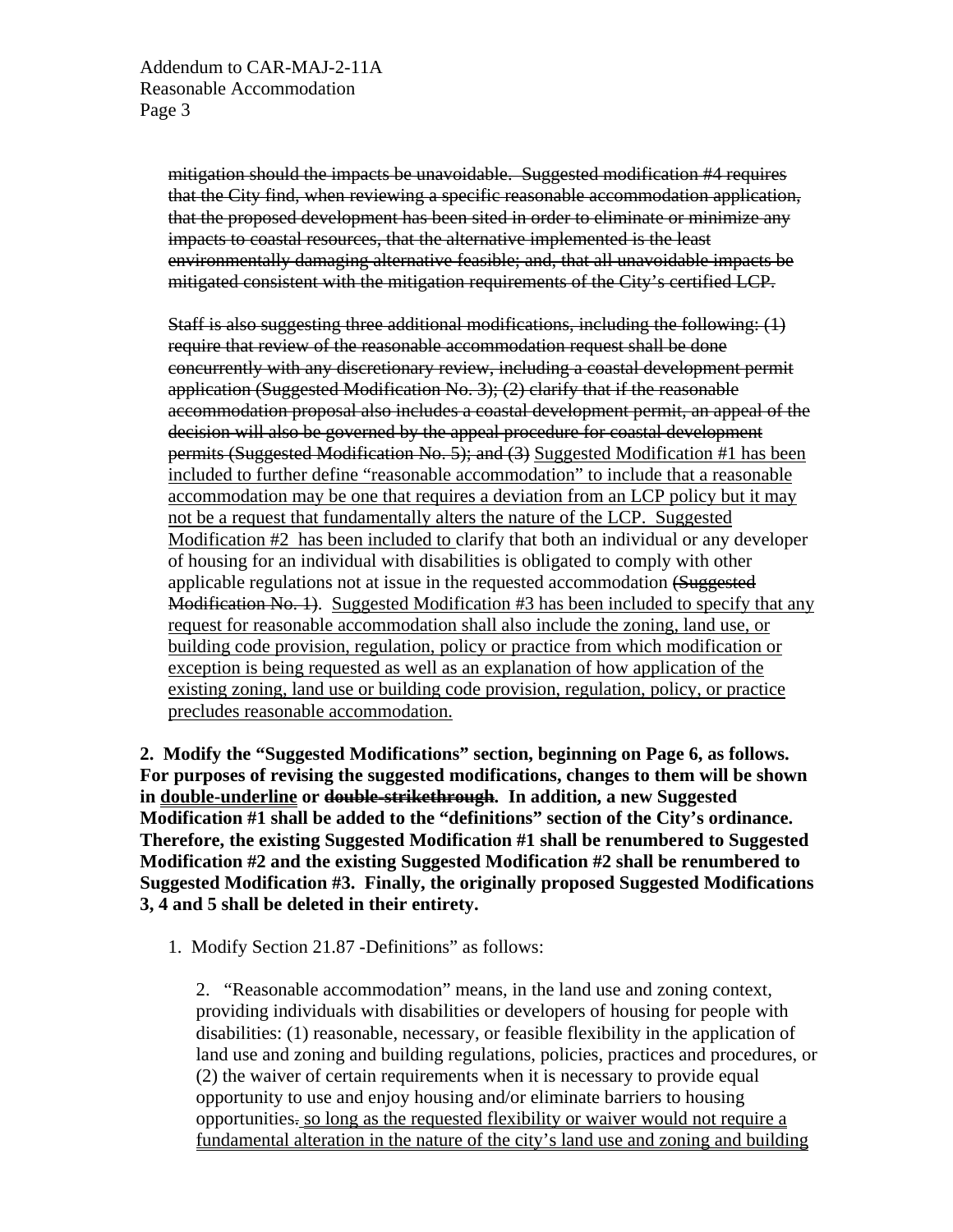regulations, policies, practices, and procedures, and the City's Local Coastal Program

- 12. Modify Section 21.87.030 "Applicability" as follows:
- A. A request for reasonable accommodation may be made by any individual with a disability, his or her representative, or a developer or provider of housing for individuals with disabilities, when the application of a land use, zoning or building regulation, policy, practice or procedure acts as a barrier to housing opportunities.
- B. A request for reasonable accommodation may include a modification or exception to the rules, standards, development and use of housing-related facilities that would eliminate regulatory barriers and provide a person with a disability equal opportunity to the housing of their choice.
- C. A request for reasonable accommodation in regulations, policies, practices and procedures may be filed at any time that the accommodation may be necessary to ensure equal access to housing. A reasonable accommodation does not affect the obligations of an individual's or a developer of housing for an individual with disabilities obligations to comply with other applicable regulations not at issue in the requested accommodation.

23. Modify Section 21.87.040 – "Request for reasonable accommodation" as follows:

A. Application for a request for reasonable accommodation shall be made in writing on a form provided by the planning director. The form shall be signed by the property owner or authorized agent. The application shall state fully the circumstances and conditions relied upon as grounds for the application and shall be accompanied by adequate plans and all other materials as specified by the planning director. The application shall include the zoning, land use or building code provision, regulation, policy or practice from which modification or exception for reasonable accommodation is being requested including an explanation of how application of the existing zoning, land use or building code provision, regulation, policy or practice precludes reasonable accommodation. In addition, the application shall include an assessment, prepared by a qualified professional, of the potential adverse impacts to wetlands, environmentally sensitive habitat areas, public access, public views, and/or hazards such as geologic, flood and fire. The assessment shall also include a detailed feasible alternatives analysis and proposed feasible mitigation measures if unavoidable impacts are identified.

B. Proof of applicable disability shall be provided in the form of a note from a medical doctor or other third party professional documentation deemed acceptable to the planning director.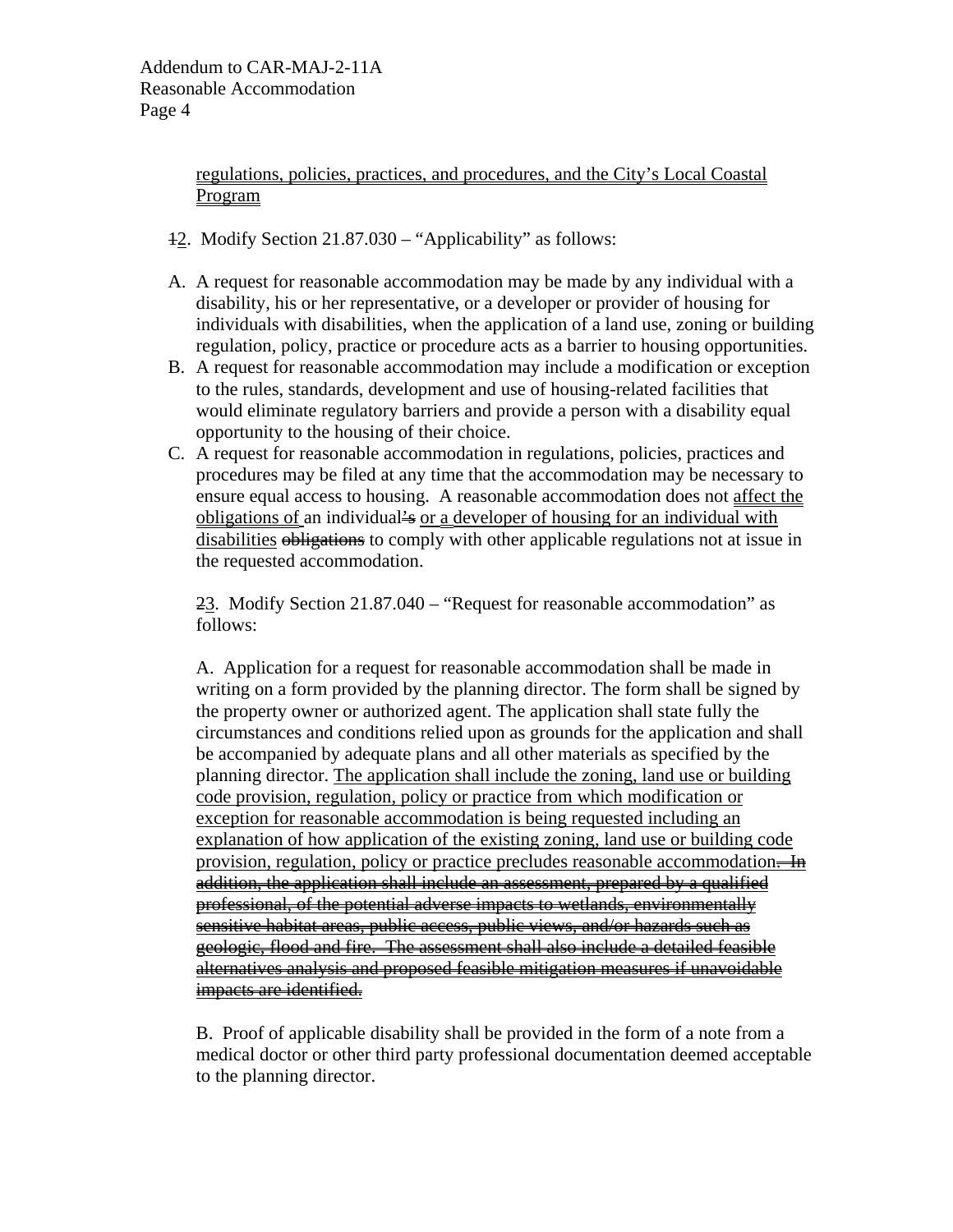C. Any information identified by an applicant as confidential shall be retained in a manner so as to respect the privacy rights of the applicant and shall not be made available for public inspection.

D. If an individual needs assistance in making the application for reasonable accommodation, the city will provide assistance to ensure the process is accessible.

#### **3. The City's comments also noted that Section 21.87.060 – Required Findings of its proposed ordinance was incorrectly cited in the report. Language was inadvertently left out; the correct citation is as follows:**

A. The housing, which is the subject of the request for reasonable accommodation, will be occupied by an individual with a disability protected under fair housing laws;

B. The requested accommodation is necessary to make housing available to an individual with a disability protected under the fair housing laws;

C. The requested accommodation would not impose an undue financial or administrative burden on the city;

D. The requested accommodation would not require a fundamental alteration in the nature of the city's land use and zoning and building regulations, policies, practices, and procedures; and for housing in the Coastal Zone, the City's Local Coastal Program.

E. The requested accommodation would not result in a detriment to the surrounding uses or character of the surrounding neighborhood.

## **4. Modify the "Specific Findings for Denial" beginning on Page 12 as follows:**

The City of Carlsbad is proposing to amend its implementation plan to include a new chapter (Chapter 21.87) to formalize the process by which requests for reasonable accommodations are reviewed and approved. For the most part, the Commission is not chiefly concerned with the review and approval of a request for a reasonable accommodation as it relates to the threshold criteria of whether or not a requestor of a reasonable accommodation is medically qualified to make such a request. However, when the approval of reasonable accommodations includes flexibility in the City's application of land use, zoning, and building code regulations, the Commission does have an interest in assuring that any potential impacts to coastal resources are avoided and/or minimized to the maximum extent feasible if some impact is determined to be necessary. In order for such approvals to be found consistent with the City's LCP, all potential impacts need to be identified, feasible alternatives reviewed, and the least damaging feasible alternative implemented. Additionally, if impacts to any coastal resources are unavoidable, the appropriate feasible mitigation must be required. The City failed to include this process in its review for reasonable accommodations.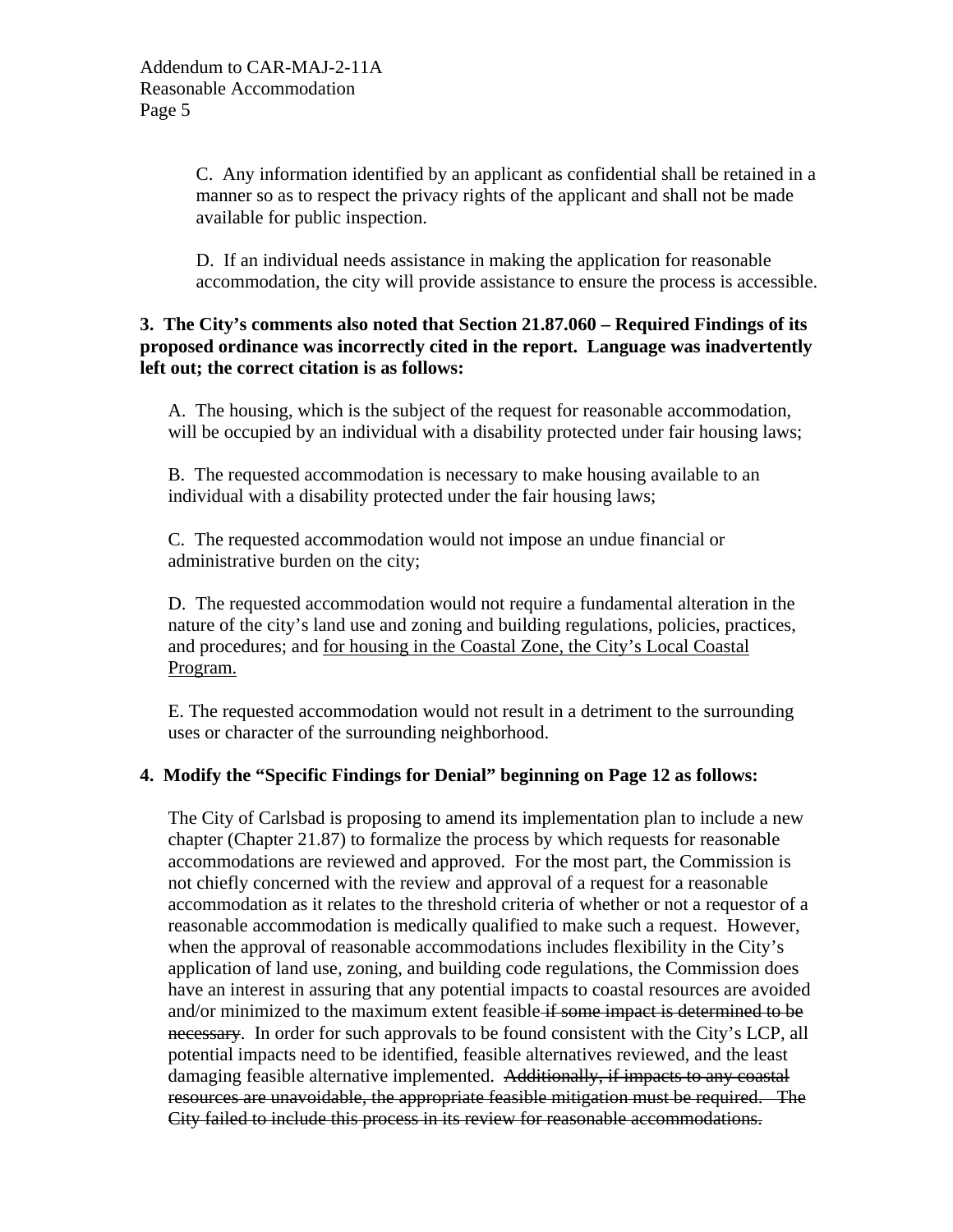Addendum to CAR-MAJ-2-11A Reasonable Accommodation Page 6

#### Without this detailed review by the City, the proper protection of coastal resources cannot be assured.

The Commission realizes that the City and other regulated parties must, by federal law, make reasonable accommodations available as necessary to assure that structures are accessible by all people, including those with disabilities. The City's proposed language will allow flexibility such that if land use restrictions preclude or limit accessibility to people with disabilities, the restrictions will not be imposed unless relaxing such restrictions fundamentally alters the nature of the city's land use and zoning and building regulations, policies, practices, and procedures, or the City's Local Coastal Program. However, the proposed language does not clearly address how the flexibility or complete removal of development restrictions will be approved should those improvements result in impacts to coastal resources. As is reflected in the City's certified LUP policies cited above, the City's certified LUP places high value on maximizing public access and recreation, protecting and enhancing public views, protecting natural habitats and wildlife, and protecting structures from geologic, flood and fire hazards. Additionally, these policies require that impacts to coastal resources be minimized to the maximum extent feasible and require feasible mitigation for any unavoidable impacts.

The Commission further recognizes that such impacts may be necessary to provide accessibility to those with disabilities, again, as required by federal law. However, if there is a feasible alternative that accomplishes the goals of accessibility without impacting coastal resources, that should be the alternative implemented. If there are no feasible alternatives that eliminate impacts to coastal resources, then the *least environmentally impacting* feasible alternative should be the alternative implemented. However, approval of a project that fundamentally alters the nature of the land use and zoning and building regulations, policies, practices, and procedures of the City's Local Coastal Program shall not be allowed. Federal law addressing reasonable accommodations for people with disabilities does not expressly prohibit the consideration of a project's environmental impacts in its project review nor does it prohibit requiring an applicant to construct a feasible project alternative that would avoid or minimize environmental impacts. Finally, for projects where impacts are unavoidable, the federal law does not prohibit requiring feasible mitigation measures for such impacts.

To provide illustrative examples, without inclusion of the above stated process (impacts identified, feasible alternatives reviewed, impacts minimized, feasible mitigation provided), a proposal may be approved on a coastal bluff that is not safely sited or located in an area that would result in obstructing expansive public views to and along the ocean and scenic coastal areas, when a feasible alternative location that has a more appropriate geologic setback or does not provide such an view impact was overlooked. The siting of development can also result in development located on a portion of a lot that contains sensitive habitat or wetlands. All of these scenarios could be avoided if a proper alternatives analysis was required. Finally, the City could approve a development without the imposition of feasible mitigation measures for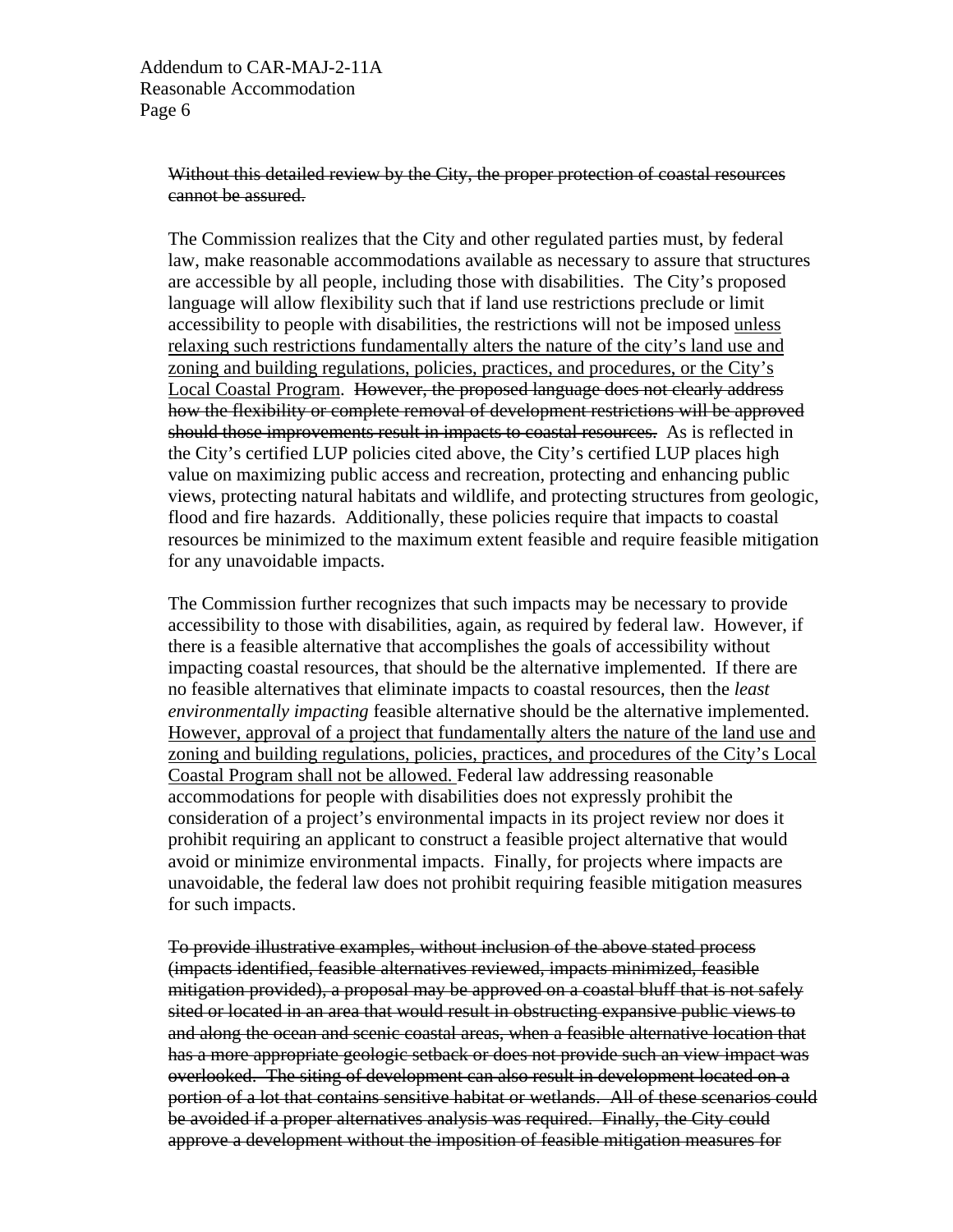such impacts. As previously stated, the City's proposed amendment does not clearly include the review of potential impacts and potential feasible alternatives, nor does it require feasible mitigation for unavoidable impacts. Absent these measures, coastal resource protection is not maximized.

Additionally, the City failed to clarify how the coastal development permit process is incorporated into approval of reasonable accommodation proposals. The coastal development permit process is the time when the City would review the project for consistency with the City's LCP. If this process is not clearly identified, there is potential that the City may approve a proposal that is not consistent with its LCP. Without detailed review of all potential impacts to coastal resources or clear inclusion of the coastal development permit process, the proposed amendment cannot be found consistent with the City's LCP, and; therefore shall be denied as submitted. In this case, the City has included language in three sections of the proposed ordinance indicating that if the proposed development is located in the coastal zone, then the request must fundamentally comply with the city's certified LCP and issuance of a coastal development permit process will also be necessary. Specifically, Section 21.87.030 –Applicability – states that "a reasonable accommodation does not affect the individual's obligations to comply with other applicable regulations not at issue in the requested accommodation." Additionally, Section 21.87.050 –Review Authority and Procedure – states that "approval of a reasonable accommodation may be conditioned upon the approval of other related permits. Finally, Section 21.87.060 Required Findings – states that a reasonable accommodation can only be approved if "the requested accommodation would not require fundamental alteration in the nature of the city's land use and zoning and building regulations, policies, practices, and procedures, and for housing in the Coastal Zone, the city's Local Coastal Program. The combination of these three sections of language can be found adequate to assure that the request for reasonable accommodation will not supersede other applicable regulations, will be fundamentally consistent with the City's LCP, and will include adequate review of potential impacts to coastal resources.

That being said, the City failed to include a requirement for the applicant of any reasonable accommodation to submit the provision or policy from which modification or exception is being requested or an explanation on how application of the existing provision or policy precludes reasonable accommodation. Additionally, the submitted amendment does not clarify that either an individual or a developer of housing for the disabled must comply, to the maximum extent feasible, with all other required development policies and standards. Finally, for purposes of consistency with the LCP, the City did not include language in its definition of reasonable accommodation that mirrors language in its proposed "Request for reasonable accommodation" section to further define that a reasonable accommodation may be one that requires a deviation from an LCP policy but it may not be a request that fundamentally alters the nature of the LCP. Without these inclusions, the administration for granting reasonable accommodations is not clear; and, therefore, the amendment shall be denied as submitted.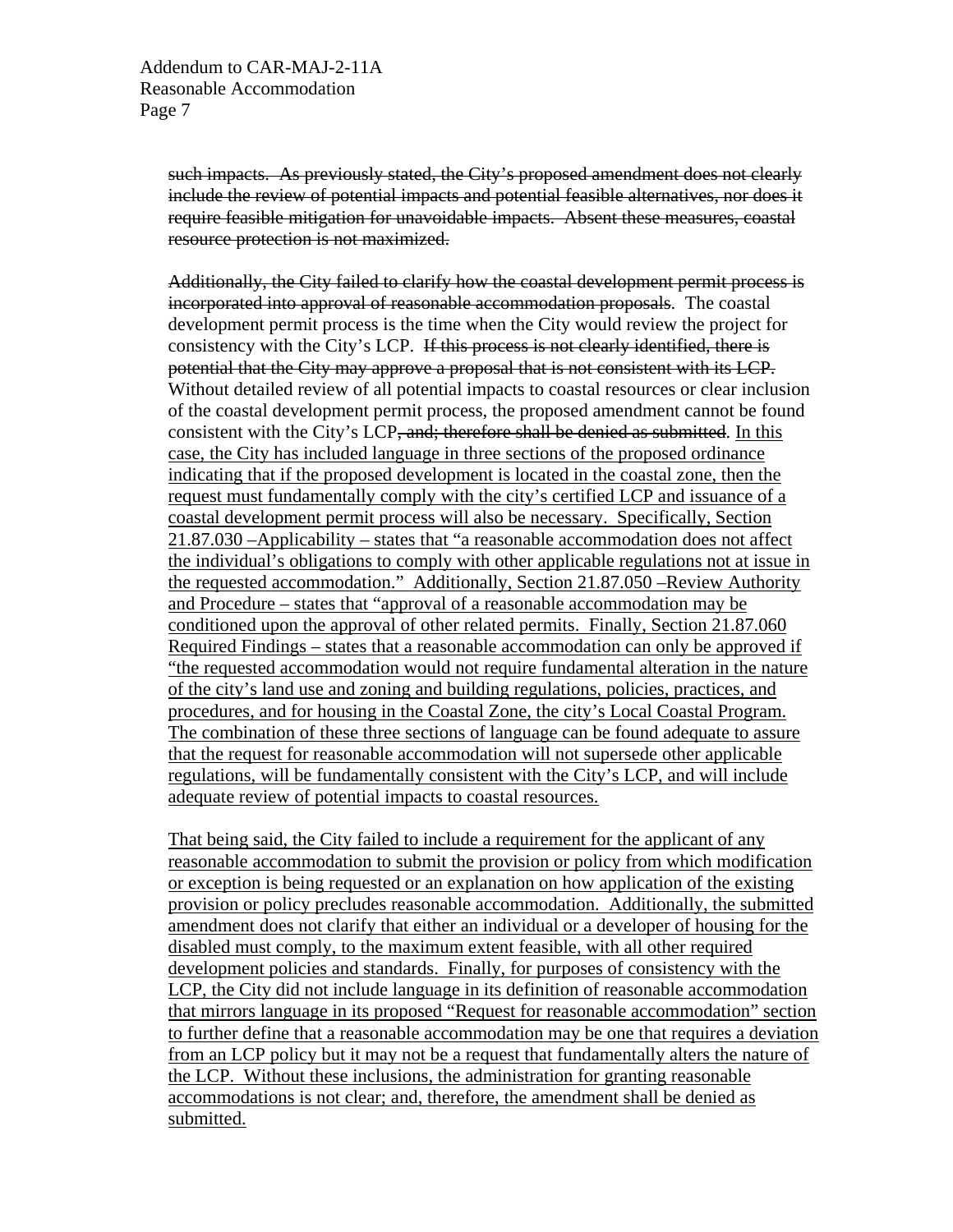#### **5. Modify the "Findings for Approval of the City of Carlsbad Implementation Plan Amendment, if Modified," beginning on Page 14, as follows:**

As proposed, the City's language allows for flexibility in application of land use and zoning standards, policies and regulations in order to provide for reasonable accommodation in development intended for people with disabilities so long as such flexibility in the coastal zone does not fundamentally alter the nature of the land use and zoning and building regulations, policies, practices, and procedures of the City's Local Coastal Program. but the ordinance does not adequately address review of potential impacts to coastal resources or include an alternatives analysis. In addition, it does not require that the least environmentally damaging feasible alternative be implemented, nor does it require that if impacts are unavoidable, feasible mitigation has to be provided consistent with the certified LCP.

A project located in the coastal zone which requests land use and zoning flexibility should identify whether impacts to coastal resources would result and, if so, identify the specific resource(s) impacted. The alternatives review should also describe feasible alternatives to the project as proposed and identify the feasible alternative with the least impacts to coastal resources. And, finally, a request for reasonable accommodation should also identify and include feasible mitigation for any unavoidable impacts the project would create.As previously discussed, the City has included language in Sections 21.87.030 and 21.87.050 of the proposed ordinance that reaffirms the issuance coastal development permit is still necessary; and, thus, it is at that time that adequate alternatives analysis will be accomplished. Additionally, Section 21.87.060 also requires that the request for reasonable accommodations will not require fundamental alteration in the nature of the City's certified LCP.

That being said, the procedure for reviewing and granting reasonable accommodations is still not clearly described. The Commission is therefore suggesting three five modifications to the City's proposed amendment. The overarching intent of these modifications is to clearly identify that the approval of reasonable accommodations may also require review and issuance of a coastal development permit. To that end, two suggested modifications were included to address the projects *consistency* with the City's LCP and three modifications have been included to highlight to clarify the *process* for approving a coastal development permit for any reasonable accommodation proposal.

Suggested modifications (Nos. 2 and 4 respectively) modify the City's language to include 1) the requirement for any applicant to provide, as a component of their reasonable accommodation application, an assessment prepared by a qualified professional, which would include identification of any impacts to coastal resources, an alternatives analysis minimizing the identified impacts, and proposed mitigation should the impacts be unavoidable. Suggested modification (No. 4) requires that the City find, when reviewing a specific reasonable accommodation application, that the proposed development has been sited in order to eliminate or minimize any impacts to coastal resources, that the feasible alternative implemented is the least environmentally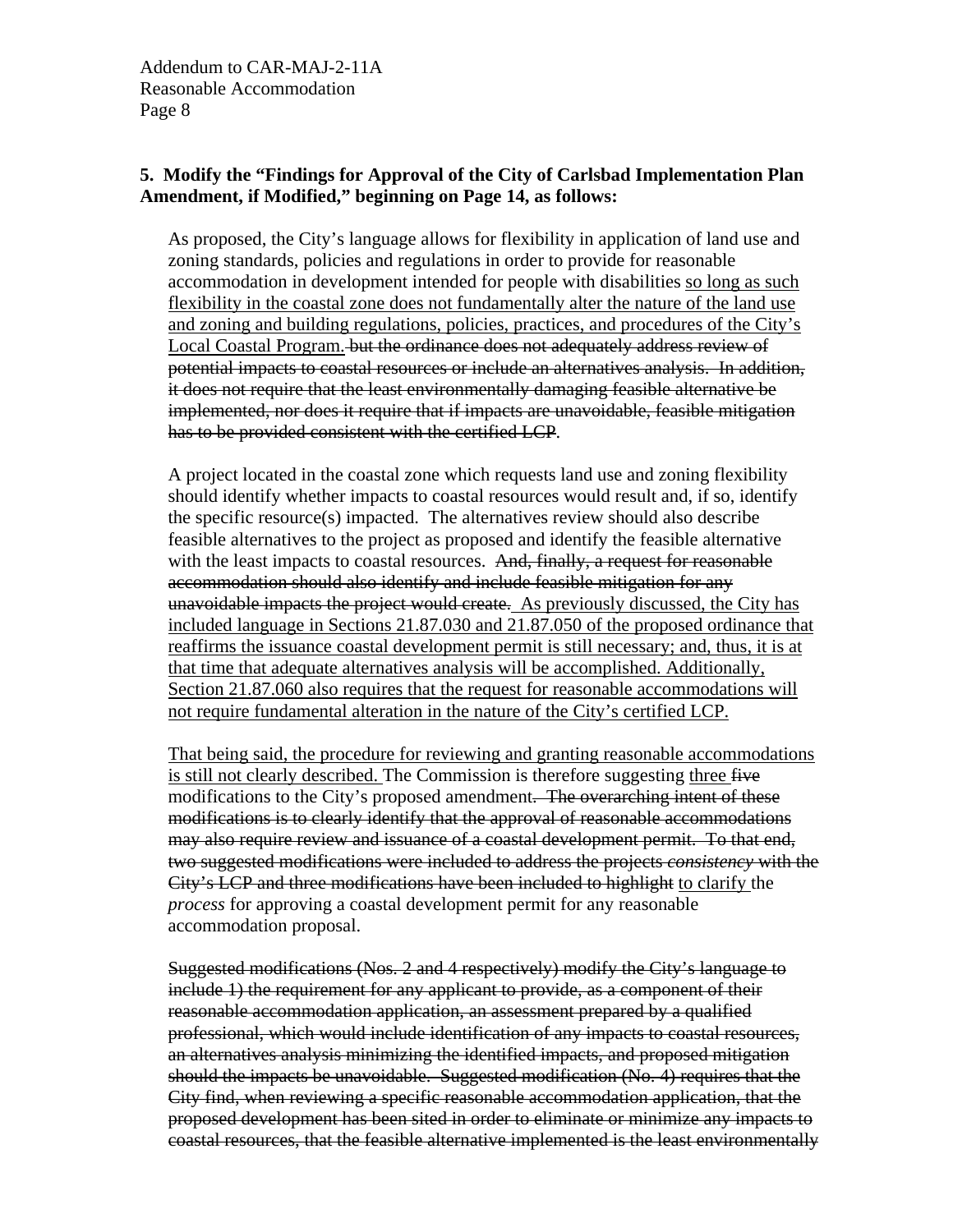damaging alternative feasible; and, that all unavoidable impacts be mitigated consistent with the mitigation requirements of the City's certified LCP. With the inclusion of Suggested Modification Nos. 2 and 4, all coastal resources impacts will be minimized to the maximum extent feasible, and any unavoidable impacts will be adequately mitigated. It is only with the inclusion of these modifications that the proposed amendment can be found consistent with the City's LUP.

The remaining three modifications serve to clarify the coastal development permit process. To ensure maximum compliance with LCP policies when approving a reasonable accommodation, Suggested Modification No. 1 includes additional language that if a reasonable accommodation requires a deviation from an LCP policy then the City can only approve such a project so long as the requested deviation does not fundamentally alter the nature of the City's LCP. Suggested Modification No. 21 clarifies that an individual or any developer of housing for an individual with disabilities is obligated to comply with other applicable regulations not at issue in the requested accommodation. Suggested Modification No. 3 requires the applicant to include in any request for reasonable accommodation the regulation, policy or practice from which modification or exception is necessary and an explanation of how the application of such regulation, policy, etc. precludes reasonable accommodation. 3 require that a request for reasonable accommodation shall be processed concurrent with any other required discretionary approval. Finally Suggest Modification No. 5 clarifies that if the reasonable accommodation proposal also includes a coastal development permit, an appeal of the decision will also be governed by the appeal procedure for coastal development permits.

To conclude, the certified LUP requires that coastal resources such as public access and recreation, public views, and sensitive habitats; including wetlands, be protected. In this case, the City is proposing language that will make it clear to any applicant that if the proposed development is located in the coastal zone, the proposal will also have to be found consistent with the City's LCP, to the maximum degree feasible, and that any deviation from the LCP, in approving a reasonable accommodation, does not fundamentally alter the nature of the land use and zoning and building regulations, policies, practices, and procedures of the City's Local Coastal Program. For the reasons described above, only if modified as suggested can the proposed Implementation Plan amendment be found to be consistent with and adequate to carry out the public access and recreation, public view and habitat protection policies of the City's certified Land Use Plan in addition to policies related to assuring that any proposed reasonable accommodation will be safe from potential flood, fire and geologic hazards. Therefore, the Commission finds that, as modified, the proposed Implementation Plan amendment will be consistent with and adequate to carry out the provisions of the certified Land Use Plan (LUP).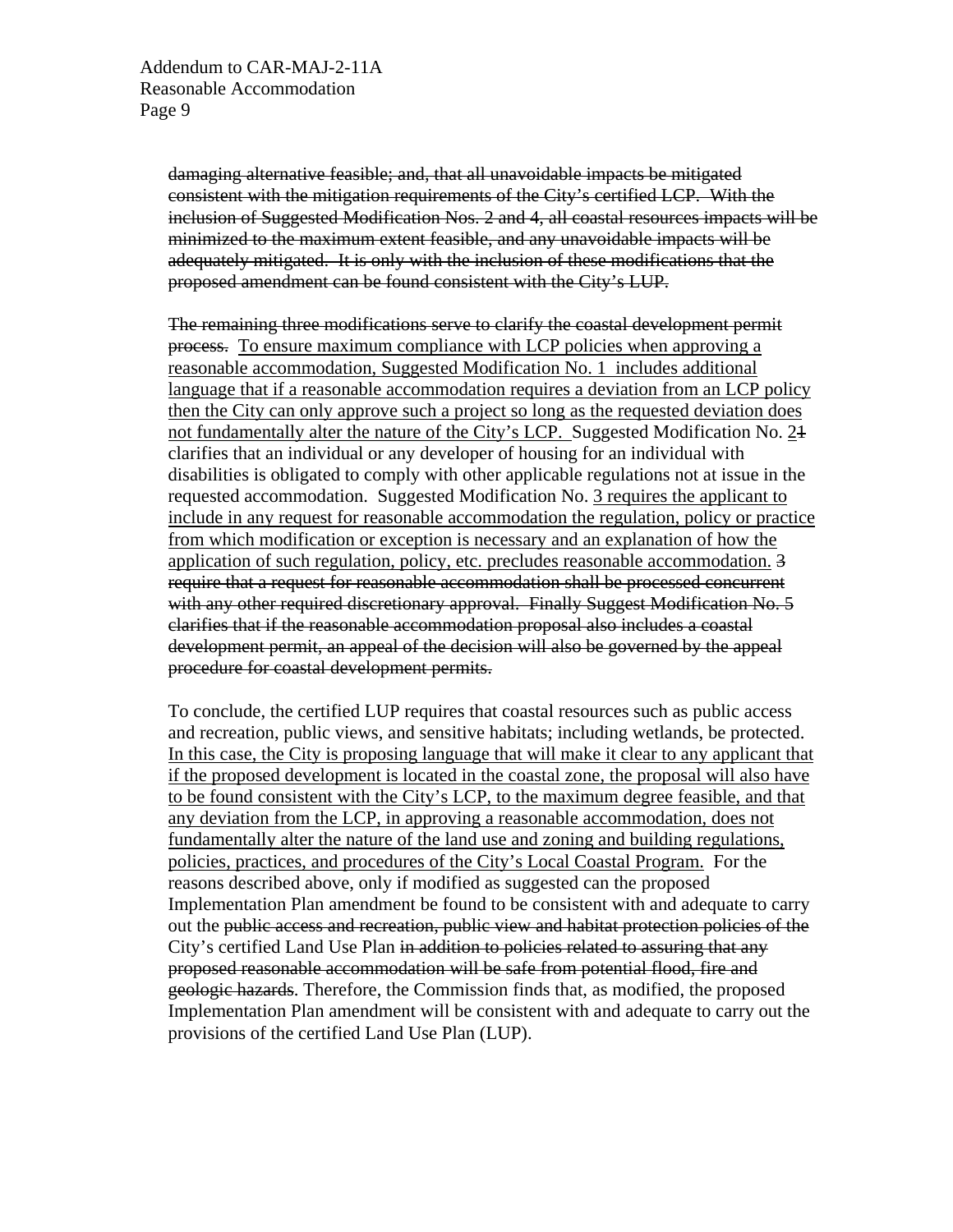Addendum to CAR-MAJ-2-11A Reasonable Accommodation Page 10

#### **6. Modify Part VI "Consistency with the California Environmental Quality Act (CEQA)" as follows:**

Section 21080.5 of the California Environmental Quality Act (CEQA) exempts local government from the requirement of preparing an environmental impact report (EIR) in connection with its local coastal program. The Commission's LCP review and approval program has been found by the Resources Agency to be functionally equivalent to the EIR process. Thus, under CEQA Section 21080.5, the Commission is relieved of the responsibility to prepare an EIR for each LCP.

Nevertheless, the Commission is required, in a LCP submittal or, as in this case, a LCP amendment submittal, to find that the approval of the proposed LCP, or LCP, as amended, conforms to CEQA provisions, including the requirement in CEQA section 21080.5(d)(2)(A) that the amended LCP will not be approved or adopted as proposed if there are feasible alternative or feasible mitigation measures available which would substantially lessen any significant adverse impact which the activity may have on the environment. (14 C.C.R. §§ 13542(a), 13540(f), and 13555(b)). The Commission finds that approval of the proposed LCP amendment, as submitted, would result in significant impacts under the meaning of the California Environmental Quality Act. Specifically, the proposed LCP amendment as proposed would result in potential impacts to public access/recreation, public views, sensitive habitat and wildlife, and could increase coastal hazard concerns such as safe geologic setbacks, flood, and fire. However, with the inclusion of the suggested modifications, the revised zoning ordinance would not result in significant impacts to the environment within the meaning of the California Environmental Quality Act. Therefore, the Commission finds that approval of the LCP amendment will not result in any significant adverse environmental impacts.

(G:\San Diego\Reports\LCPs\Carlsbad\CAR-MAJ-2-11A Reasonable Acc. IP addendum.doc)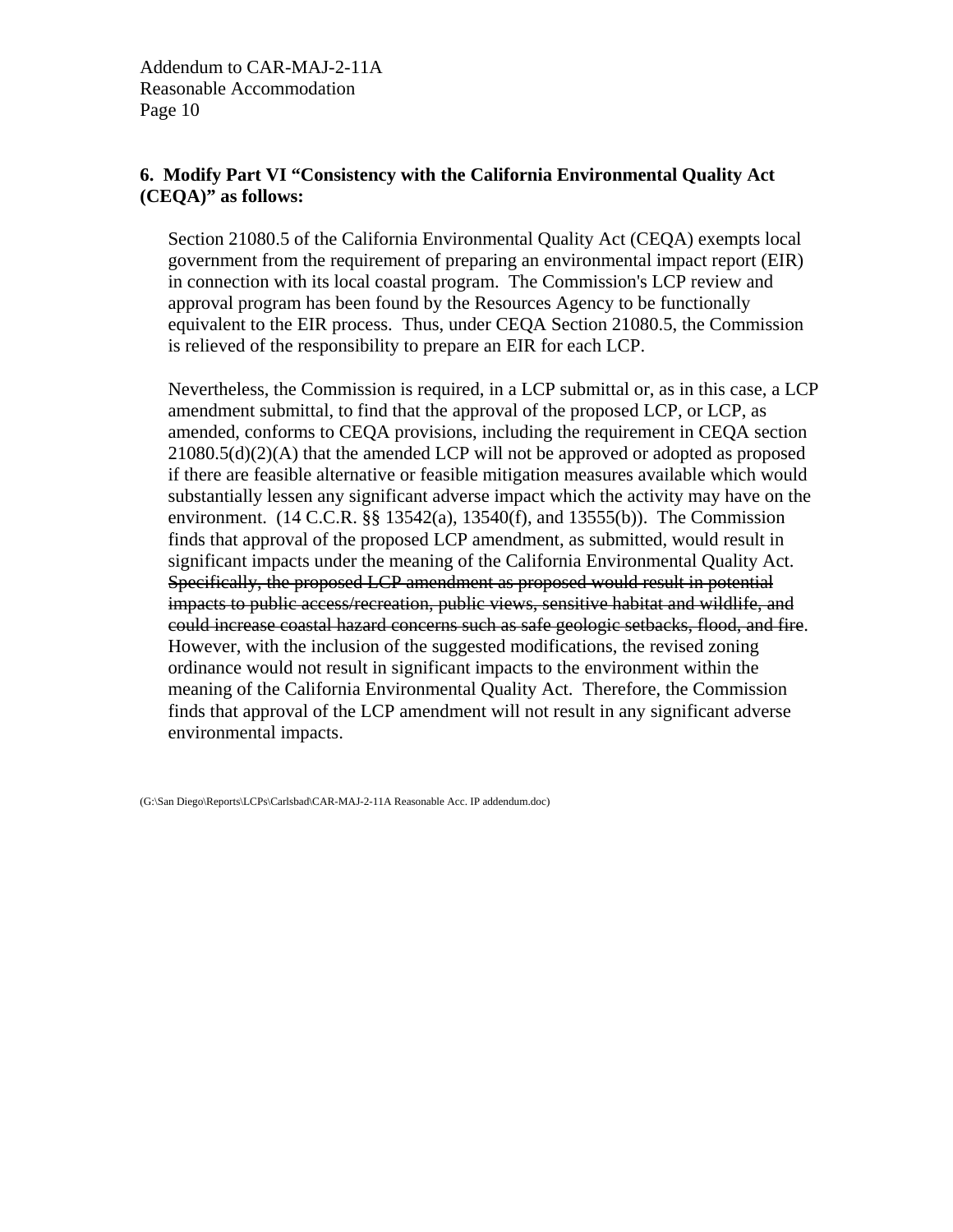

www.carlsbadca.gov

September 27, 2012

Sherilyn Sarb, Deputy Director California Coastal Commission, San Diego Coast District 7575 Metropolitan Drive, Suite 103 San Diego, CA 92108

**SUBJECT:** CITY OF CARLSBAD LCP AMENDMENT NO. CAR-MAJ-2-11A - REQUESTED CHANGES

Dear Ms. Sarb:

City staff has reviewed the September 20, 2012, staff report prepared for the above item, which is scheduled for Coastal Commission review October 11, 2012. We appreciate the opportunity to both review the staff report and provide comments.

Based on our review, we request the following changes, all of which affect Part III, Suggested Modifications. Due to the shortness of time, the recommended changes are shown handwritten on the attached portion of the staff report copy. Also attached is Ordinance CS-125, the city's adopted Reasonable Accommodation standards.

The requested changes by city staff bear explanation, as noted below.

- 1. Suggested modification 1 (Modify Section 21.87.030 "Applicability"). On page 6, subsection C should be rewritten as shown to make it clearer.
- 2. Suggested modification 2 (Modify Section 21.87.040 "Request for reasonable accommodation"). At the top of staff report page 7, part of the suggested modification requires an assessment prepared by a "qualified professional." As written, it would apply to all reasonable accommodation requests, whether inside or outside the Coastal Zone. Additionally, we believe this requirement would be unnecessary in most cases and thus overly burdensome for the applicant and the city. Based on experience, city staff anticipates processing very few reasonable accommodations; those that are will likely affect existing homes, be proposed by homeowners, and be minor in nature (e.g., a ramp to provide access to the front door). Moreover, a reasonable accommodation request does not necessarily run with the land (see · Section 21.87.030 E.).

The Reasonable Accommodations standards (Section 21.87.060 D) already adopted by the city contain this finding (emphasis added):

The requested accommodation would not require a fundamental alteration in the nature of the city's land use and zoning and building regulations, policies, practices, and procedures, and for housing in the Coastal Zone, the city's Local Coastal Program.

We believe this finding adequately ensures compliance with Coastal Act provisions. Therefore, we believe the majority of Suggested Modification 2 as the attached page shows is unnecessary and should be deleted.

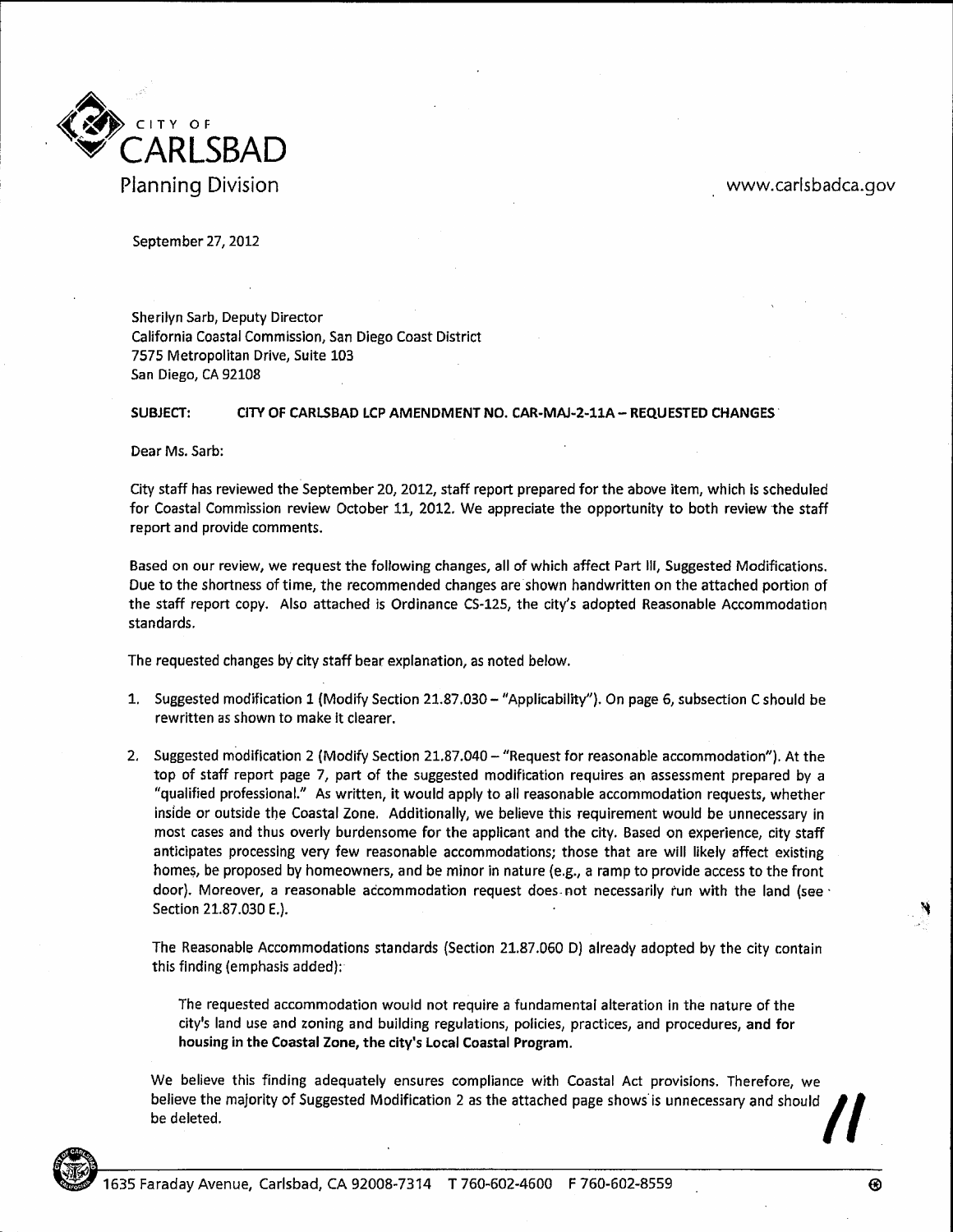Moreover, city staff notes the September 13, 2012, Coastal Commission approval of Port Hueneme's reasonable accommodation ordinance (LCPA MAJ-1-12) lacks the three additional findings recommended in the suggested modification and instead contains a single, similar finding to that already existing in the Carlsbad ordinance; Port Hueneme's finding states (emphasis added):

The requested accommodation will not require a fundamental alteration of the zoning or building laws, policies, and/or other procedures of the City including those implementing the City's Local Coastal Program.

In fact, the staff report for LCPA MAJ-1-12 on page 5 notes:

Additionally, in consultation with Commission staff, the City has revised their originally proposed amendment in order to specifically add the requirement that reasonable accommodations in the Coastal Zone may only be granted if they do not fundamentally alter or conflict with any provision of the certified LCP.

Additionally, staff report page 9 states:

Further, the addition of procedures regarding reasonable accommodation measures for disabled or handicapped individuals...does not in any way reduce the adequacy of the IP in carrying out the provisions of the LUP, which include Chapter 3 Policies of the Coastal Act.

We believe the rationale applied to Port Hueneme's reasonable accommodation LCPA is also applicable in our case and that the City of Carlsbad's adopted reasonable accommodation procedures likewise do not reduce the adequacy of our IP in carrying out the provisions of the LUP, which include Chapter 3 Policies of the Coastal Act.

3. Suggested modification 3 (Modify Section 21.87.050 – "Review authority and procedure"). City staff recommends no changes to this section. We disagree with the suggested modification requiring concurrent review. We purposely wrote the ordinance to allow a reasonable accommodation request to be processed administratively and independent of any discretionary permit. This was done to avoid embarrassment to the disabled person which could have a chilling effect on their ability to require a reasonable accommodation. Public opposition may not be relevant where the law mandates a reasonable accommodation.

A May 15, 2001, California Attorney General letter (attached) advising cities to adopt reasonable accommodation procedures warns of problems that could arise if a request is processed as a discretionary permit (e.g., a variance or conditional use permit) versus a reasonable accommodation request. While not directly aimed at the issue of concurrent processing, the letter points out the pitfalls of inappropriate review that city staff believes could result if a request were processed with other permits:

Further, and perhaps even more important, it may well be that reliance on these alternative procedures [e.g., conditional use permit], with their different governing criteria, serves at least in some circumstances to encourage community opposition to projects involving desperately needed housing for the disabled. As you are well aware, opposition to such housing is often grounded on stereotypical assumptions about people with disabilities and apparently equally unfounded concerns about the impact of such homes on surrounding property values. Moreover, once triggered, it is difficult to quell. Yet this is the very type of opposition that, for example, the typical conditional use permit procedure, with its general health, safety, and welfare standard, would seem rather predictable to invite, whereas a procedure conducted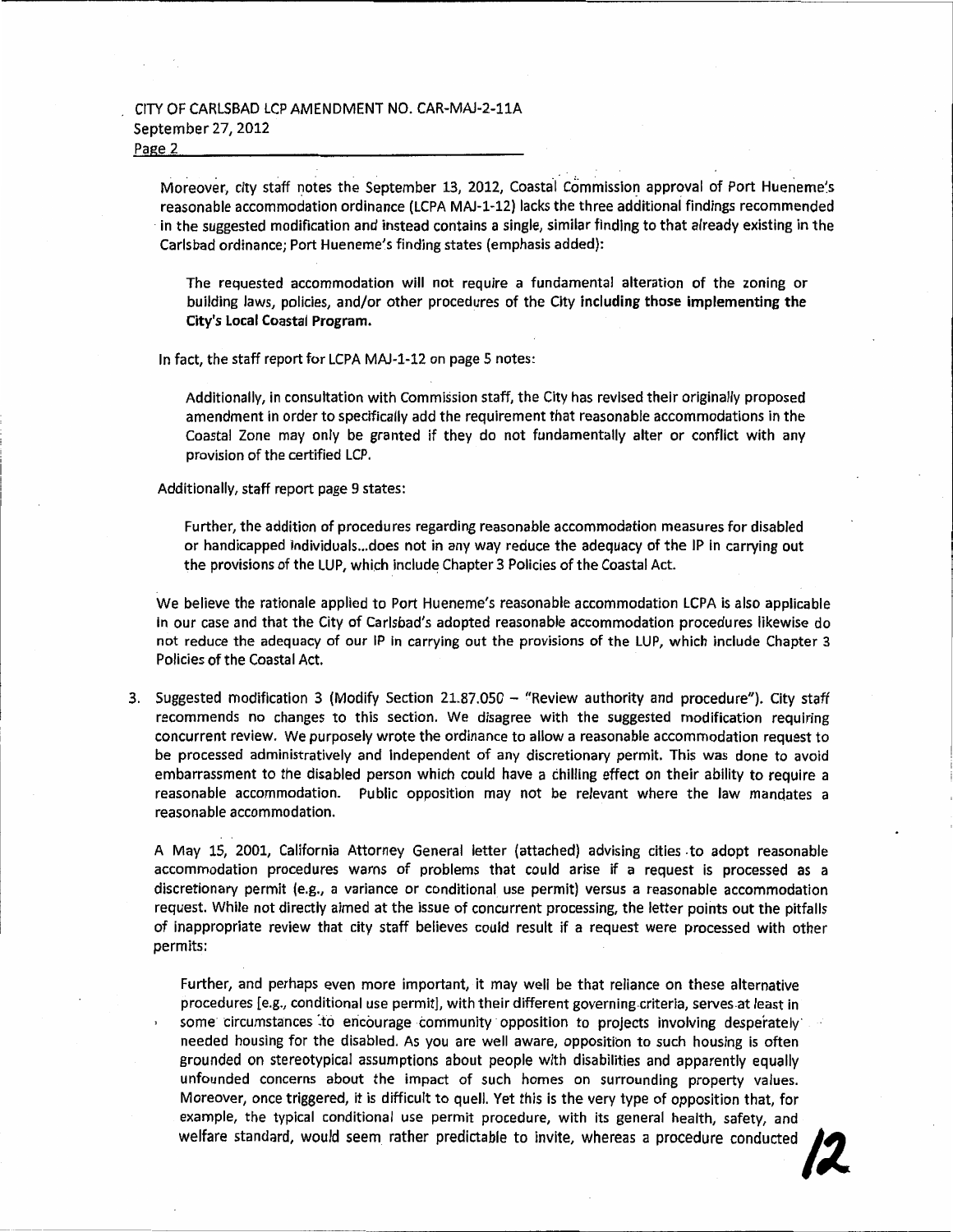pursuant to the more focused criteria applicable to the reasonable accommodation determination would not.

Inasmuch as we expect most reasonable accommodation requests to be of such a nature as not to trigger a discretionary review (e.g., they would only need a building permit), it makes sense that the reasonable accommodation request be handled as a separate procedure. In cases where a reasonable accommodation request would also require other development permits (including a coastal development permit), granting the request would be conditioned upon approval of the other development permits, as provided in Section 21.87.0950. In this manner the Coastal Commission can be assured that coastal resources will be adequately protected.

Furthermore, city staff notes the September 2012 Coastal Commission approval of Port Hueneme's reasonable accommodation ordinance did not contain a requirement for concurrent review.

4. Suggested modification 4 (Modify Section 21.87.060 - "Required Findings"). Because of the existing finding already in place that ensures a reasonable accommodations request substantially complies with Local Coastal Program requirements (see item 2 above), the addition of findings D, E, and F are unnecessary.

Additionally, proposed finding G (originally finding D) needs correction as it lacks important Coastal plan compliance language already approved by the City Council. (Note that this comment was previously emailed to Coastal Program Analyst Toni Ross on September 25, 2012.)

5. Suggested modification 5 (Modify Section 21.87.070 – "Effective date of order – appeal of decision"). The suggested modification to add "and 21.80" should be stricken. This section contains appeal requirements for coastal development permits, which would not be applicable to an appeal of a reasonable accommodations request. The section already referenced, 21.54, is correct and adequate. (Note that this comment also was previously emailed to Toni Ross on September 25, 2012.)

Please contact me with any questions at (760) 602-4618 or scott.donnell@carlsbadca.gov.

Sincerely,

Signature on File

**SCOTT DONNELL Senior Planner** 

**Enclosures** 

C: Toni Ross, Coastal Program Analyst, California Coastal Commission, San Diego Coast District, 7575 Metropolitan Drive, Suite 103, San Diego, CA 92108 Jane Mobaldi, Assistant City Attorney Gary Barberio, Community and Economic Development Director Don Neu, Planning Director David de Cordova, Principal Planner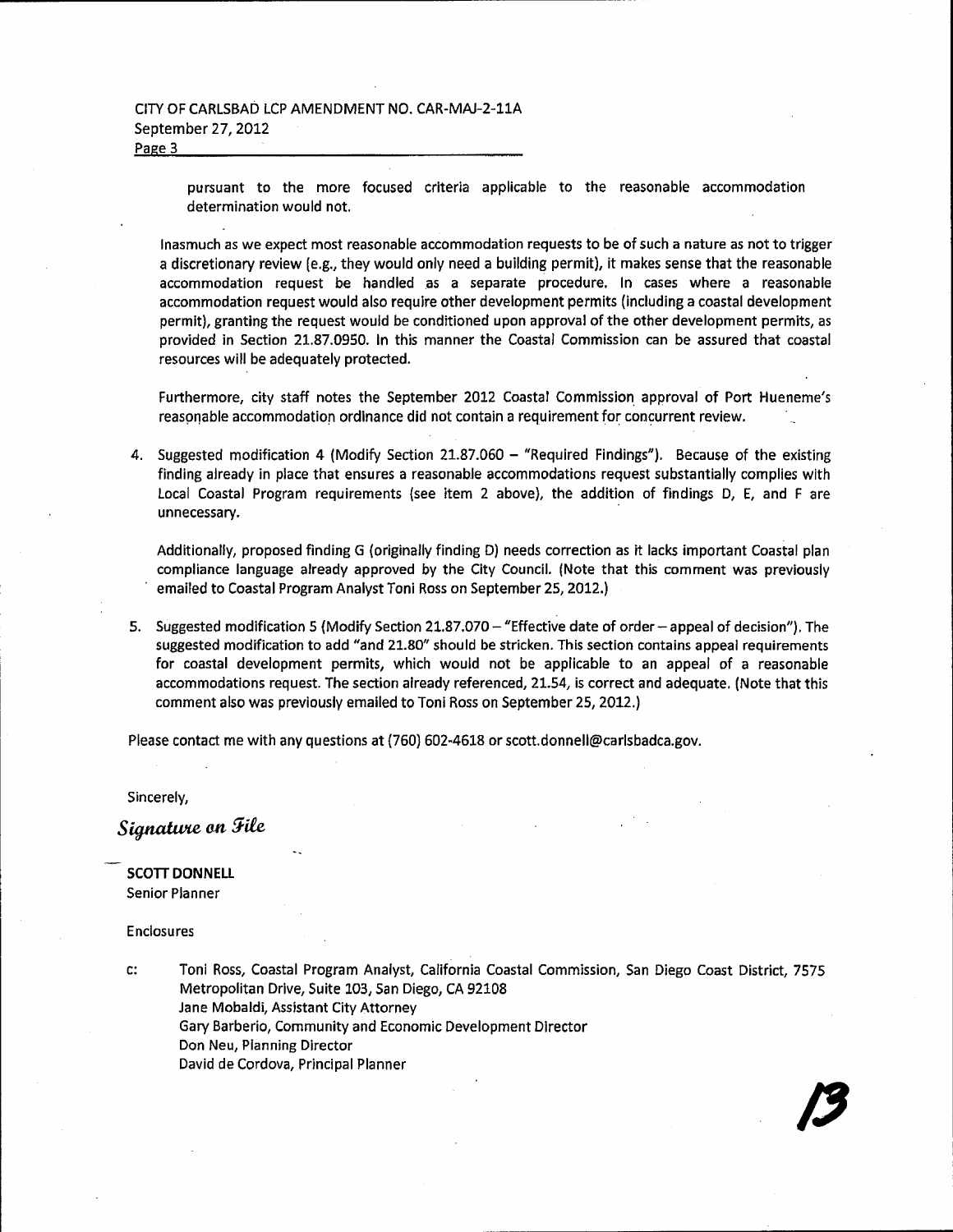#### RESOLUTION TO CERTIFY THE IMPLEMENTATION PROGRAM AMENDMENT WITH SUGGESTED MODIFICATIONS:

The Commission hereby certifies the Implementation Program Amendment for the City of Carlsbad if modified as suggested and adopts the findings set forth below on grounds that the Implementation Program Amendment, with the suggested modifications, conforms with and is adequate to carryout the certified Land Use Plan. Certification of the Implementation Program Amendment if modified as suggested complies with the California Environmental Ouality Act, because either 1) feasible mitigation measures and/or alternatives have been incorporated to substantially lessen any significant adverse effects of the Implementation Program Amendment on the environment, or 2) there are no further feasible alternatives and mitigation measures that would substantially lessen any significant adverse impacts on the environment.

#### PART III. SUGGESTED MODIFICATIONS

Staff recommends the following suggested revisions to the proposed Implementation Plan be adopted. The underlined sections represent language that the Commission suggests be added, and the struck-out sections represent language which the Commission suggests be deleted from the language as originally submitted.

1. Modify Section 21.87.030 - "Applicability" as follows:

- A. A request for reasonable accommodation may be made by any individual with a disability, his or her representative, or a developer or provider of housing for individuals with disabilities, when the application of a land use, zoning or building regulation, policy, practice or procedure acts as a barrier to housing opportunities.
- B. A request for reasonable accommodation may include a modification or exception to the rules, standards, development and use of housing-related facilities that would eliminate regulatory barriers and provide a person with a disability equal opportunity to the housing of their choice.
- C. A request for reasonable accommodation in regulations, policies, practices and procedures may be filed at any time that the accommodation may be necessary to ensure equal access to housing. A reasonable accommodation does not affect  $\mathbf{a}$  +  $\forall k$  obligations individual or developer of housing for an individual with disabilities obligations

to comply with other applicable regulations not at issue in the requested accommodation. $\setminus_{\Lambda}$ 

2. Modify Section 21.87.040 - "Request for reasonable accommodation" as follows:

A. Application for a request for reasonable accommodation shall be made in writing on a form provided by the planning director. The form shall be signed by the property owner or authorized agent. The application shall state fully the circumstances and conditions relied upon as grounds for the application and shall be accompanied by

 $\theta$  and  $\theta$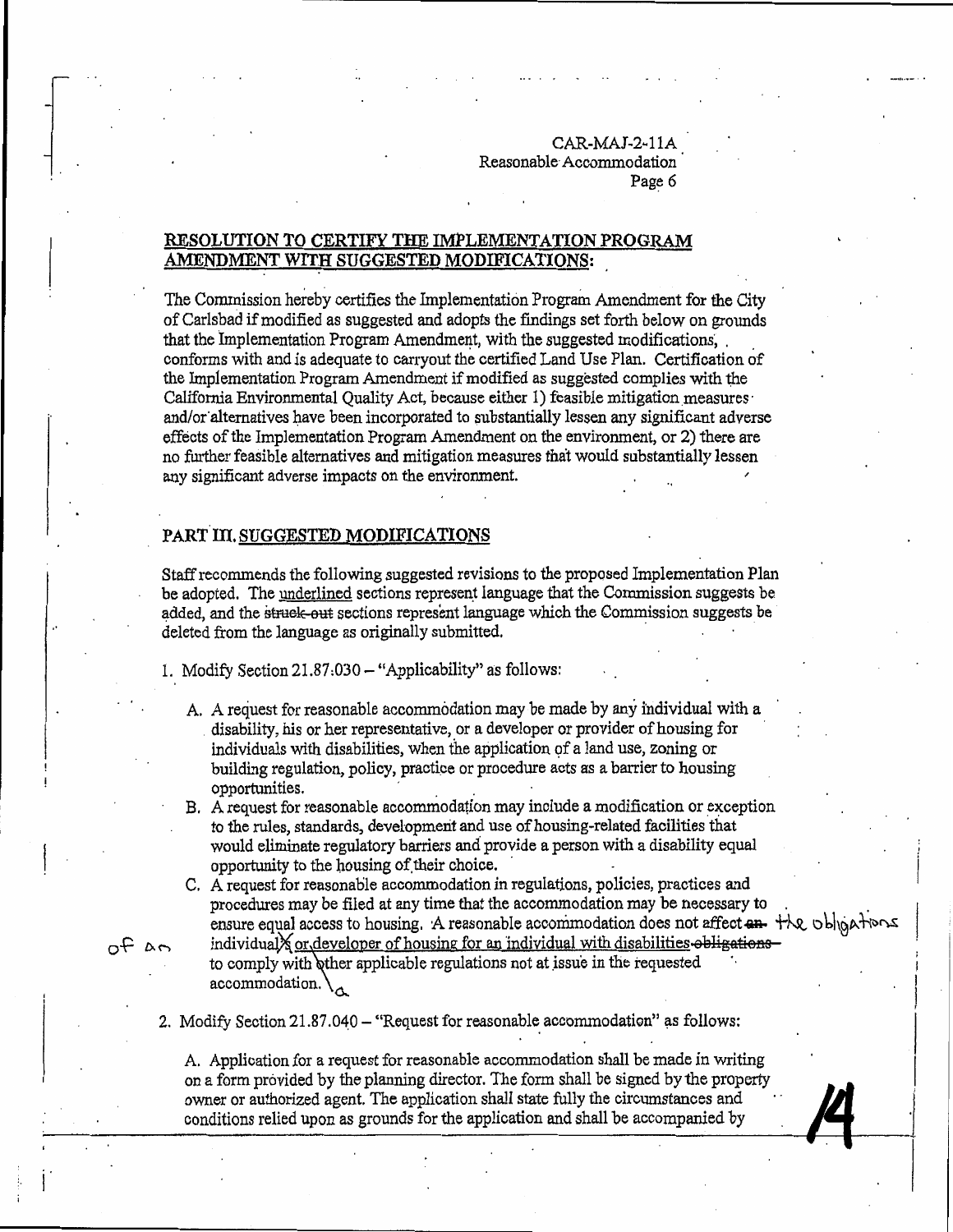delete

Rectori

adequate plans and all other materials as specified by the planning director. The application shall include the zoning, land use or building code provision, regulation, policy or practice from which modification or exception for reasonable accommodation is being requested including an explanation of how application of the existing zoning, land use or building code provision, regulation, policy or practice precludes reasonable accommodation. In addition, the application shall-include an assessment, prepared by a qualified professional, of the potential adverse impacts to -wetlands, environmentally sensitive habitat areas, public access, public views, and/or hazards such as geologic, flood and fire. The assessment shall also include a detailed feasible alternatives analysis and proposed feasible mitigation measures if unavoidable impacts are identified.

B. Proof of applicable disability shall be provided in the form of a note from a medical doctor or other third party professional documentation deemed acceptable to the planning director.

C. Any information identified by an applicant as confidential shall be retained in a manner so as to respect the privacy rights of the applicant and shall not be made available for public inspection.

D. If an individual needs assistance in making the application for reasonable accommodation, the city will provide assistance to ensure the process is accessible.

3. Modify Section 21.87.050 - "Review authority and procedure" as follows:

A. Request for reasonable accommodation may be approved or conditionally approved by the planning director and shall be processed independent of concurrent with any other required discretionary approval (including but not limited to, Conditional Use Permit, Coastal Development Permit, Design Review, Variance, General Plan Amendment, Zone change, etc.). development permits. However, aApproval of a reasonable accommodation may be conditioned upon approval of other related permits.

4. Modify Section 21.87.060 – "Required Findings" as follows:

A. The housing, which is the subject of the request for reasonable accommodation, will be occupied by an individual with a disability protected under fair housing laws;

B. The requested accommodation is necessary to make housing available to an individual with a disability protected under the fair housing laws;

C. The requested accommodation would not impose an undue financial or administrative burden on the city;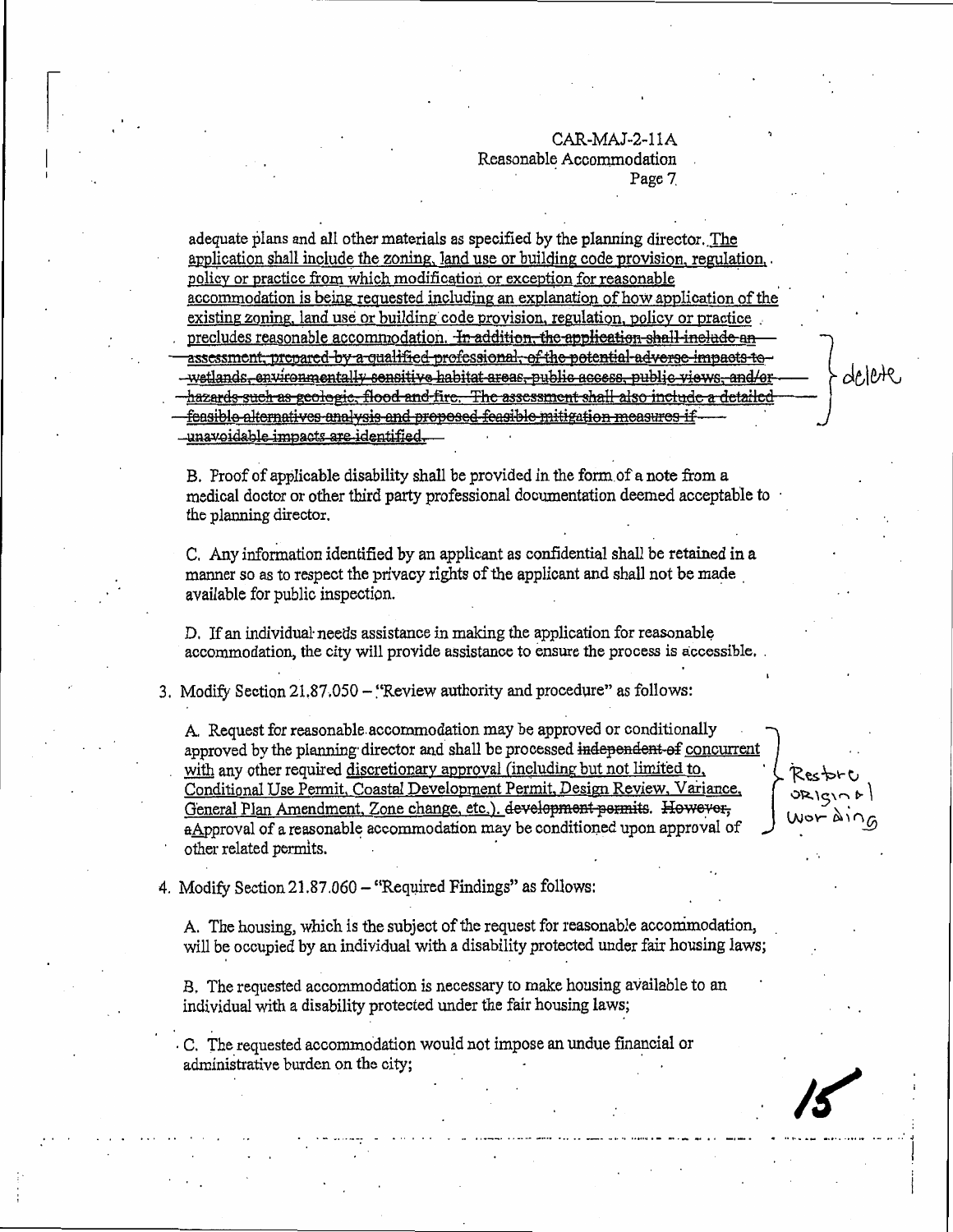D. The requested accommodation would eliminate or minimize impacts on wetlands, environmentally sensitive habitat areas, public access, public views and/or hazards to the maximum extent feasible, as documented in a detailed alternatives analysis;

E. The alternative to be implemented is the least environmentally damaging feasible alternative;

F. If any impacts to wetlands, environmentally sensitive habitat areas, public access, public views or hazards associated with the accommodation are unavoidable, feasible mitigation for all unavoidable impacts have been included consistent with the City's Local Coastal Program;

DG. The requested accommodation would not require a fundamental alteration in the nature of the city's land use and zoning and building regulations, policies, practices, and procedures and for housing in the Constal Zone, the CITY's

E.H. The requested accommodation would not result in a detriment to the surrounding uses or character of the surrounding neighborhood.

5. Modify Section 21.87.070 - Effective Date of Order --appeal of decision as follows:

Effective date of order - appeal of decision.

A. The effective date of the planning director's decision and method for appeal of such decision shall be governed by Sections 21.54 and 21.80 of this title...

#### PART IV. FINDINGS FOR REJECTION OF THE CITY OF CARLSBAD IMPLEMENTATION PLAN AMENDMENT, AS SUBMITTED

#### A. AMENDMENT DESCRIPTION

The proposed LCP amendment includes changes to the City's Implementation Plan only. The amendment incorporates a new chapter (Chapter 21.87 - Reasonable Accommodation) into the City's certified implementation plan. This new chapter establishes procedures and regulations governing requests for reasonable accommodations by people with disabilities.

Specifically, Chapter 21.87 includes: 1) a description of the purpose and intent of the reasonable accommodation zoning chapter; 2) definitions commonly associated with reasonable accommodations; 3) the applicability of reasonable accommodations; 4) a list of what's necessary to request a reasonable accommodation; 5) the identification of the review authority and procedure to review such requests; 6) the findings necessary to approve a reasonable accommodation; and, 7) lists the appeal procedures for any decision granting/denying a request for reasonable accommodations.



délete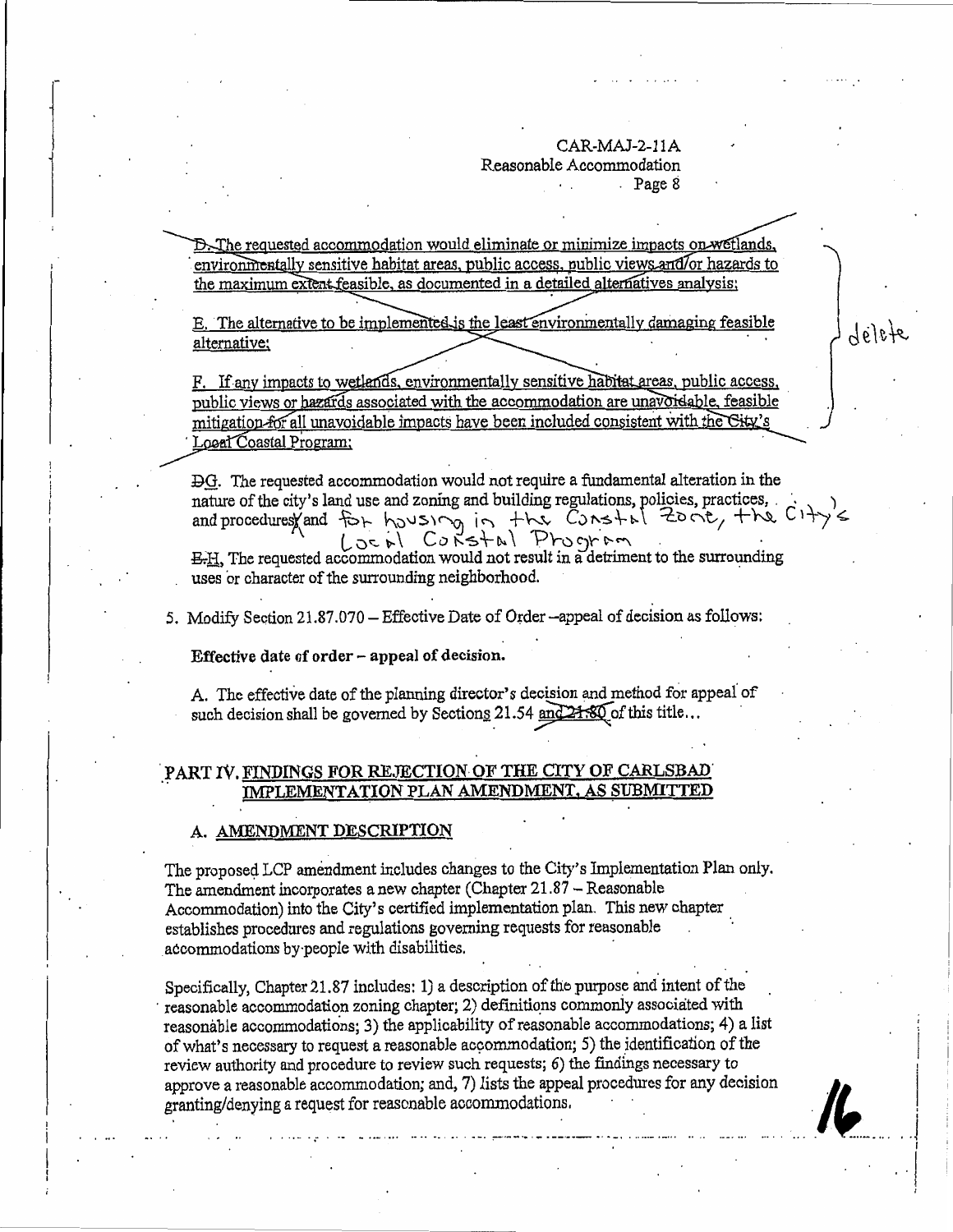**EXHIBIT 1** 

# ORDINANCE NO. CS-125

 $1\vert$ 

| 2              | AN ORDINANCE OF THE CITY COUNCIL OF THE CITY OF<br>CARLSBAD, CALIFORNIA, APPROVING A ZONE CODE                                                                                                     |  |
|----------------|----------------------------------------------------------------------------------------------------------------------------------------------------------------------------------------------------|--|
| 3              | AMENDMENT TO ADD AND ENACT CHAPTER 21.87 -<br><b>ZONING</b><br><b>THE</b><br><b>ACCOMMODATION</b><br>0F<br><b>REASONABLE</b>                                                                       |  |
| 4              | ORDINANCE.<br>REASONABLE ACCOMMODATION<br><b>CASE NAME:</b>                                                                                                                                        |  |
| 5              | CASE NO.:<br>ZCA 10-06                                                                                                                                                                             |  |
| 6              | The City Council of the City of Carlsbad, California, does ordain as follows:                                                                                                                      |  |
| $\overline{7}$ | SECTION I: That the list of Chapters contained in Title 21 of the Carlsbad<br>Municipal Code is amended to add the following chapter in numerical order:                                           |  |
| 8              | 21.87 Reasonable Accommodation                                                                                                                                                                     |  |
| 9<br>10        | That Chapter 21.87 of the Carlsbad Municipal Code is added and<br>SECTION II.<br>enacted to read as follows:                                                                                       |  |
| 11             | Chapter 21.87                                                                                                                                                                                      |  |
| 12             | <b>REASONABLE ACCOMMODATION</b>                                                                                                                                                                    |  |
| 13             | Sections:                                                                                                                                                                                          |  |
| 14             | Purpose and Intent.<br>21.87.010<br>Definitions.<br>21.87.020                                                                                                                                      |  |
| 15             | Applicability.<br>21.87.030<br>Request for reasonable accommodation.<br>21.87.040                                                                                                                  |  |
| 16             | Review authority and procedure.<br>21.87.050<br>Required findings.<br>21.87.060                                                                                                                    |  |
| 17             | Effective date of order - appeal of decision.<br>21.87.070                                                                                                                                         |  |
| 18             | <b>Purpose and Intent</b><br>21.87.010<br>The purpose and intent of this chapter is as follows:<br>А.                                                                                              |  |
| 19             | To provide individuals with disabilities reasonable accommodation in land use<br>1.<br>and zoning and building regulations, policies, practices, and procedures to provide equal                   |  |
| 20             | opportunity to use and enjoy housing and facilitate the development of housing for individuals<br>with disabilities pursuant to the federal Fair Housing Amendments Act of 1988 and the California |  |
| 21             | Fair Employment and Housing Act (hereafter "fair housing laws").<br>To establish a procedure for making requests for reasonable accommodation in                                                   |  |
| 22             | land use, zoning and building regulations, policies, practices and procedures of the city to                                                                                                       |  |
| 23             | comply fully with the intent and purpose of fair housing laws.<br>To establish findings that ensure a requested accommodation, if granted, is                                                      |  |
| 24             | necessary and reasonable, and would not require a fundamental alteration in the nature of the<br>city's land use and zoning and building regulations, policies, practices, and procedures.         |  |
| 25             | 21.87.020<br>Definitions.<br>For the purposes of this chapter, the terms used in this chapter relating to the<br>А.                                                                                |  |
| 26             | provisions of reasonable accommodation are defined as follows:<br>"Individual with a disability" means someone who has a physical or mental                                                        |  |
| 27             | impairment that limits one or more major life activities; anyone who is regarded as having such                                                                                                    |  |
| 28             | impairment; or anyone with a record of such impairment. This section is intended to apply to<br>those persons who are defined as disabled under the fair housing laws.                             |  |
|                |                                                                                                                                                                                                    |  |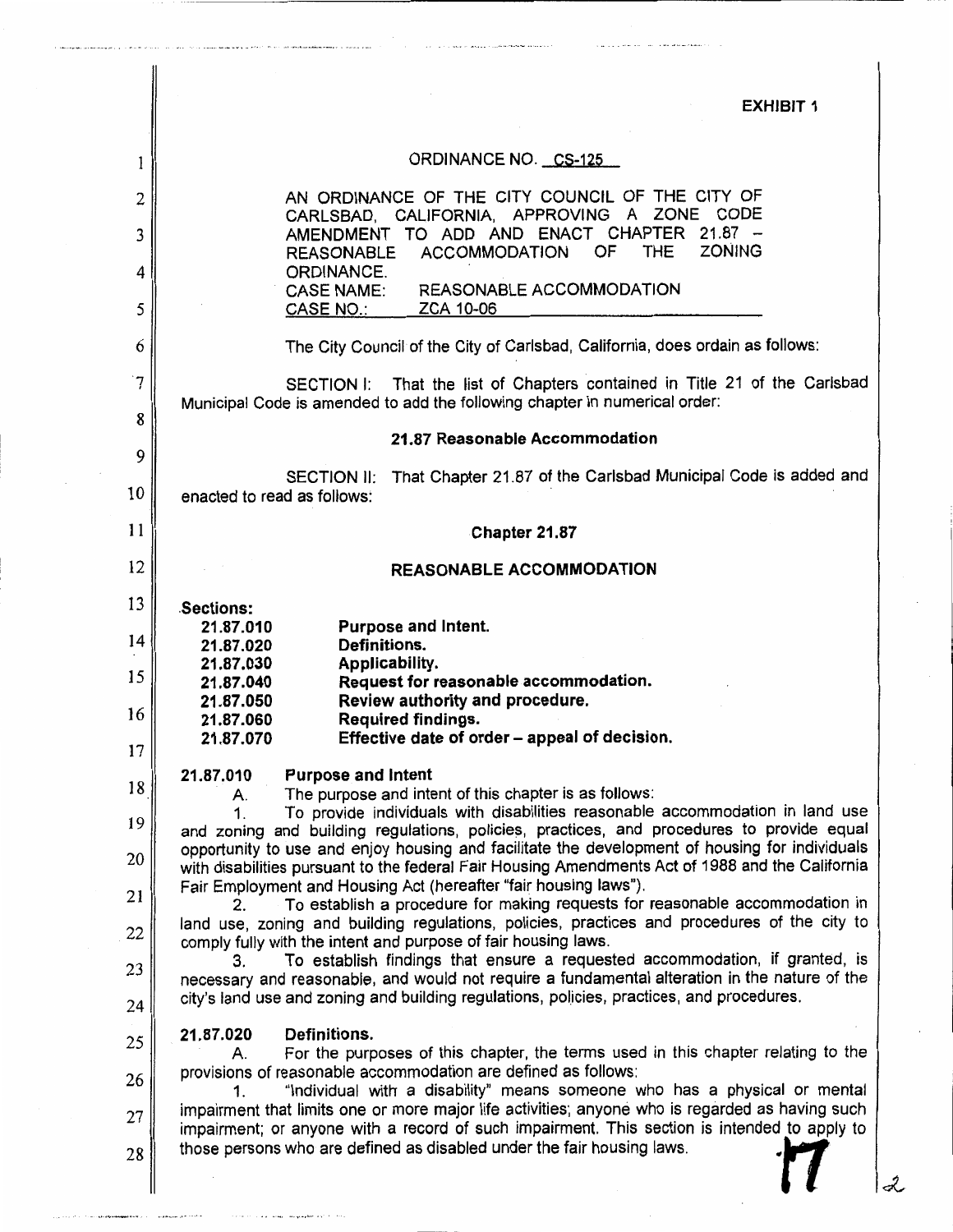"Reasonable accommodation" means, in the land use and zoning context,  $2<sub>1</sub>$ providing individuals with disabilities or developers of housing for people with disabilities: (1) reasonable, necessary, or feasible flexibility in the application of land use and zoning and building regulations, policies, practices and procedures, or (2) the waiver of certain requirements when it is necessary to provide equal opportunity to use and enjoy housing and/or eliminate barriers to housing opportunities.

#### 21.87.030 **Applicability**

1

 $\overline{2}$ 

3

4

5

6

7

8

9

 $10$ 

11

12

 $13$ 

 $14$ 

 $17$ 

18

19

20

21

22

25

26

28

A request for reasonable accommodation may be made by any individual with a A. disability, his or her representative, or a developer or provider of housing for individuals with disabilities, when the application of a land use, zoning or building requlation, policy, practice or procedure acts as a barrier to housing opportunities.

A request for reasonable accommodation may include a modification or B. exception to the rules, standards, development and use of housing-related facilities that would eliminate regulatory barriers and provide a person with a disability equal opportunity to the housing of their choice.

A request for reasonable accommodation in regulations, policies, practices and  $\mathbf{C}$ . procedures may be filed at any time that the accommodation may be necessary to ensure equal access to housing. A reasonable accommodation does not affect an individual's obligations to comply with other applicable regulations not at issue in the requested accommodation.

Requests for reasonable accommodation shall be made in the manner D. prescribed by Section 21.87.040 of this chapter.

If a request for reasonable accommodation is granted, the request shall be E. granted to an individual and shall not run with the land unless it is determined that (1) the modification is physically integrated into the residential structure and cannot easily be removed or altered to comply with applicable city or state codes or (2) the accommodation is to be used by another individual with a disability.

Nothing in this ordinance shall require the city to waive or reduce development or F. 15 building fees associated with the granting of a reasonable accommodation request.

16 21.87.040 Request for reasonable accommodation.

Application for a request for reasonable accommodation shall be made in writing A. on a form provided by the planning director. The form shall be signed by the property owner or authorized agent. The application shall state fully the circumstances and conditions relied upon as grounds for the application and shall be accompanied by adequate plans and all other materials as specified by the planning director.

Proof of applicable disability shall be provided in the form of a note from a **B**. medical doctor or other third party professional documentation deemed acceptable to the planning director.

Any information identified by an applicant as confidential shall be retained in a  $\mathbf{C}$ manner so as to respect the privacy rights of the applicant and shall not be made available for public inspection.

If an individual needs assistance in making the application for reasonable D. accommodation, the city will provide assistance to ensure the process is accessible. 23

21.87.050 Review authority and procedure. 24

A request for reasonable accommodation may be approved or conditionally A. approved by the planning director and shall be processed independently of any other required development permits. However, approval of a reasonable accommodation may be conditioned upon approval of other related permits.

The filing of an application for request for reasonable accommodation shall not **B.** 27 require public notice.

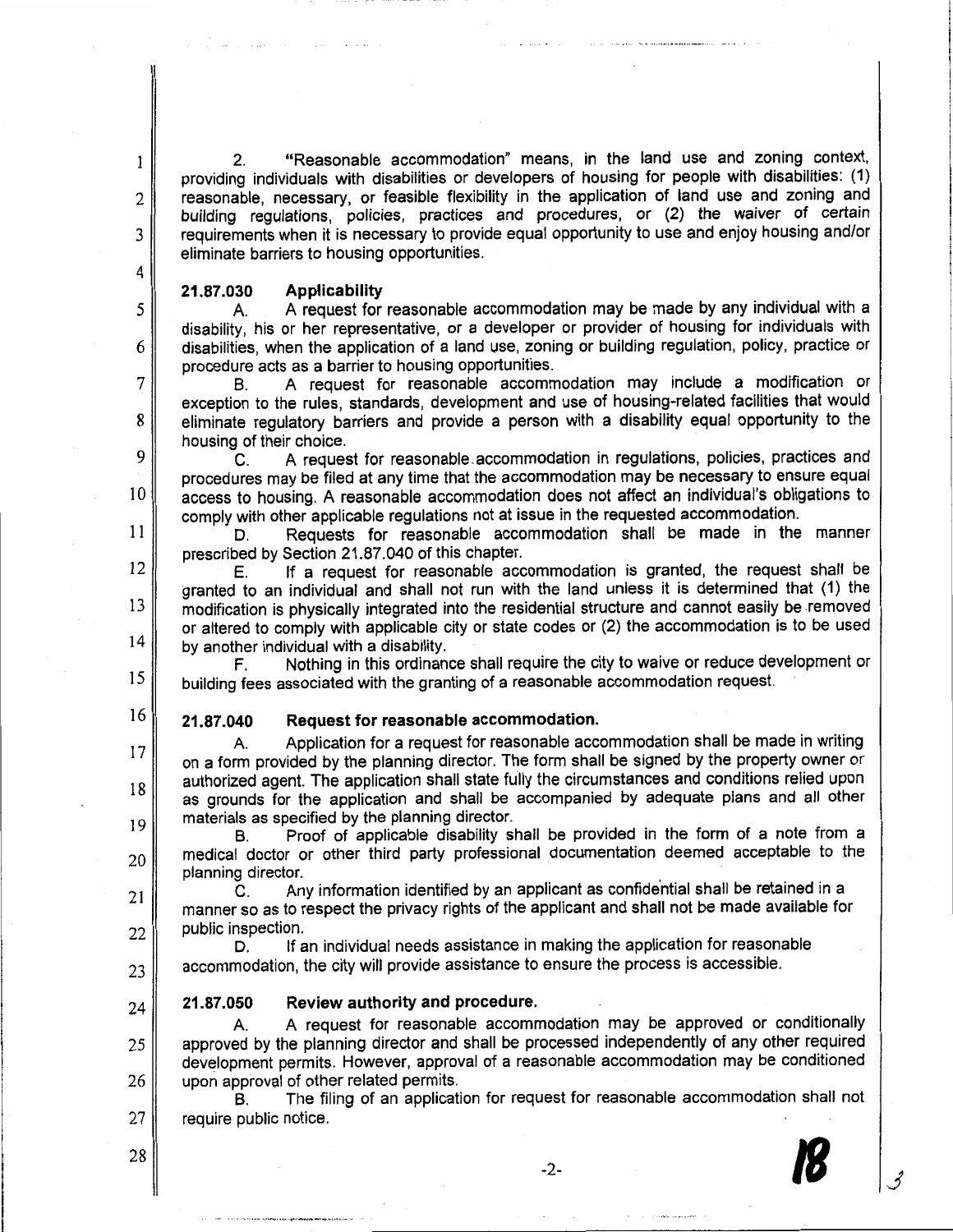If necessary to reach a determination on the request for reasonable  $C_{\cdot}$ accommodation, the planning director may request:

Further information from the applicant consistent with fair housing laws,  $1<sub>1</sub>$ specifying in detail the information that is required.

Information from other city departments and divisions or other agencies.  $2^{\circ}$ 

Conditions may be imposed to ensure that any removable structures or physical D. design features that are constructed or installed in association with the reasonable accommodation be removed once those structures or physical design features are unnecessary to provide access to the dwelling unit for the current occupants.

#### 21.87.060 Required findings.

The housing, which is the subject of the request for reasonable accommodation, **A.** will be occupied by an individual with a disability protected under fair housing laws:

The requested accommodation is necessary to make housing available to an **B.** individual with a disability protected under the fair housing laws; 8

The requested accommodation would not impose an undue financial or  $\mathbf{C}$ 9 administrative burden on the city;

The requested accommodation would not require a fundamental alteration in the D. nature of the city's land use and zoning and building regulations, policies, practices, and procedures, and for housing in the Coastal Zone, the city's Local Coastal Program.

#### Effective date of order - appeal of decision. 21.87.070

The effective date of the planning director's decision and method for appeal of A. such decision shall be governed by Section 21.54 of this title.

Nothing in this procedure shall require the planning director to disclose any B. information provided to support the request for reasonable accommodation which, in the opinion of the city attorney, would violate State or Federal privacy rights of the individual with a disability.

Nothing in the procedure shall preclude an aggrieved individual from seeking any  $\mathbf{C}$ other state or federal remedy available.

16 17

18

20

22

23

24

25

26

27

28

 $III$ 

 $III$ 

 $III$ 

 $III$ 

 $\mathbf{1}$ 

 $\overline{2}$ 

3

4

5

6

7

10

11

12

13

14

15

This ordinance shall be effective thirty days after its **EFFECTIVE DATE:** 

adoption, and the City Clerk shall certify to the adoption of this ordinance and cause it to be

published at least once in a publication of general circulation in the City of Carlsbad within 19

fifteen days after its adoption. Notwithstanding the preceding, this ordinance shall not be

effective until approved by the California Coastal Commission. 21

INTRODUCED AND FIRST READ at a regular meeting of the Carlsbad City

 $-3-$ 

Council on the 22<sup>nd</sup> day of March 2011, and thereafter.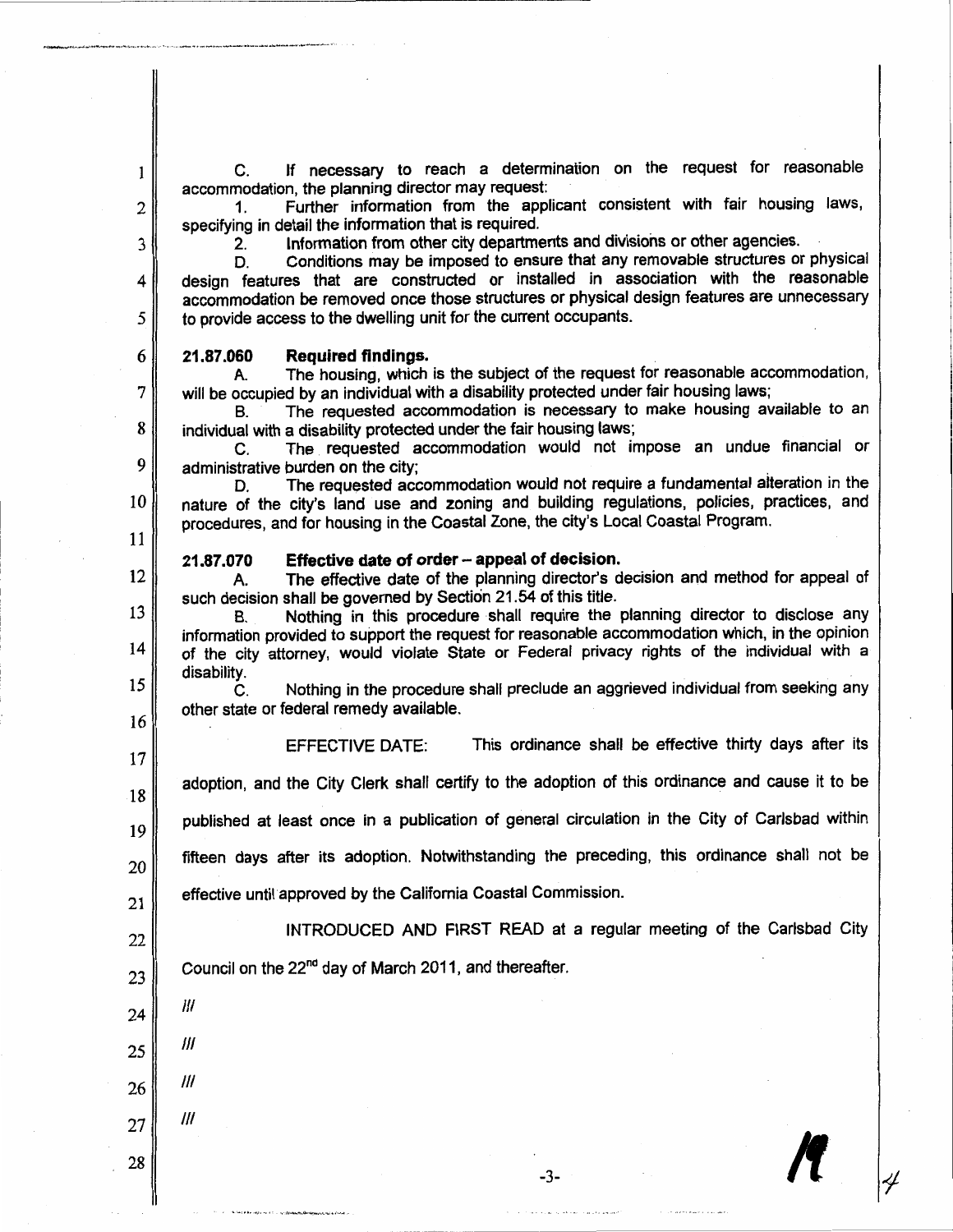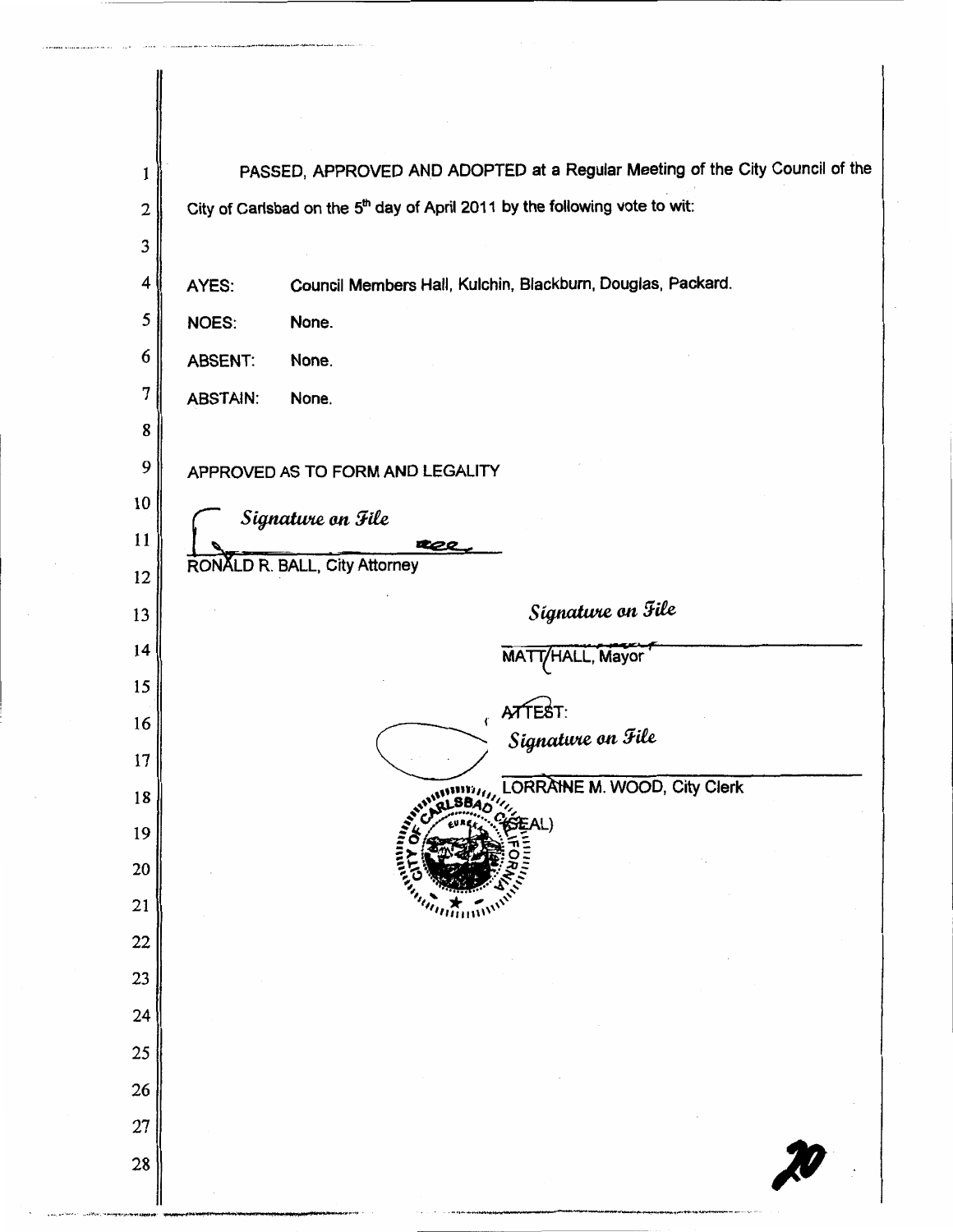

#### **STATE OF CALIFORNIA** OFFICE OF THE ATTORNEY GENERAL BILL LOCKYER

May 15, 2001

#### Adoption of A Reasonable Accommodation Procedure RE:

Dear

Both the federal Fair Housing Act ("FHA") and the California Fair Employment and Housing Act ("FEHA") impose an affirmative duty on local governments to make reasonable accommodations (i.e., modifications or exceptions) in their zoning laws and other land use regulations and practices when such accommodations "may be necessary to afford" disabled persons "an equal opportunity to use and enjoy a dwelling." (42 U.S.C. § 3604(f)(3)(B); see also Gov. Code, §§ 12927(c)(1), 12955(l).)<sup>1</sup> Although this mandate has been in existence for some years now, it is our understanding that only two or three local jurisdictions in California provide a process specifically designed for people with disabilities and other eligible persons to utilize in making such requests. In my capacity as Attorney General of the State of California, I share responsibility for the enforcement of the FEHA's reasonable accommodations requirement with the Department of Fair Employment and Housing. Accordingly, I am writing to encourage your jurisdiction to adopt a procedure for handling such requests and to make its availability known within your community.<sup>2</sup>

<sup>1</sup> Title II of the Americans with Disabilities Act (42 U.S.C. §§ 12131-65) and section 504. of the Rehabilitation Act (29 U.S.C. § 794) have also been found to apply to zoning ordinances and to require local jurisdictions to make reasonable accommodations in their requirements in certain circumstances. (See Bay Area Addiction Research v. City of Antioch (9th Cir. 1999) 179 F.3d 725; see also 28 C.F.R. § 35.130(b)(7) (1997).)

<sup>2</sup> A similar appeal has been issued by the agencies responsible for enforcement of the FHA. (See Joint Statement of the Department of Justice and the Department of Housing and Urban Development, Group Homes, Local Land Use and the Fair Housing Act (Aug. 18, 1999), p. 4, at <http://www.bazelon.org/cpfha/cpfha.html> [as of February 27, 2001].)

- 1300 I STREET . SUITE 1740 . SACRAMENTO, CALIFORNIA . 95814 . 916-324-5437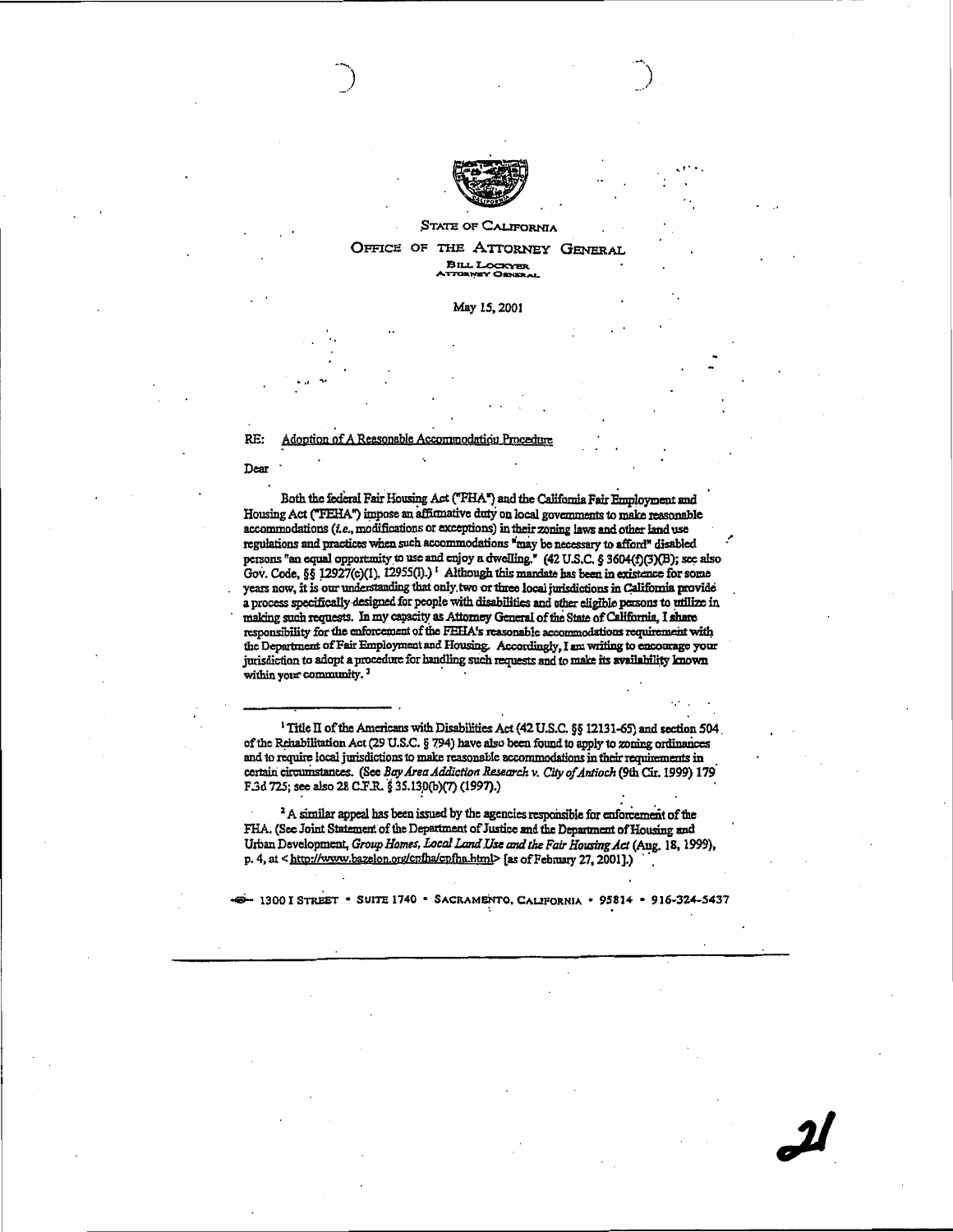May 15, 2001 Page 2

It is becoming increasingly important that a process be made available for handling such requests that operates promptly and efficiently. A report issued in 1999 by the California Independent Living Council makes it abundantly clear that the need for accessible and affordable housing for Californians with disabilities will increase significantly over the course of the present decade.<sup>3</sup> The report's major findings include the following:

· Between 1999 and 2010, the number of Californians with some form of physical or psychological disability is expected to increase by at least 19 percent, from approximately 6.6 million to 7.8 million, and may rise as high as 11.2 million. The number with severe disabilities is expected to increase at approximately the same rate, from 3.1 million to 3.7 million, and may reach 6.3 million.<sup>4</sup> Further, most of this increase will likely be concentrated in California's nine largest counties.<sup>3</sup>

. If the percentages of this population who live in community settings-that is, in private homes or apartments (roughly 66.4 percent) and group homes (approximately 10.8 percent)-is to be maintained, there will have to be a substantial expansion in the stock of suitable housing in the next decade. The projected growth of this population translates into a need to accommodate an additional 800,000 to 3.1 million people with disabilities in affordable and accessible private residences or apartments and an additional 100,000 to 500,000 in group homes.

I recognize that many jurisdictions currently handle requests by people with disabilities for relief from the strict terms of their zoning ordinances pursuant to existing variance or conditional use permit procedures. I also recognize that several courts called upon to address the matter have concluded that requiring people with disabilities to utilize existing, non-

<sup>3</sup>See Tootelian & Gaedeke, The Impact of Housing Availability, Accessibility, and Affordability On People With Disabilities (April 1999) at <http://www.calsilc.org/housing.html> [as of February 27, 2001].

'The lower projections are based on the assumption that the percentage of California residents with disabilities will remain constant over time, at approximately 19 percent (i.e., one in every five) overall, with about 9.2 percent having severe disabilities. The higher figures, reflecting adjustments for the aging of the state's population and the higher proportion of the elderly who are disabled, assume that these percentages will increase to around 28 percent (i.e., one in every four) overall, with 16 percent having severe disabilities. (Ibid.)

<sup>5</sup>These are: Alameda, Contra Costa, Los Angeles, Orange, Riverside, Sacramento, San Bernardino, San Diego, and Santa Clara. (Ibid.)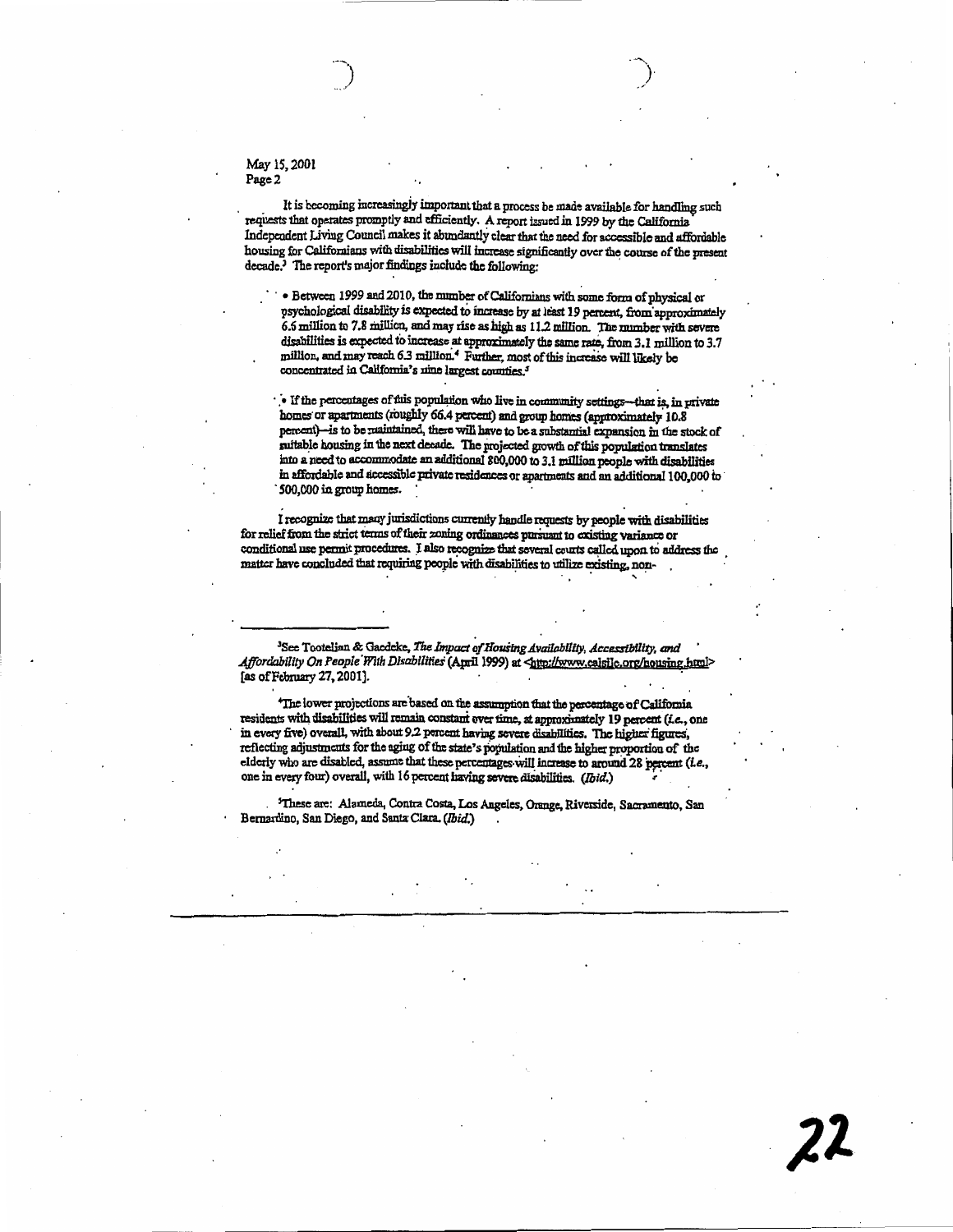May 15, 2001 Page 3

discriminatory procedures such as these is not of itself a violation of the FHA.<sup>6</sup> Several considerations counsel against exclusive reliance on these alternative procedures, however.

Chief among these is the increased risk of wrongfully denying a disabled applicant's request for relief and incurring the consequent liability for monetary damages, penalties, attorneys' fees, and costs which violations of the state and federal fair housing laws often entail.<sup>7</sup> This risk exists because the criteria for determining whether to grant a variance or conditional use permit typically differ from those which govern the determination whether a requested accommodation is reasonable within the meaning of the fair housing laws.<sup>2</sup>

Thus, municipalities relying upon these alternative procedures have found themselves in the position of having refused to approve a project as a result of considerations which, while sufficient to justify the refusal under the criteria applicable to grant of a variance or conditional use permit, were insufficient to justify the denial when judged in light of the fair housing laws' reasonable accommodations mandate. (See, e.g., Hovson's Inc. v. Township of Brick (3rd Cir. 1996) 89 F.3d 1096 (township found to have violated the FHA's reasonable accommodation mandate in refusing to grant a conditional use permit to allow construction of a nursing home in a "Rural Residential-Adult Community Zone" despite the fact that the denial was sustained by the state courts under applicable zoning criteria); Trovato v. City of Manchester, N.H. (D.N.H. 1997) 992 F.Supp. 493 (city which denied disabled applicants permission to build a paved parking space in front of their home because of their failure to meet state law requirements for a variance found to have violated the FHA's reasonable accommodation mandate).

See, U.S. v. Village of Palatine, Ill. (7th Cir. 1994) 37 F.3d 1230, 1234; Oxford House, Inc. v. City of Virginia Beach (E.D.Va. 1993) 825 F.Supp. 1251, 1262; see generally Annot. (1998) 148 A.L.R. Fed. 1, 115-121, and later cases (2000 pocket supp.) p. 4.)

#### <sup>7</sup> See 42 U.S.C. § 3604(f)(3)(B); Gov. Code, §§ 12987(a), 12989.3(f).

<sup>1</sup> Under the FHA, an accommodation is deemed "reasonable" so long as it does not impose "undue financial and administrative burdens" on the municipality or require a "fundamental alteration in the nature" of its zoning scheme. (See, e.g., City of Edmonds v. Washington State Bldg. Code Council (9th Cir. 1994) 18 F.3d.802, 806; Turning Point, Inc. v. City of Caldwell (9th Cir. 1996) 74 F.3d 941; Hovsons, Inc. v. Township of Brick (3rd Cir. 1996) 89 F.3d 1096, 1104; Smith & Lee Associates, Inc. v. City of Taylor, Michigan (6th Cir. 1996) 102 F.3d 781, 795; Erdman v. City of Fort Atkinson (7th Cir. 1996) 84 F.3d 960; Shapiro v. Cadman Towers. Inc. (2d Cir. 1995) 51 F.3d 328, 334; see also Gov. Code, § 12955.6 [explicitly declaring that the FEHA's housing discrimination provisions shall be construed to afford people with disabilities, among others, no lesser rights or remedies than the FHA].)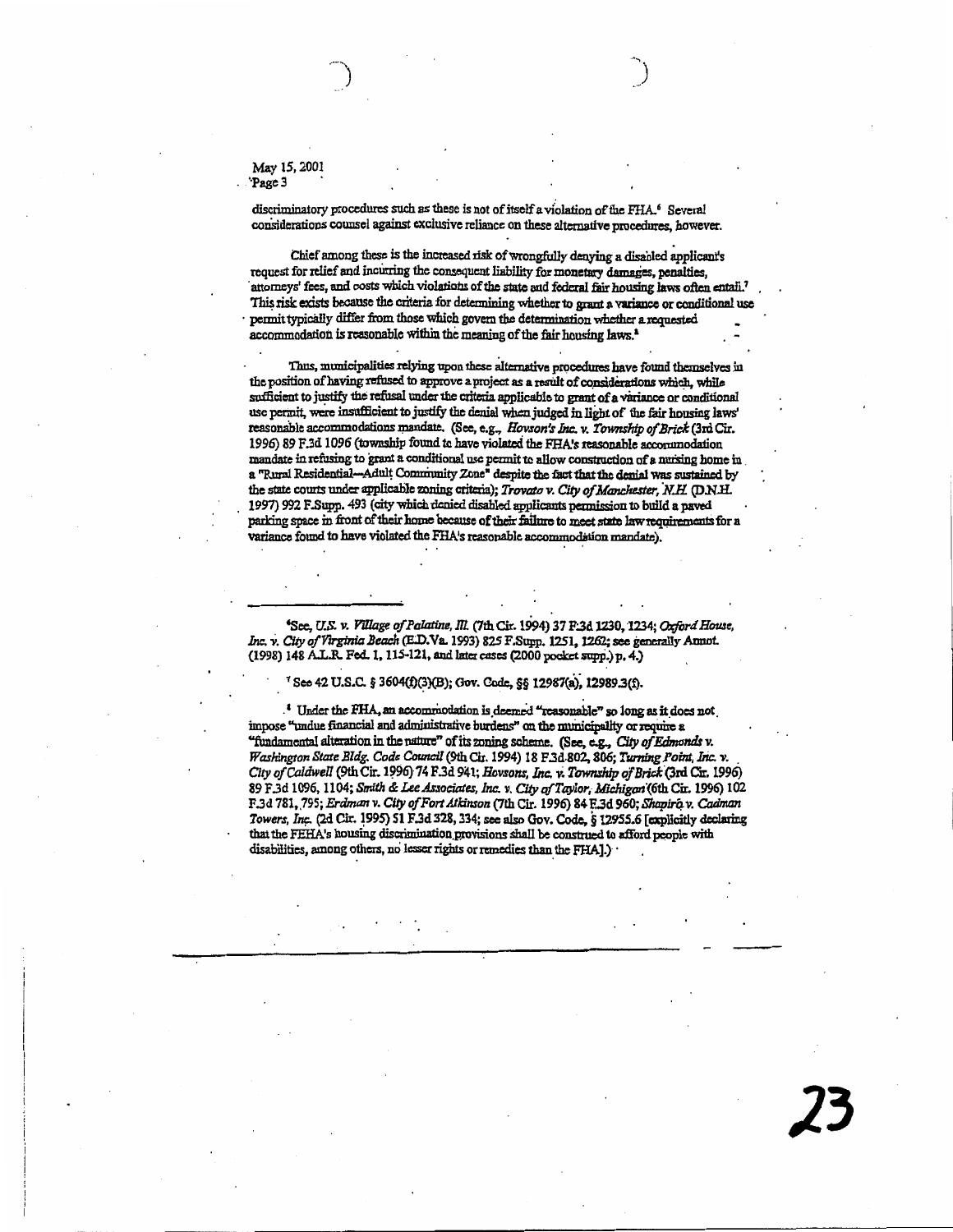#### May 15, 2001 Page 4

Further, and perhaps even more importantly, it may well be that reliance on these alternative procedures, with their different governing criteria, serves at least in some circumstances to encourage community opposition to projects involving desperately needed housing for the disabled. As you are well aware, opposition to such housing is often grounded on stereotypical assumptions about people with disabilities and apparently equally unfounded concerns about the impact of such homes on surrounding property values.' Moreover, once triggered, it is difficult to quell. Yet this is the very type of opposition that, for example, the typical conditional use permit procedure, with its general health, safety, and welfare standard, would seem rather predictably to invite, whereas a procedure conducted pursuant to the more focused criteria applicable to the reasonable accommodation determination would not.

For these reasons, I urge your jurisdiction to amend your zoning ordinances to include a procedure for handling requests for reasonable accommodation made pursuant to the fair housing laws. This task is not a burdensome one. Examples of reasonable accommodation ordinances are easily attainable from jurisdictions which have already taken this step<sup>10</sup> and from various nonprofit groups which provide services to people with disabilities, among others.<sup>11</sup> It is, however, an important one. By taking this one, relatively simple step, you can help to ensure the inclusion in our communities of those among us who are disabled.

#### Sincerely,

# Signature on File

**BILL LOCKYER** Attorney General

<sup>9</sup>Numerous studies support the conclusion that such concerns about property values are misplaced. (See Lauber, A Real LULU: Zoning for Group Homes and Halfway Houses Under The Fair Housing Amendments Act of 1988 (Winter 1996) 29 J. Marshall L. Rev. 369, 384-385 & fn. 50 (reporting that there are more than fifty such studies, all of which found no effect on property values, even for the homes immediately adjacent).) A compendium of these studies, many of which also document the lack of any foundation for other commonly expressed fears about housing for people with disabilities, is available. (See Council of Planning Librarians, There Goes the Neighborhood . . . A Summary of Studies Addressing the Most Often Expressed Fears about the Effects Of Group Homes on Neighborhoods in which They Are Placed (Bibliography No. 259) (Apr. 1990).)

Within California, these include the cities of Long Beach and San Jose.

<sup>11</sup> Mental Health Advocacy Services, Inc., of Los Angeles for example, maintains a collection of reasonable accommodations ordinances, copies of which are available upon request.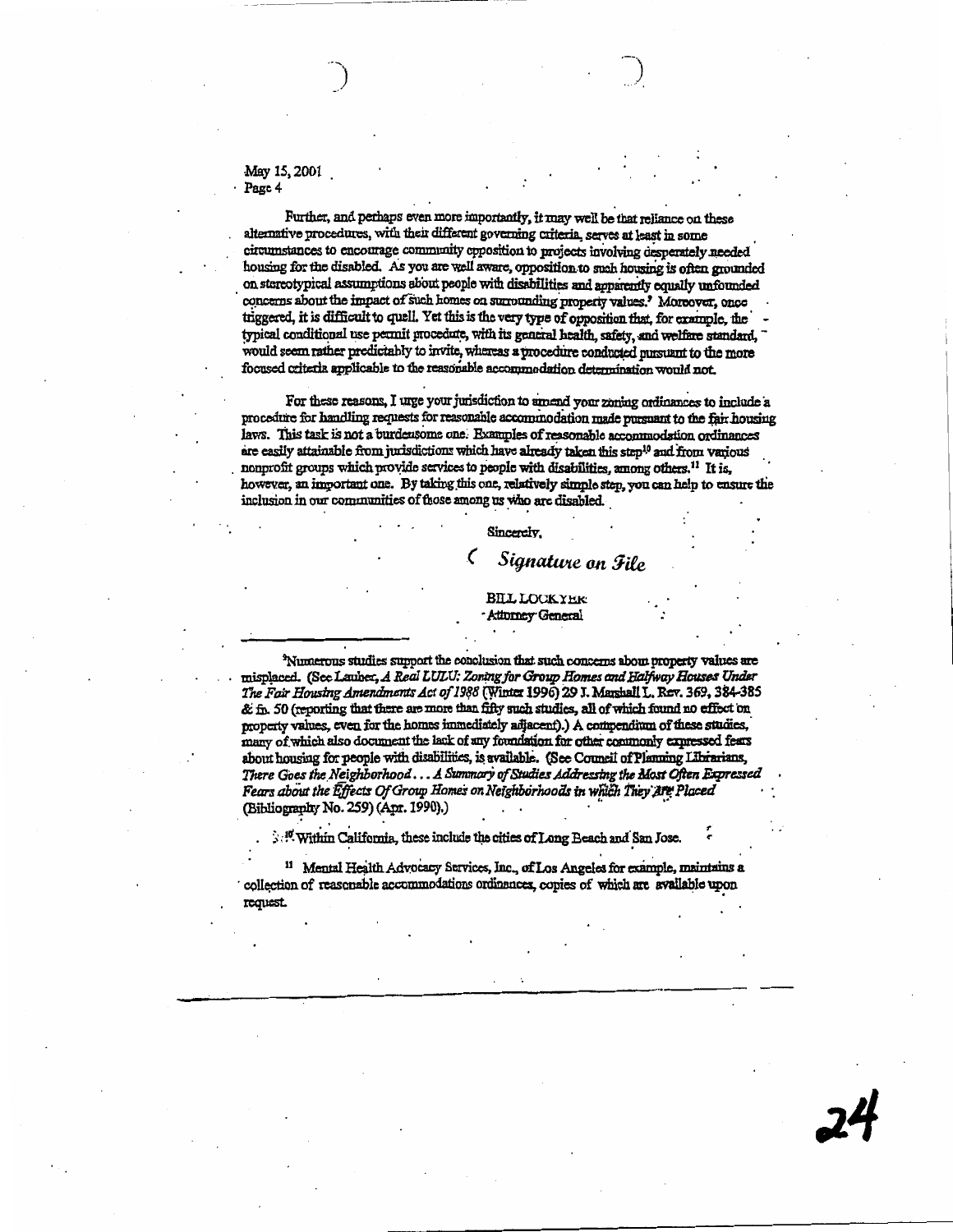$\overline{a}$ 

<span id="page-24-0"></span>**CALIFORNIA COASTAL COMMISSION SAN DIEGO AREA 7575 METROPOLITAN DRIVE, SUITE 103 SAN DIEGO, CA 92108-4421 (619) 767-2370**



September 20, 2012



#### **TO: COMMISSIONERS AND INTERESTED PERSONS**

**FROM: SHERILYN SARB, DEPUTY DIRECTOR, SAN DIEGO COAST DISTRICT DEBORAH LEE, DISTRICT MANAGER, SAN DIEGO COAST DISTRICT TONI ROSS COASTAL PROGRAM ANALYST, SD COAST DISTRICT** 

**SUBJECT: STAFF RECOMMENDATION ON CITY OF CARLSBAD LCP AMENDMENT No. CAR-MAJ-2-11A (Reasonable Accommodation) for Commission Meeting of October 10-12, 2012** 

#### **SYNOPSIS**

The subject LCP implementation plan amendment was submitted and filed as complete on August 1, 2011. A one-year time extension was granted on September 15, 2011. As such, the last date for Commission action on this item is October 30, 2012. This is the first of two unrelated items submitted as LCP Amendment No. 2-11 to be heard by the Commission. The second item is LCP Amendment No. CAR-MAJ-2-11B (Prop D) and it is scheduled separately for this same hearing.

#### **SUMMARY OF AMENDMENT REQUEST**

Currently, in the City of Carlsbad, applications for reasonable accommodations have been processed by either the Planning or Building Division on a case-by-case basis. The City does not have a formalized procedure to review and approve or conditionally approve a reasonable accommodation request. During a recent review of the City's Housing Element by the Housing and Community Development Department (HCD), the Department requested that the City formalize its procedures. The subject LCP amendment is the City's response to this request. This LCP amendment proposes a new chapter, Chapter 21.87 – Reasonable Accommodation to the City's certified implementation plan, which establishes procedures and regulations governing requests for reasonable accommodations for people with disabilities. Specifically, this new chapter includes a description of the purpose and intent of the reasonable accommodation zoning chapter, definitions commonly associated with reasonable accommodations, the applicability of reasonable accommodations, a list of what's necessary to request a reasonable accommodation, identification of the review authority and the procedure to review such requests, the findings necessary to approve a reasonable accommodation, and lists the appeal procedures for any decision granting/denying a proposal for reasonable accommodations. This new chapter and its provisions will apply citywide.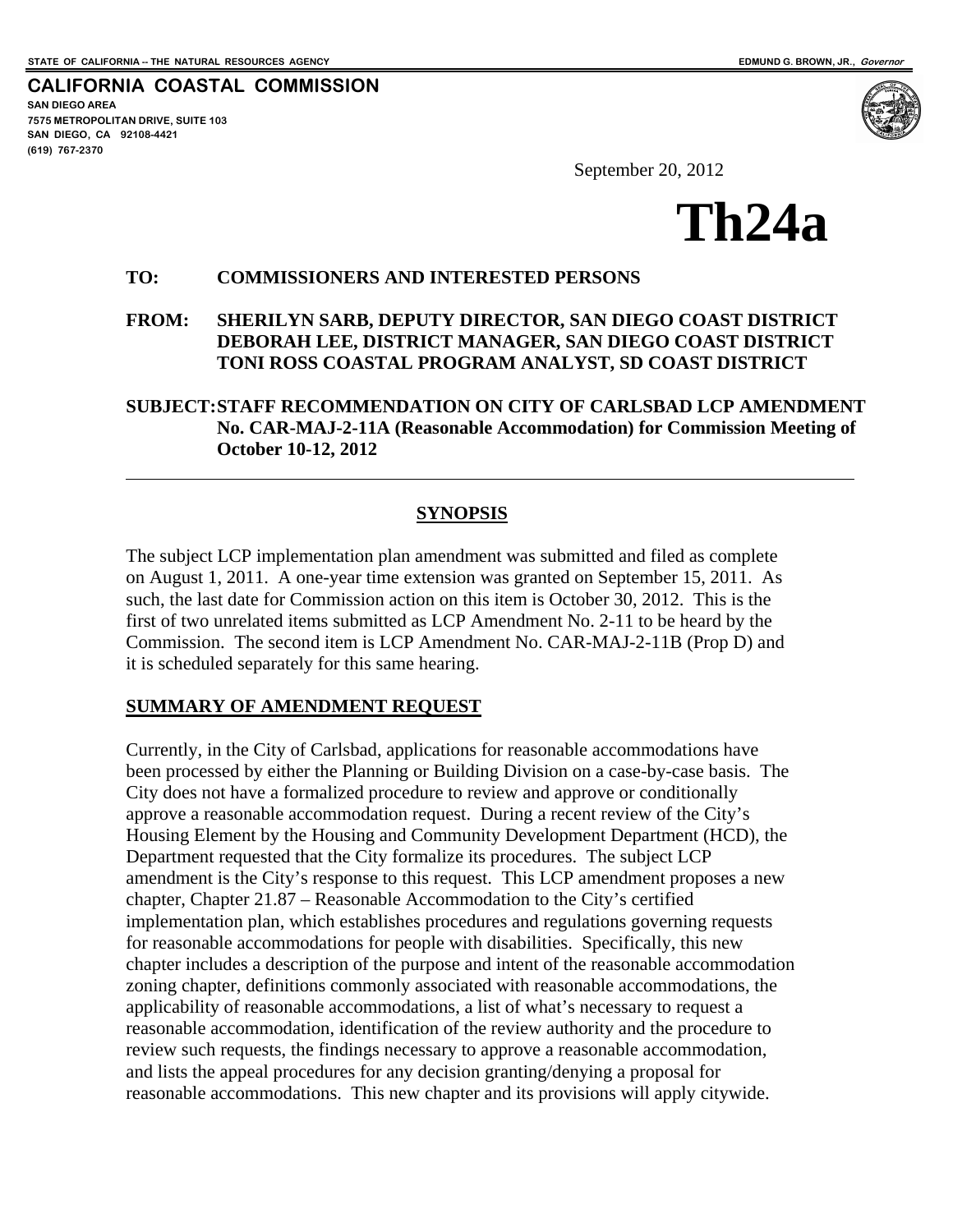#### **SUMMARY OF STAFF RECOMMENDATION**

The Commission can only reject such amendments where it can be shown that the amendment would be inconsistent with the certified Land Use Plan (LUP) and/or render the Implementation Program (IP) inadequate to carry out the LUP.

Staff recommends denial of the amendment as proposed, and then approval of the amendment with five suggested modifications. For the most part, the Commission is not chiefly concerned with the review and approval of a request for a reasonable accommodation as it relates to the threshold criteria of whether or not a requestor of a reasonable accommodation is medically qualified to make such a request. However, when the authorization of reasonable accommodations includes allowing flexibility in the City's application of land use, zoning, and building code regulations, the Commission does have an interest in assuring that any potential impacts to coastal resources be identified, feasible alternatives reviewed, the least environmentally damaging alternative implemented; and, if impacts to any coastal resources are determined to be unavoidable, the appropriate feasible mitigation is provided. Without the inclusion of this process, protection of coastal resources cannot be assured. Therefore, staff is recommending denial of the implementation plan as submitted, and then approval of the zoning amendment with five suggested modifications to address this concern.

The primary intent of the suggested modifications is to clarify that review of any proposed reasonable accommodation still needs to be found consistent with the policies and adhere to all the regulations included in the City's LCP unless it is demonstrated that reasonable accommodation would be precluded. As proposed by the City, the provisions do not require the applicant to identify any potential impacts to any coastal resources associated with a development proposal, nor does it require an alternatives analysis to be included in the proposal and the least environmentally damaging alternative to be implemented. The language also fails to require that, should impacts to coastal resources be unavoidable, appropriate feasible mitigation measures are included.

Without this type of review, the protection of coastal resources cannot be guaranteed, which is inconsistent with the underlying purpose of the City's certified LCP. The term "coastal resources" includes: visual or physical access to and along the coast; sensitive vegetation and wildlife; natural features of the coast such as bluffs, as well as the protection of existing structures from hazards such as flood, fire, and geologic stability; and, without adequate protection of these resources, the proposed amendment is inconsistent with numerous policies within the City's LCP. As such, staff is suggesting two modifications to the City's proposed language. Suggested modification #2 would require any applicant to provide, as a component of their reasonable accommodation application, an assessment prepared by a qualified professional, which would include identification of any impacts to coastal resources, an alternatives analysis minimizing the identified impacts, and proposed feasible mitigation should the impacts be unavoidable. Suggested modification #4 requires that the City find, when reviewing a specific reasonable accommodation application, that the proposed development has been sited in order to eliminate or minimize any impacts to coastal resources, that the alternative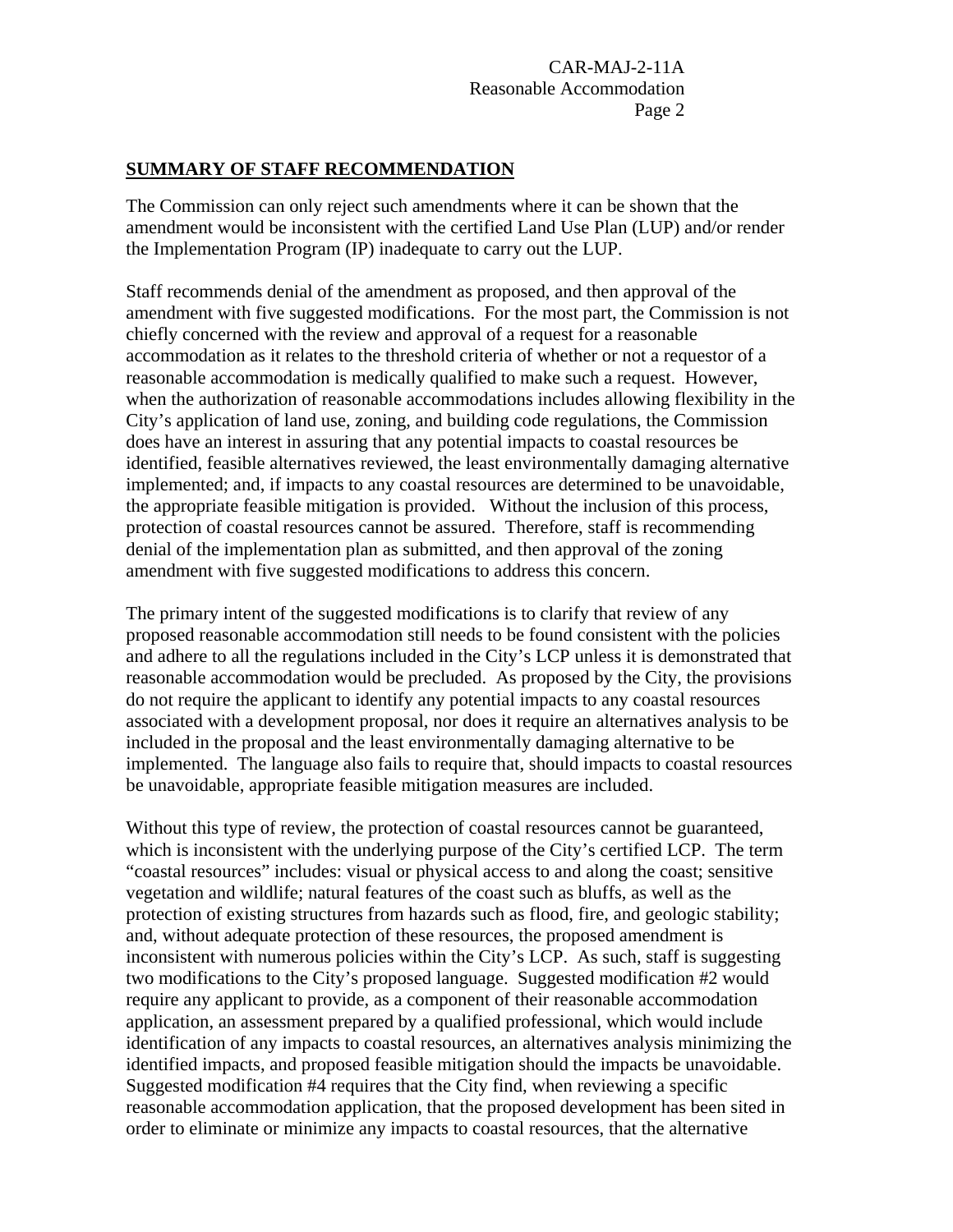implemented is the least environmentally damaging alternative feasible; and, that all unavoidable impacts be mitigated consistent with the mitigation requirements of the City's certified LCP.

Staff is also suggesting three additional modifications, including the following: (1) require that review of the reasonable accommodation request shall be done concurrently with any discretionary review, including a coastal development permit application (Suggested Modification No. 3); (2) clarify that if the reasonable accommodation proposal also includes a coastal development permit, an appeal of the decision will also be governed by the appeal procedure for coastal development permits (Suggested Modification No. 5); and (3) clarify that both an individual or any developer of housing for an individual with disabilities is obligated to comply with other applicable regulations not at issue in the requested accommodation (Suggested Modification No. 1).

The appropriate resolutions and motions begin on Page 5. The suggested modifications begin on Page 6. The findings for denial of the Implementation Plan Amendment as submitted begin on Page 8. The findings for approval of the plan, if modified, begin on Page 15.

# **ADDITIONAL INFORMATION**

 $\overline{a}$ 

Further information on the City of Carlsbad LCP Amendment 2-11A may be obtained from Toni Ross, Coastal Planner, at (619) 767-2370.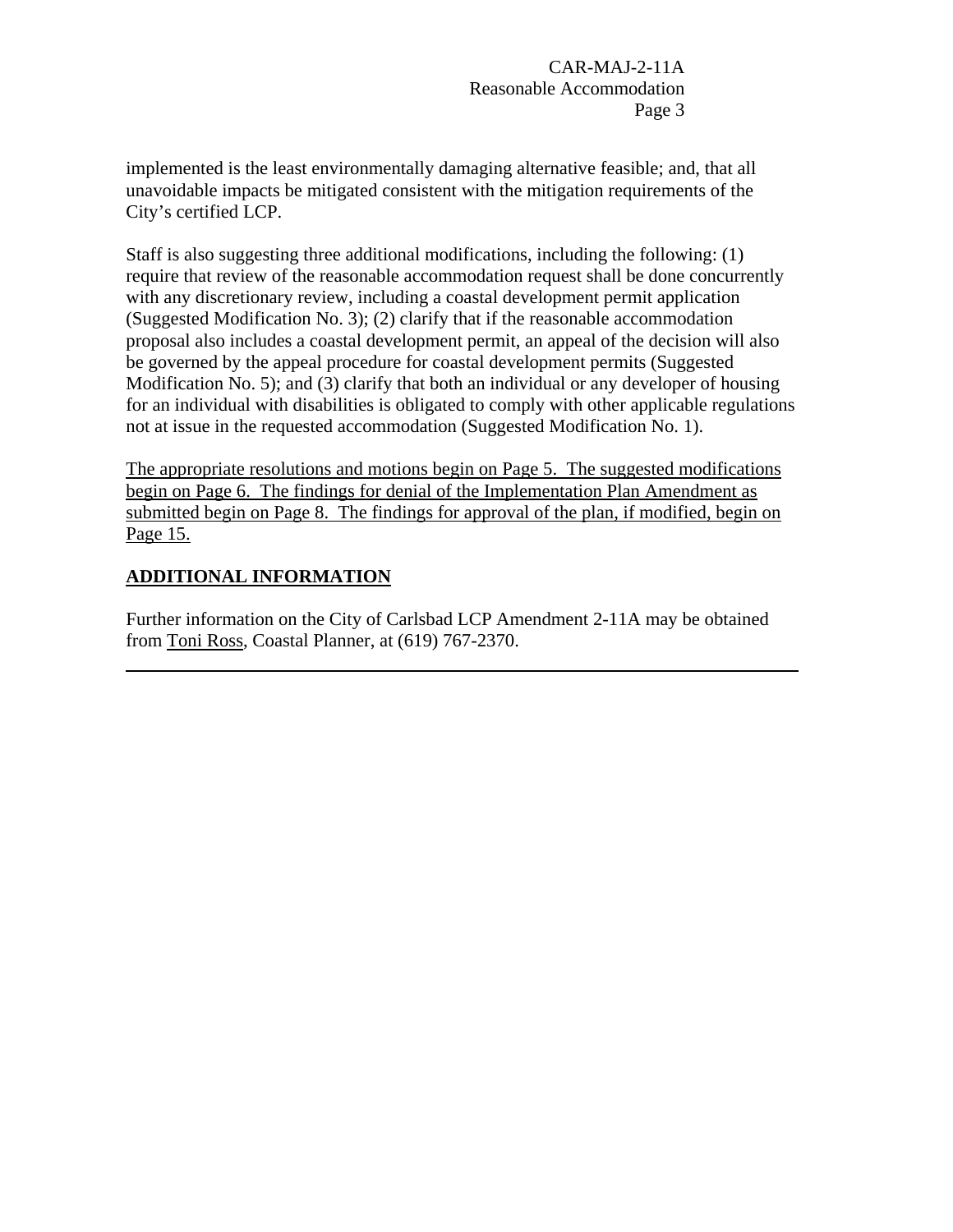# **PART I. OVERVIEW**

# **A. LCP HISTORY**

The City of Carlsbad's certified LCP contains six geographic segments as follows: Agua Hedionda, Mello I, Mello II, West Batiquitos Lagoon/Sammis Properties, East Batiquitos Lagoon/Hunt Properties, and Village Redevelopment. Pursuant to Sections 30170(f) and 30171 of the Public Resources Code, the Coastal Commission prepared and approved two portions of the LCP, the Mello I and II segments in 1980 and 1981, respectively. The West Batiquitos Lagoon/ Sammis Properties segment was certified in 1985. The East Batiquitos Lagoon/Hunt Properties segment was certified in 1988. The Village Redevelopment Area LCP was certified in 1988; the City has been issuing coastal development permits there since that time. On October 21, 1997, the City assumed permit jurisdiction and has been issuing coastal development permits for all segments except Agua Hedionda. The Agua Hedionda Lagoon LCP segment is a deferred certification area until an implementation plan for that segment is certified. This amendment modifies the City's Implementation Plan (IP) only.

# **B. STANDARD OF REVIEW**

Pursuant to Section 30513 of the Coastal Act, the Commission may only reject zoning ordinances or other implementing actions, as well as their amendments, on the grounds that they do not conform with, or are inadequate to carry out, the provisions of the certified land use plan. The Commission shall take action by a majority vote of the Commissioners present.

# **C. PUBLIC PARTICIPATION**

The City has held Planning Commission and City Council meetings with regard to the subject amendment request. All of those local hearings were duly noticed to the public. Notice of the subject amendment has been distributed to all known interested parties.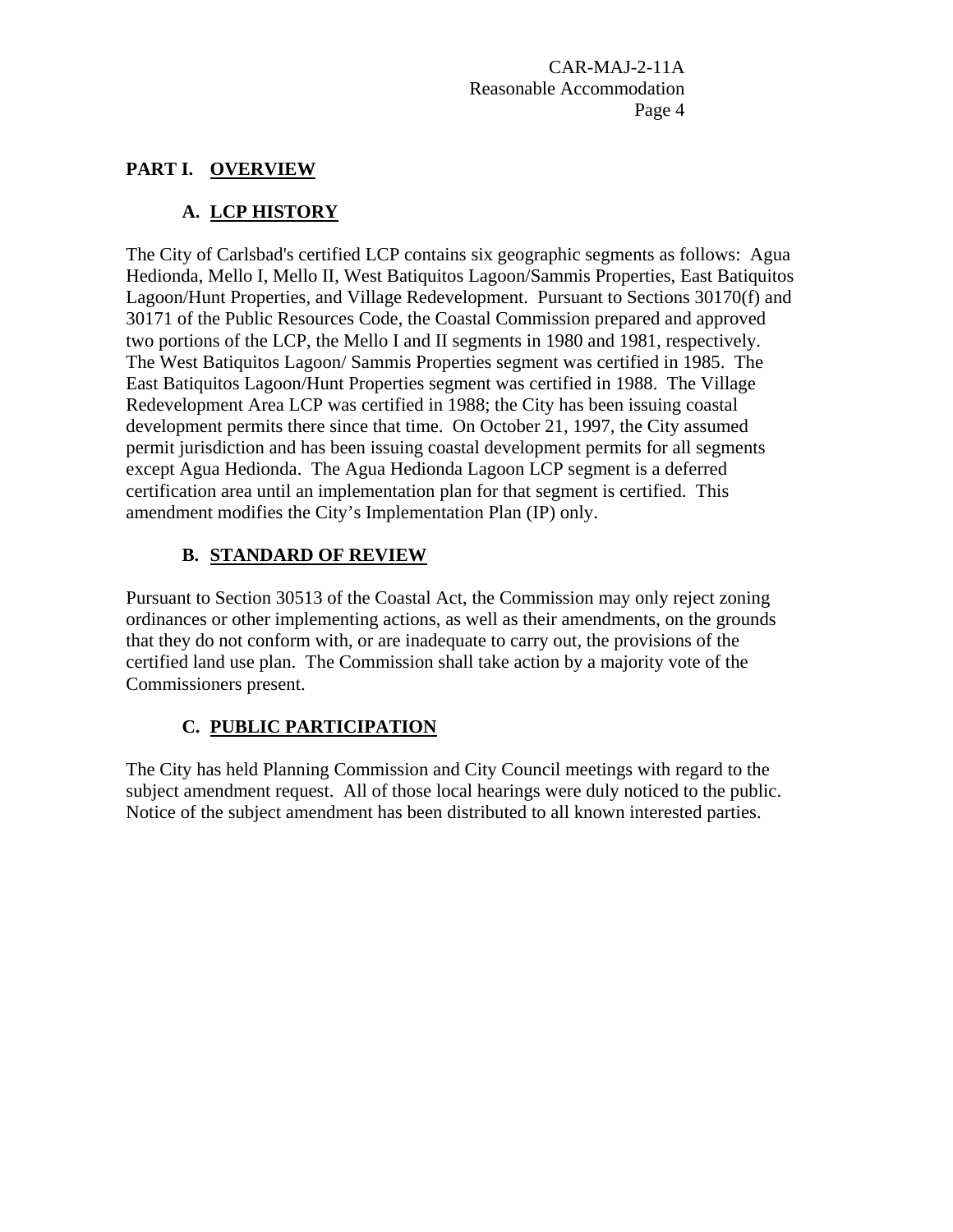## **PART II. LOCAL COASTAL PROGRAM SUBMITTAL - RESOLUTIONS**

Following a public hearing, staff recommends the Commission adopt the following resolutions and findings. The appropriate motion to introduce the resolution and a staff recommendation are provided just prior to each resolution.

## **I. MOTION I:** *I move that the Commission reject the Implementation Program Amendment for City of Carlsbad LCPA No. 2-11A as submitted.*

## **STAFF RECOMMENDATION OF REJECTION:**

Staff recommends a **YES** vote. Passage of this motion will result in rejection of Implementation Program and the adoption of the following resolution and findings. The motion passes only by an affirmative vote of a majority of the Commissioners present.

## **RESOLUTION TO DENY CERTIFICATION OF THE IMPLEMENTATION PROGRAM AS SUBMITTED:**

The Commission hereby denies certification of the Implementation Program Amendment submitted for the City of Carlsbad and adopts the findings set forth below on grounds that the Implementation Program as submitted does not conform with, and is inadequate to carry out, the provisions of the certified Land Use Plan. Certification of the Implementation Program would not meet the requirements of the California Environmental Quality Act as there are feasible alternatives and mitigation measures that would substantially lessen the significant adverse impacts on the environment that will result from certification of the Implementation Program as submitted

#### **II. MOTION II:** *I move that the Commission certify the Implementation Program Amendment for City of Carlsbad LCPA No. 2-11A, if it is modified as suggested in this staff report.*

## **STAFF RECOMMENDATION:**

Staff recommends a **YES** vote. Passage of this motion will result in certification of the Implementation Program Amendment with suggested modifications and the adoption of the following resolution and findings. The motion passes only by an affirmative vote of a majority of the Commissioners present.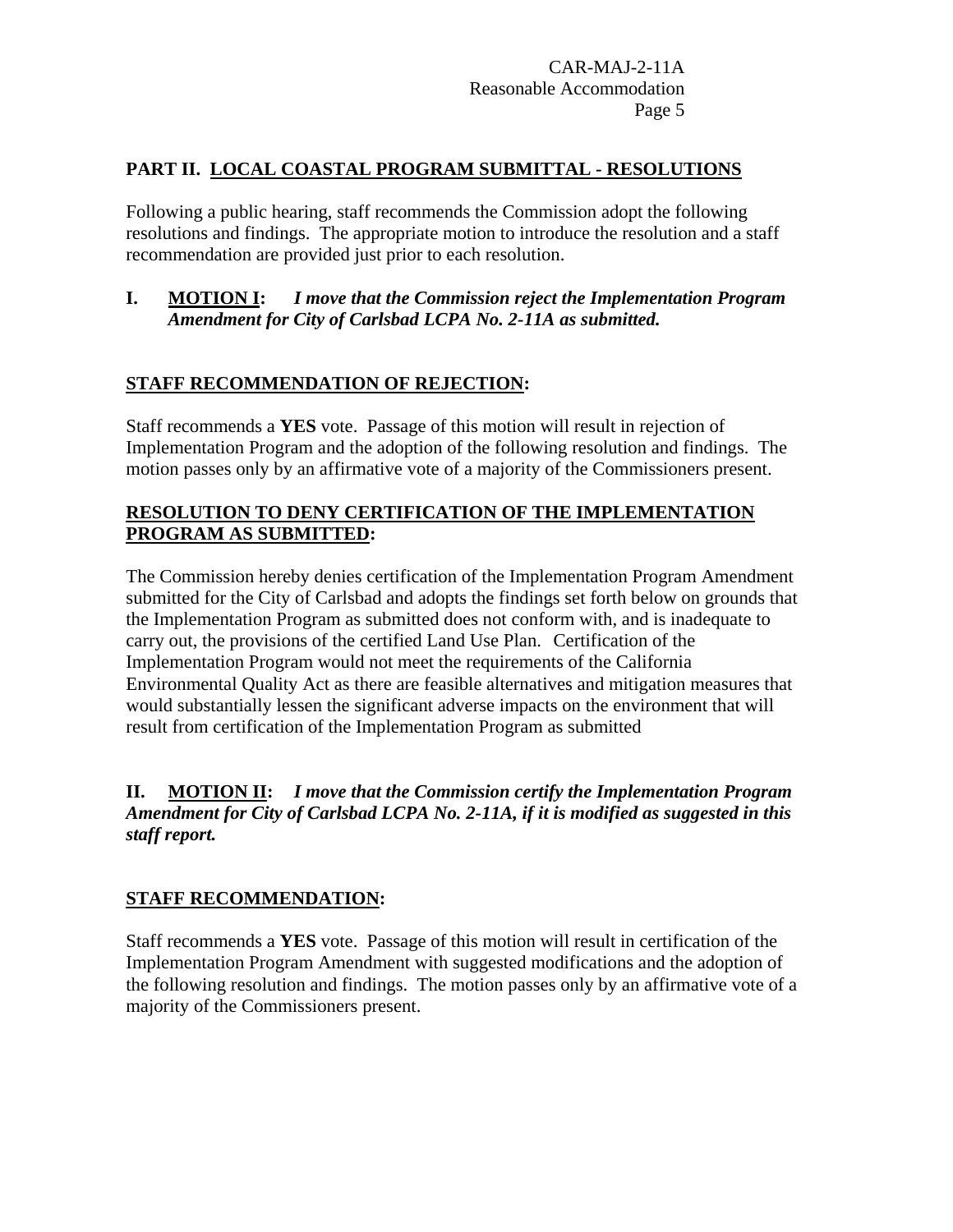## **RESOLUTION TO CERTIFY THE IMPLEMENTATION PROGRAM AMENDMENT WITH SUGGESTED MODIFICATIONS:**

The Commission hereby certifies the Implementation Program Amendment for the City of Carlsbad if modified as suggested and adopts the findings set forth below on grounds that the Implementation Program Amendment, with the suggested modifications, conforms with and is adequate to carryout the certified Land Use Plan. Certification of the Implementation Program Amendment if modified as suggested complies with the California Environmental Quality Act, because either 1) feasible mitigation measures and/or alternatives have been incorporated to substantially lessen any significant adverse effects of the Implementation Program Amendment on the environment, or 2) there are no further feasible alternatives and mitigation measures that would substantially lessen any significant adverse impacts on the environment.

# **PART III. SUGGESTED MODIFICATIONS**

Staff recommends the following suggested revisions to the proposed Implementation Plan be adopted. The underlined sections represent language that the Commission suggests be added, and the struck-out sections represent language which the Commission suggests be deleted from the language as originally submitted.

- 1. Modify Section 21.87.030 "Applicability" as follows:
	- A. A request for reasonable accommodation may be made by any individual with a disability, his or her representative, or a developer or provider of housing for individuals with disabilities, when the application of a land use, zoning or building regulation, policy, practice or procedure acts as a barrier to housing opportunities.
	- B. A request for reasonable accommodation may include a modification or exception to the rules, standards, development and use of housing-related facilities that would eliminate regulatory barriers and provide a person with a disability equal opportunity to the housing of their choice.
	- C. A request for reasonable accommodation in regulations, policies, practices and procedures may be filed at any time that the accommodation may be necessary to ensure equal access to housing. A reasonable accommodation does not affect an individual's or developer of housing for an individual with disabilities obligations to comply with other applicable regulations not at issue in the requested accommodation.
- 2. Modify Section 21.87.040 "Request for reasonable accommodation" as follows:

A. Application for a request for reasonable accommodation shall be made in writing on a form provided by the planning director. The form shall be signed by the property owner or authorized agent. The application shall state fully the circumstances and conditions relied upon as grounds for the application and shall be accompanied by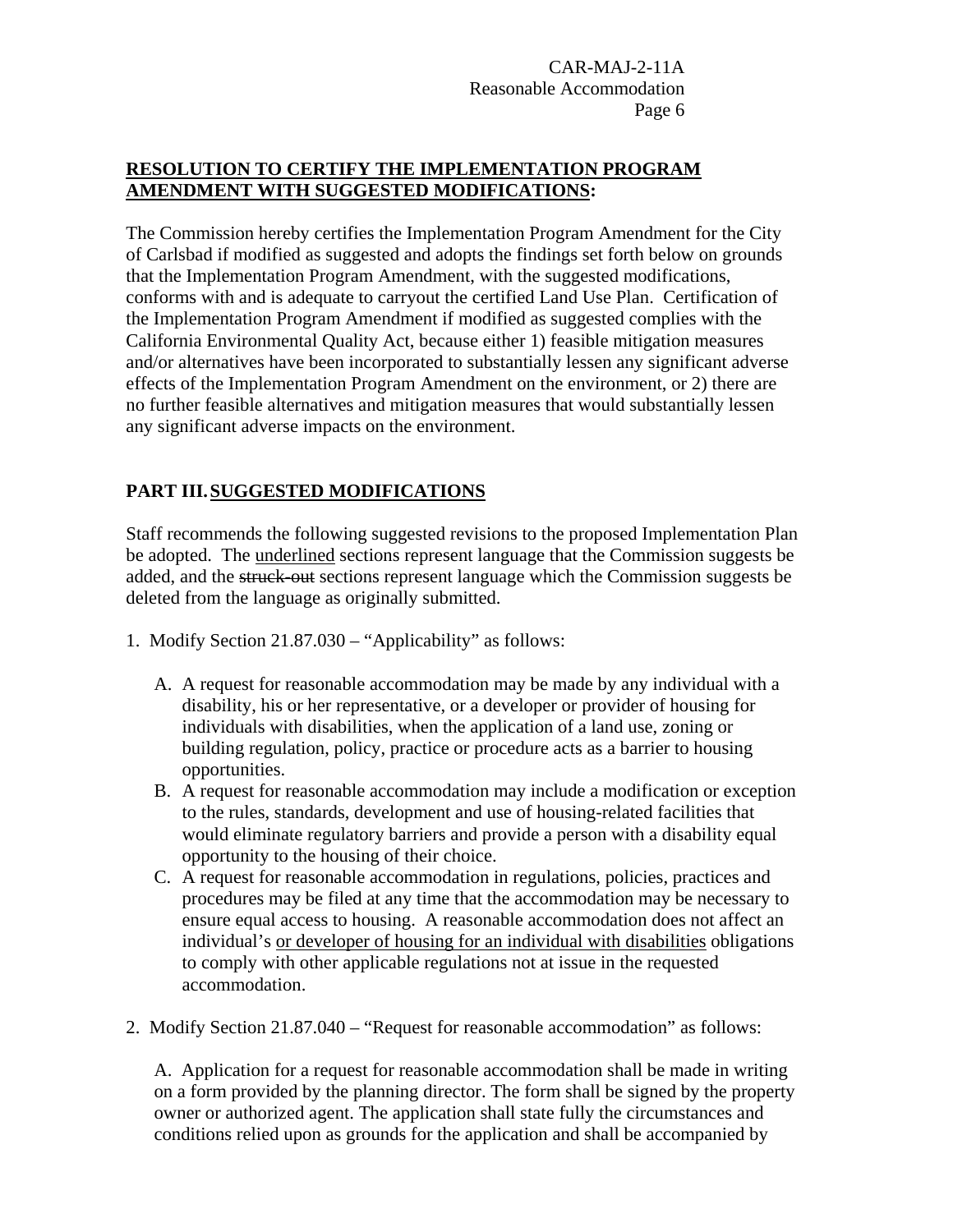adequate plans and all other materials as specified by the planning director. The application shall include the zoning, land use or building code provision, regulation, policy or practice from which modification or exception for reasonable accommodation is being requested including an explanation of how application of the existing zoning, land use or building code provision, regulation, policy or practice precludes reasonable accommodation. In addition, the application shall include an assessment, prepared by a qualified professional, of the potential adverse impacts to wetlands, environmentally sensitive habitat areas, public access, public views, and/or hazards such as geologic, flood and fire. The assessment shall also include a detailed feasible alternatives analysis and proposed feasible mitigation measures if unavoidable impacts are identified.

B. Proof of applicable disability shall be provided in the form of a note from a medical doctor or other third party professional documentation deemed acceptable to the planning director.

C. Any information identified by an applicant as confidential shall be retained in a manner so as to respect the privacy rights of the applicant and shall not be made available for public inspection.

D. If an individual needs assistance in making the application for reasonable accommodation, the city will provide assistance to ensure the process is accessible.

3. Modify Section 21.87.050 – "Review authority and procedure" as follows:

A. Request for reasonable accommodation may be approved or conditionally approved by the planning director and shall be processed independent of concurrent with any other required discretionary approval (including but not limited to, Conditional Use Permit, Coastal Development Permit, Design Review, Variance, General Plan Amendment, Zone change, etc.). development permits. However, aApproval of a reasonable accommodation may be conditioned upon approval of other related permits.

4. Modify Section 21.87.060 – "Required Findings" as follows:

A. The housing, which is the subject of the request for reasonable accommodation, will be occupied by an individual with a disability protected under fair housing laws;

B. The requested accommodation is necessary to make housing available to an individual with a disability protected under the fair housing laws;

C. The requested accommodation would not impose an undue financial or administrative burden on the city;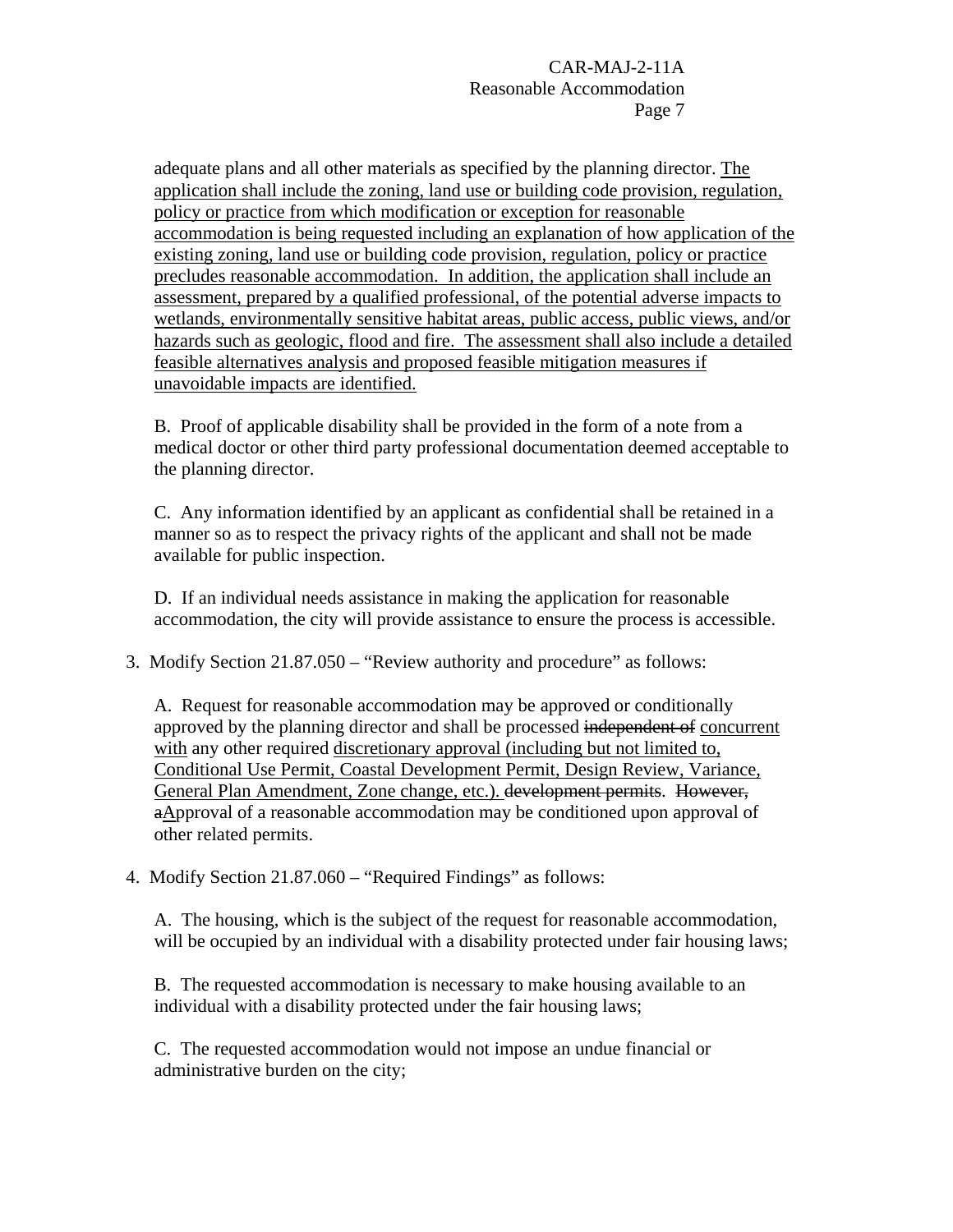D. The requested accommodation would eliminate or minimize impacts on wetlands, environmentally sensitive habitat areas, public access, public views and/or hazards to the maximum extent feasible, as documented in a detailed alternatives analysis;

E. The alternative to be implemented is the least environmentally damaging feasible alternative;

F. If any impacts to wetlands, environmentally sensitive habitat areas, public access, public views or hazards associated with the accommodation are unavoidable, feasible mitigation for all unavoidable impacts have been included consistent with the City's Local Coastal Program;

DG. The requested accommodation would not require a fundamental alteration in the nature of the city's land use and zoning and building regulations, policies, practices, and procedures; and

E.H, The requested accommodation would not result in a detriment to the surrounding uses or character of the surrounding neighborhood.

5. Modify Section 21.87.070 – Effective Date of Order –appeal of decision as follows:

## **Effective date of order – appeal of decision.**

A. The effective date of the planning director's decision and method for appeal of such decision shall be governed by Sections 21.54 and 21.80 of this title...

## **PART IV. FINDINGS FOR REJECTION OF THE CITY OF CARLSBAD IMPLEMENTATION PLAN AMENDMENT, AS SUBMITTED**

# **A. AMENDMENT DESCRIPTION**

The proposed LCP amendment includes changes to the City's Implementation Plan only. The amendment incorporates a new chapter (Chapter 21.87 – Reasonable Accommodation) into the City's certified implementation plan. This new chapter establishes procedures and regulations governing requests for reasonable accommodations by people with disabilities.

Specifically, Chapter 21.87 includes: 1) a description of the purpose and intent of the reasonable accommodation zoning chapter; 2) definitions commonly associated with reasonable accommodations; 3) the applicability of reasonable accommodations; 4) a list of what's necessary to request a reasonable accommodation; 5) the identification of the review authority and procedure to review such requests; 6) the findings necessary to approve a reasonable accommodation; and, 7) lists the appeal procedures for any decision granting/denying a request for reasonable accommodations.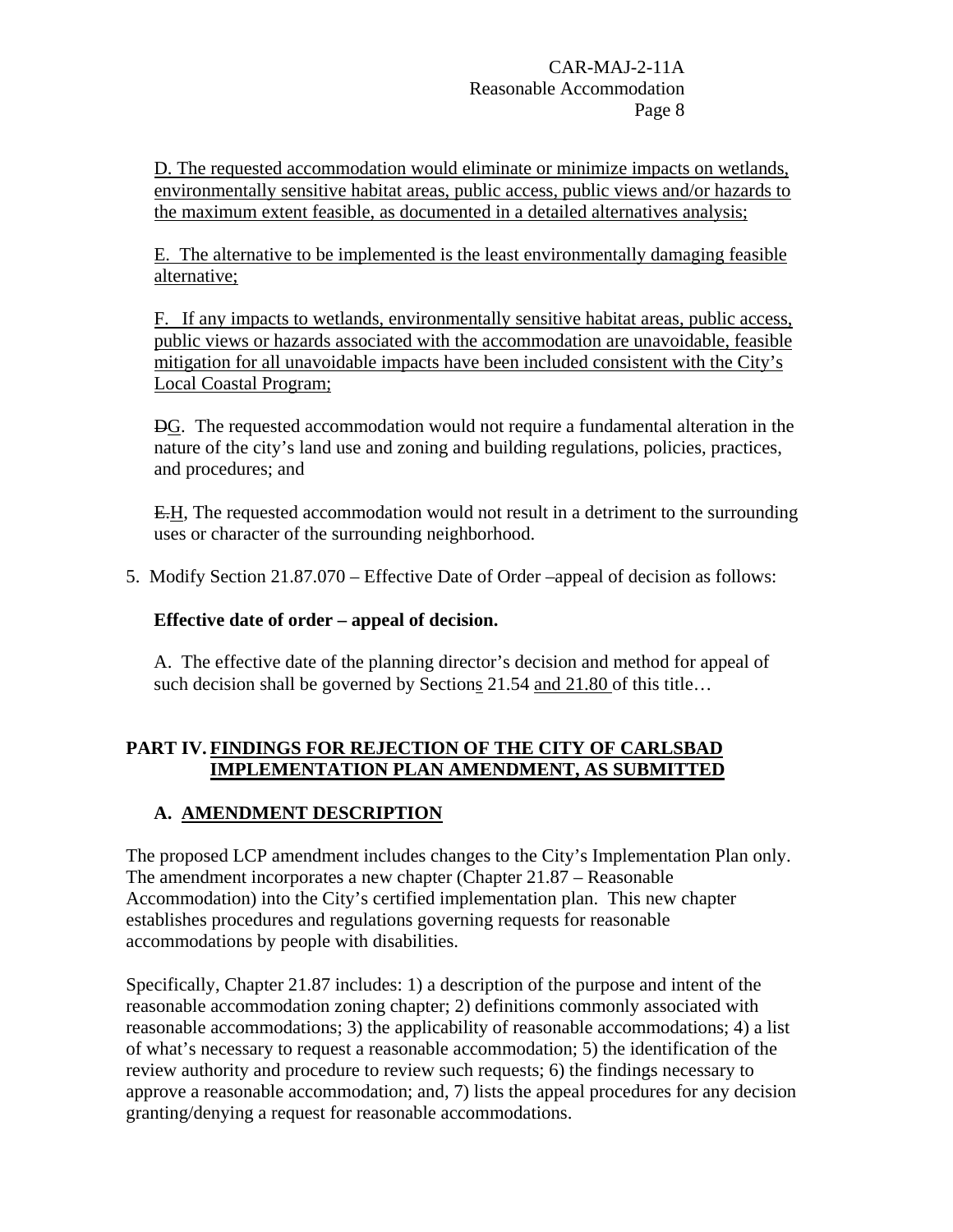## **B. FINDINGS FOR REJECTION.**

The standard of review for LCP implementation submittals or amendments is their consistency with and ability to carry out the provisions of the certified LUP.

#### a) Purpose, Intent, and Major Provisions of the Ordinance.

The City's intent of the proposed new ordinance is to provide some flexibility in the application of land use, zoning, and building codes regulations, policies, practices, and procedures for project that require approval of permits and/or other entitlements in order to provide reasonable accommodations for people with disabilities. The City is proposing these changes in response to State and Federal laws (including the federal Americans with Disabilities Act) that require cities to provide reasonable accommodations for people with disabilities.

#### b) Adequacy of the Ordinance to Implement the Certified LUP Segments.

The Commission can only reject such amendments where it can be shown that the amendment would be inconsistent with the certified Land Use Plan (LUP) and/or render the Implementation Program (IP) inadequate to carry out the LUP. In this case, the LUP includes the Mello I, Mello II, Agua Hedionda, Village Redevelopment Area, East Batiquitos Lagoon and West Batiquitos Lagoon LUP segments.

Many sections within the respective LUPs contain policies that address protection of public views, public access and recreation, sensitive habitat and wildlife, and reduction in potential flood, fire and geologic hazards. The addition of the City's proposed language raises several inconsistencies with the policies certified in the City's LUP. The most applicable policies are stated, wholly or in part, below:

c) Applicable Land Use Plan Policies.

## **Development Along the Shore**

## Policy 4-1 Coastal Erosion - Development Along the Shoreline

a. For all new development along the shoreline, including additions to existing development, a site-specific geological investigation and analysis similar to that required by the Coastal Commission's Geologic Stability and Blufftop Guidelines shall be required, for all permitted development, this report must demonstrate bluff stability for 75 years, or the expected lifetime of the structure, whichever is greater. Additionally, permitted development shall incorporate drought-resistant vegetation in landscaping, as well as adhering to the standards for erosion control contained in the City of Carlsbad Drainage Master Plan*.* A waiver of public liability shall be required for any permitted development for which an assurance of structural stability cannot be provided.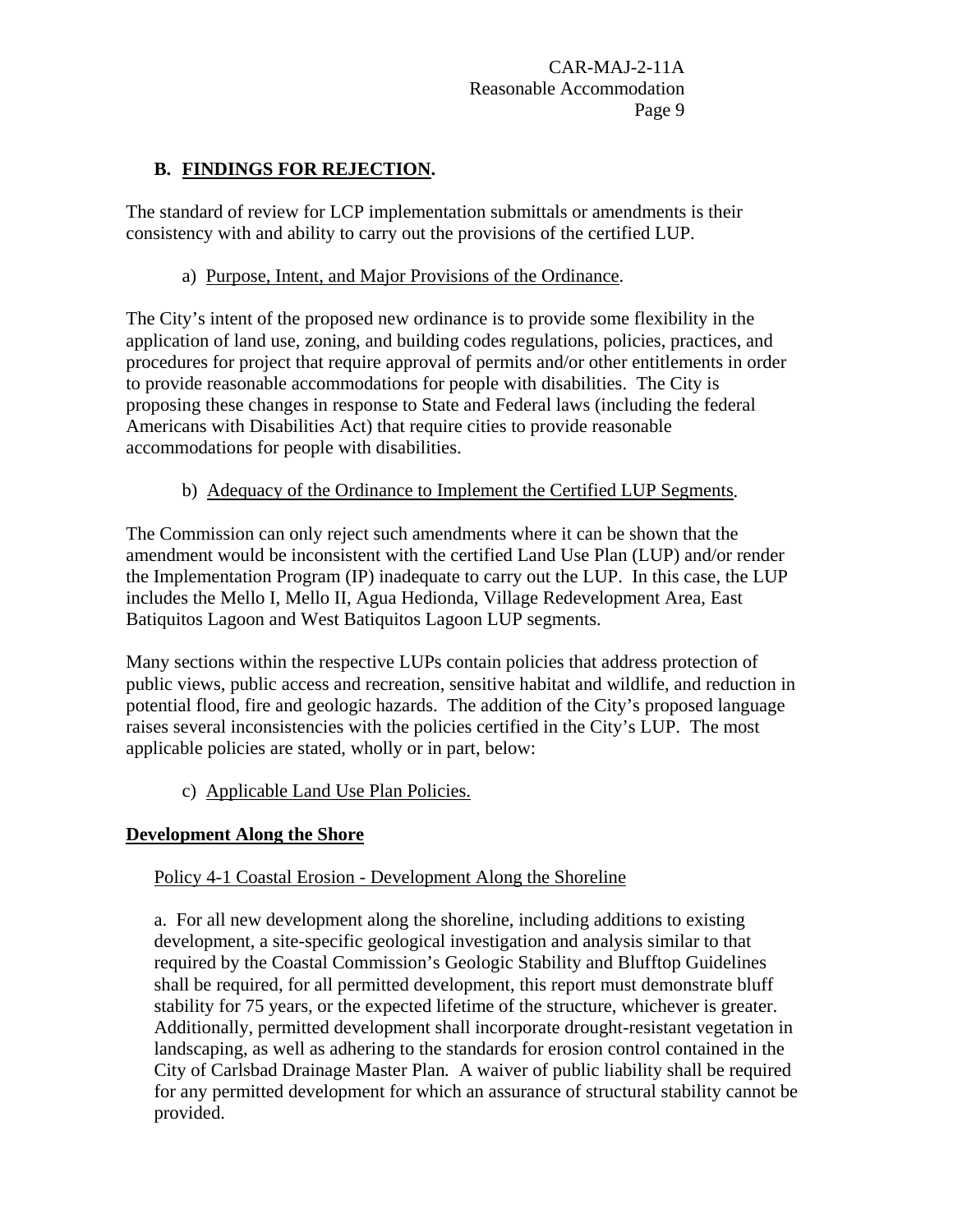#### Policy 4-1 Coastal Erosion - III. Shoreline Structures

Revetments, breakwaters, groins, harbor channels, seawalls, cliff retaining walls, and other such construction that alters natural shoreline processes shall be permitted when required to serve coastal-dependent uses or to protect existing structures or public beaches in danger from erosion, and when designed to eliminate or mitigate adverse impacts on local shoreline sand supply.

#### Policy 4-1 Coastal Erosion - Undevelopable Shoreline Features

No development shall be permitted on any sand or rock beach or on the face of any ocean bluff, with the exception of accessways to provide public beach access and of limited public recreation facilities.

#### **Public Access**

#### Policy 7-3 – Access Along the Shoreline

The City will cooperate with the state to ensure that lateral beach access is protected and enhanced to the maximum degree feasible, and will continue to formalize shoreline prescriptive rights. Irrevocable offers of dedication for lateral accessways between the mean high tide line and the base of the coastal bluffs, and vertical accessways where applicable, shall be required in new development consistent with Section 30212 of the California Coastal Act of 1976. There is evidence of historic public use adjacent to Buena Vista Lagoon. Paths crisscross the area near the railroads tracks to the ocean shoreline. Development shall provide access and protect such existing access consistent with the needs to protect the habitat.

#### **Public Views**

#### Mello II Policy 8-1- Site Development Review:

The Scenic Preservation Overlay Zone should be applied where necessary throughout the Carlsbad coastal zone to assure the maintenance of existing views and panoramas. Sites considered for development should undergo review to determine if the proposed development will obstruct views or otherwise damage the visual beauty of the area. The Planning Commission should enforce appropriate height limitations and seethrough construction, as well as minimize alterations to topography.

#### **Sensitive Habitat**

#### 3-1.2 Environmentally Sensitive Habitat Areas (ESHA*)*

Pursuant to Section 30240 of the California Coastal Act, environmentally sensitive habitat areas, as defined in Section 30107.5 of the Coastal Act, shall be protected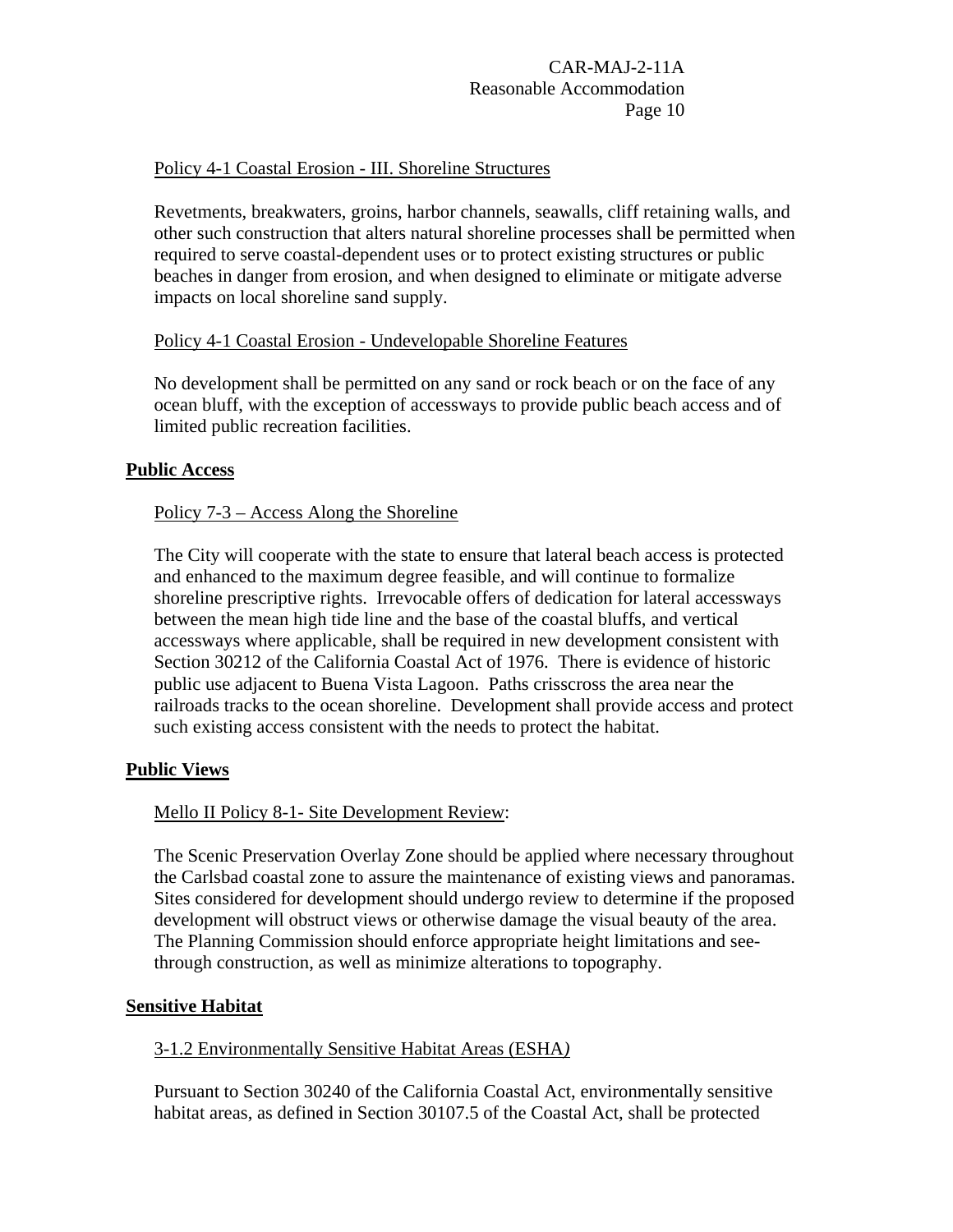against any significant disruption of habitat values, and only uses dependent on those resources shall be allowed within those areas.

#### 3-1.3 Coastal Sage Scrub

Coastal Sage Scrub is a resource of particular importance to the ecosystems of the Coastal Zone, due in part to the presence of the Coastal California gnatcatcher (Federal Threatened) and other species. Properties containing Coastal Sage Scrub shall conserve a minimum 67% of the Coastal Sage Scrub and 75% of the gnatcatchers onsite, Conservation of gnatcatchers shall be determined in consultation with the wildlife agencies.

#### 3-1.7 Wetlands

[…]

Wetlands shall be delineated following the definitions and boundary descriptions in Section 13577 of the California Code of Regulations.

Pursuant to California Public Resources Code Section 30233, no impacts to wetlands shall be allowed except as follows:

a. The diking, filling, or dredging of open coastal waters, wetlands, estuaries, and lakes shall be permitted in accordance with other applicable provisions of this division, where there is no feasible less environmentally damaging alternative, and where feasible mitigation measures have been provided to minimize adverse environmental effects, and shall be limited to the following:

(1) New or expanded port, energy, and coastal-dependent industrial facilities, including commercial fishing facilities.

(2) Maintaining existing, or restoring previously dredged, depths in existing navigational channels, turning basins, vessel berthing and mooring areas, and boat launching ramps.

(3) In wetland areas only, entrance channels for new or expanded boating facilities; and in a degraded wetland, identified by the Department of Fish and Game pursuant to subdivision (b) of Section 30411, for boating facilities if, in conjunction with such boating facilities, a substantial portion of the degraded wetland is restored and maintained as a biologically productive wetland. The size of the wetland area used for boating facilities, including berthing space, turning basins, necessary navigation channels, and any necessary support service facilities, shall not exceed 25 percent of the degraded wetland.

(4) In open coastal waters, other than wetlands, including streams, estuaries, and lakes, new or expanded boating facilities and the placement of structural pilings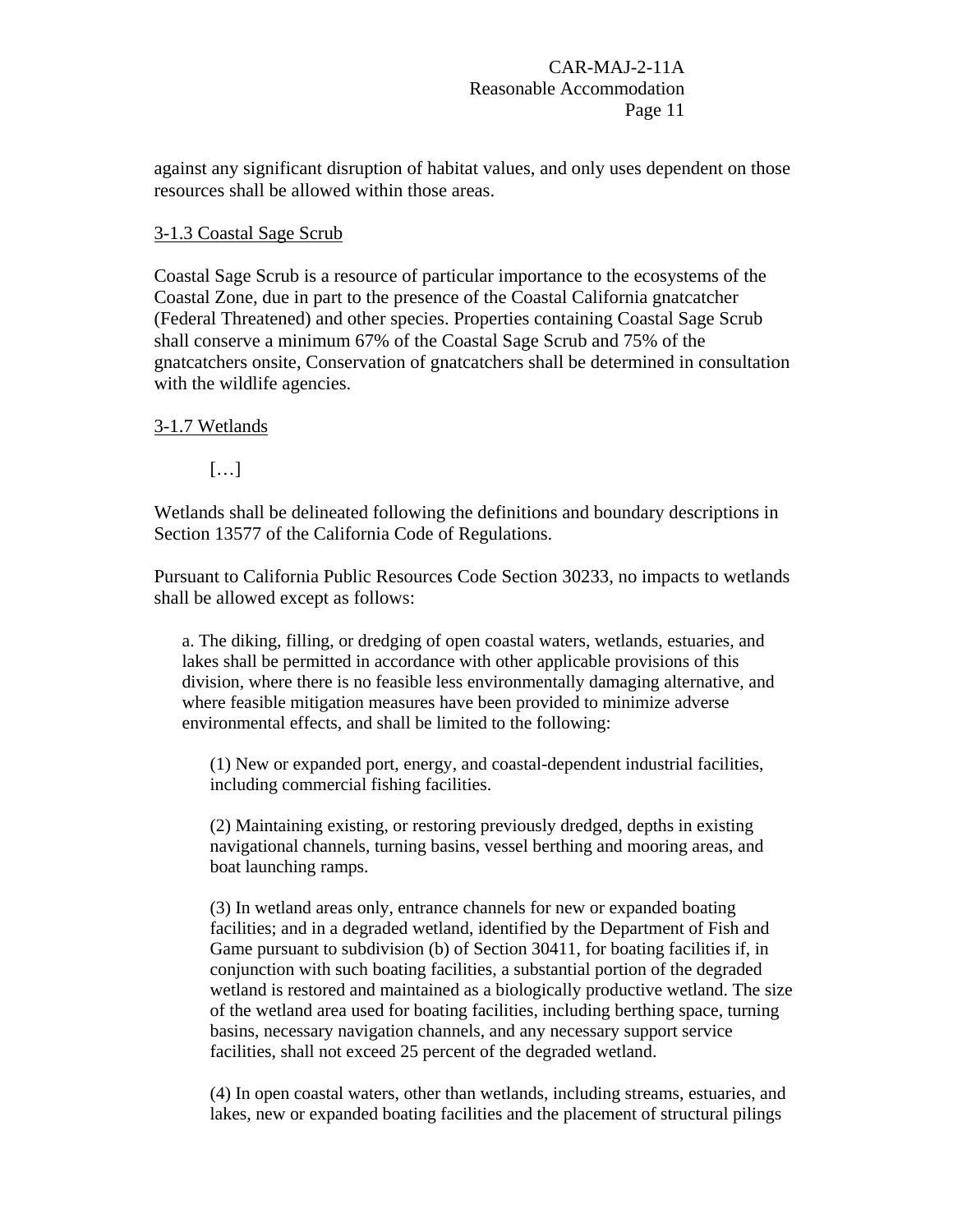for public recreational piers that provide public access and recreational opportunities.

(5) Incidental public service purposes, including but not limited to, burying cables and pipes or inspection of piers and maintenance of existing intakes and outfall lines.

(6) Mineral extraction, including sand for restoring beaches, except in environmentally sensitive areas.

(7) Restoration purposes.

(8) Nature study, aquaculture, or similar resource dependent activities…

#### 3-1.8 Wetland Mitigation Requirements

If impacts to a wetland are allowed consistent with Policy 3-1.7, mitigation shall be provided at a ratio of 3:1 for riparian impacts and 4:1 for saltwater or freshwater wetland or marsh impacts.

#### 3-1.9 No Net Loss of Habitat

There shall be no net loss of Coastal Sage Scrub, Maritime Succulent Scrub, Southern Maritime Chaparral, Southern Mixed Chaparral, Native Grassland, and Oak Woodland within the Coastal Zone of Carlsbad. Mitigation for impacts to any of these habitat types, when permitted, shall include a creation component that achieves the no net loss standard. Substantial restoration of highly degraded areas (where effective functions of the habitat type have been lost) may be substituted for creation subject to the consultation and concurrence of the U.S. Fish and Wildlife Service and the California Department of Fish and Game (wildlife agencies). The Coastal Commission shall be notified and provided an opportunity to comment upon proposed substitutions of substantial restoration for the required creation component. Development shall be consistent with Policy 3-1.2 of this section, unless proposed impacts are specifically identified in the HMP; these impacts shall be located to minimize impacts to Coastal Sage Scrub and maximize protection of the Coastal California gnatcatcher and its habitat.

#### d. Specific Findings for Denial.

The City of Carlsbad is proposing to amend its implementation plan to include a new chapter (Chapter 21.87) to formalize the process by which requests for reasonable accommodations are reviewed and approved. For the most part, the Commission is not chiefly concerned with the review and approval of a request for a reasonable accommodation as it relates to the threshold criteria of whether or not a requestor of a reasonable accommodation is medically qualified to make such a request. However, when the approval of reasonable accommodations includes flexibility in the City's application of land use, zoning, and building code regulations, the Commission does have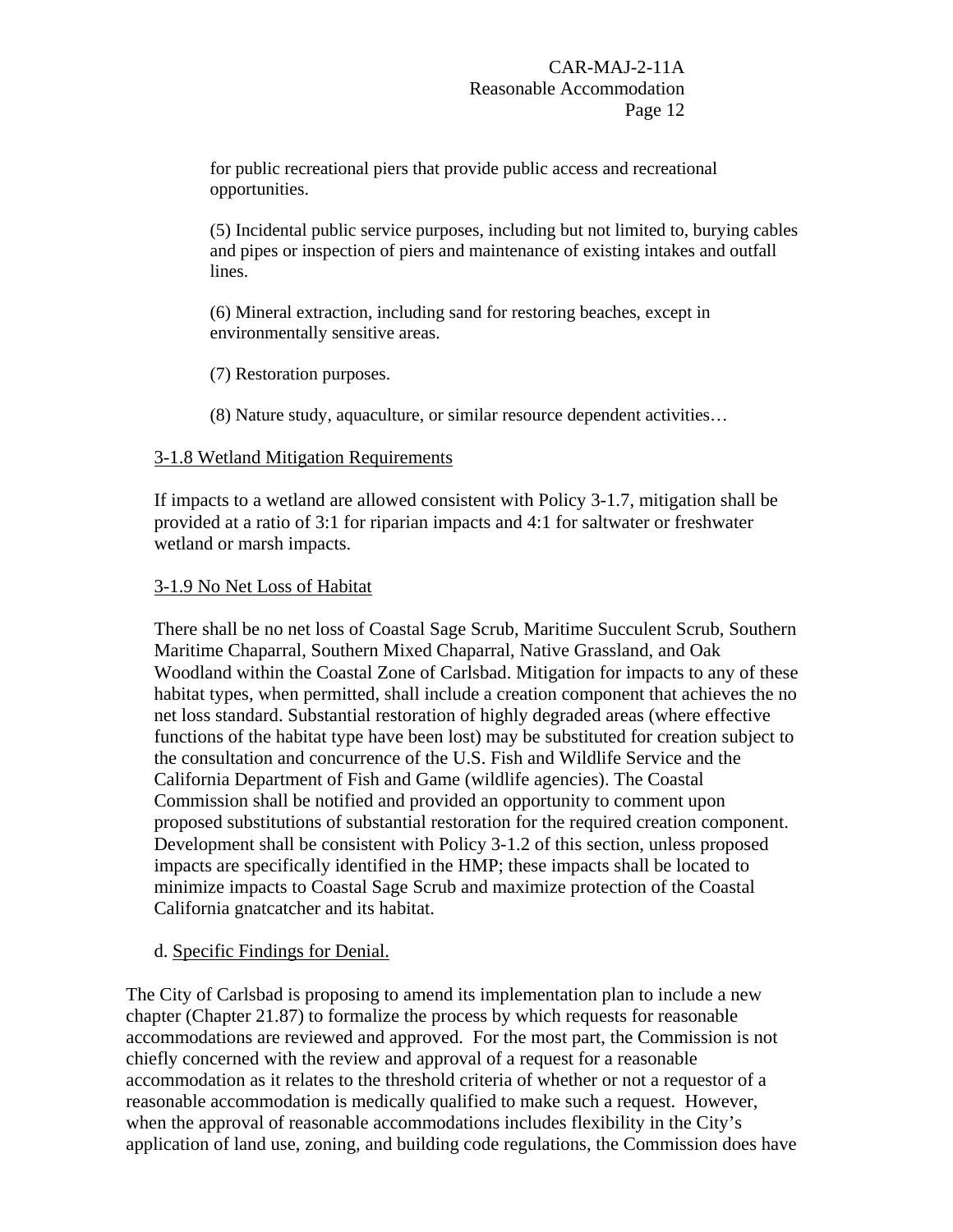an interest in assuring that any potential impacts to coastal resources are avoided and/or minimized to the maximum extent feasible, if some impact is determined to be necessary. In order for such approvals to be found consistent with the City's LCP, all potential impacts need to be identified, feasible alternatives reviewed, and the least damaging feasible alternative implemented. Additionally, if impacts to any coastal resources are unavoidable, the appropriate feasible mitigation must be required. The City failed to include this process in its review for reasonable accommodations. Without this detailed review by the City, the proper protection of coastal resources cannot be assured.

The Commission realizes that the City and other regulated parties must, by federal law, make reasonable accommodations available as necessary to assure that structures are accessible by all people, including those with disabilities. The City's proposed language will allow flexibility such that if land use restrictions preclude or limit accessibility to people with disabilities, the restrictions will not be imposed. However, the proposed language does not clearly address how the flexibility or complete removal of development restrictions will be approved should those improvements result in impacts to coastal resources. As is reflected in the City's certified LUP policies cited above, the City's certified LUP places high value on maximizing public access and recreation, protecting and enhancing public views, protecting natural habitats and wildlife, and protecting structures from geologic, flood and fire hazards. Additionally, these policies require that impacts to coastal resources be minimized to the maximum extent feasible and require feasible mitigation for any unavoidable impacts.

The Commission further recognizes that such impacts may be necessary to provide accessibility to those with disabilities, again, as required by federal law. However, if there is a feasible alternative that accomplishes the goals of accessibility without impacting coastal resources, that should be the alternative implemented. If there are no feasible alternatives that eliminate impacts to coastal resources, then the *least environmentally impacting* feasible alternative should be the alternative implemented. Federal law addressing reasonable accommodations for people with disabilities does not expressly prohibit the consideration of a project's environmental impacts in its project review nor does it prohibit requiring an applicant to construct a feasible project alternative that would avoid or minimize environmental impacts. Finally, for projects where impacts are unavoidable, the federal law does not prohibit requiring feasible mitigation measures for such impacts.

To provide illustrative examples, without inclusion of the above stated process (impacts identified, feasible alternatives reviewed, impacts minimized, feasible mitigation provided), a proposal may be approved on a coastal bluff that is not safely sited or located in an area that would result in obstructing expansive public views to and along the ocean and scenic coastal areas, when a feasible alternative location that has a more appropriate geologic setback or does not provide such an view impact was overlooked. The siting of development can also result in development located on a portion of a lot that contains sensitive habitat or wetlands. All of these scenarios could be avoided if a proper alternatives analysis was required. Finally, the City could approve a development without the imposition of feasible mitigation measures for such impacts. As previously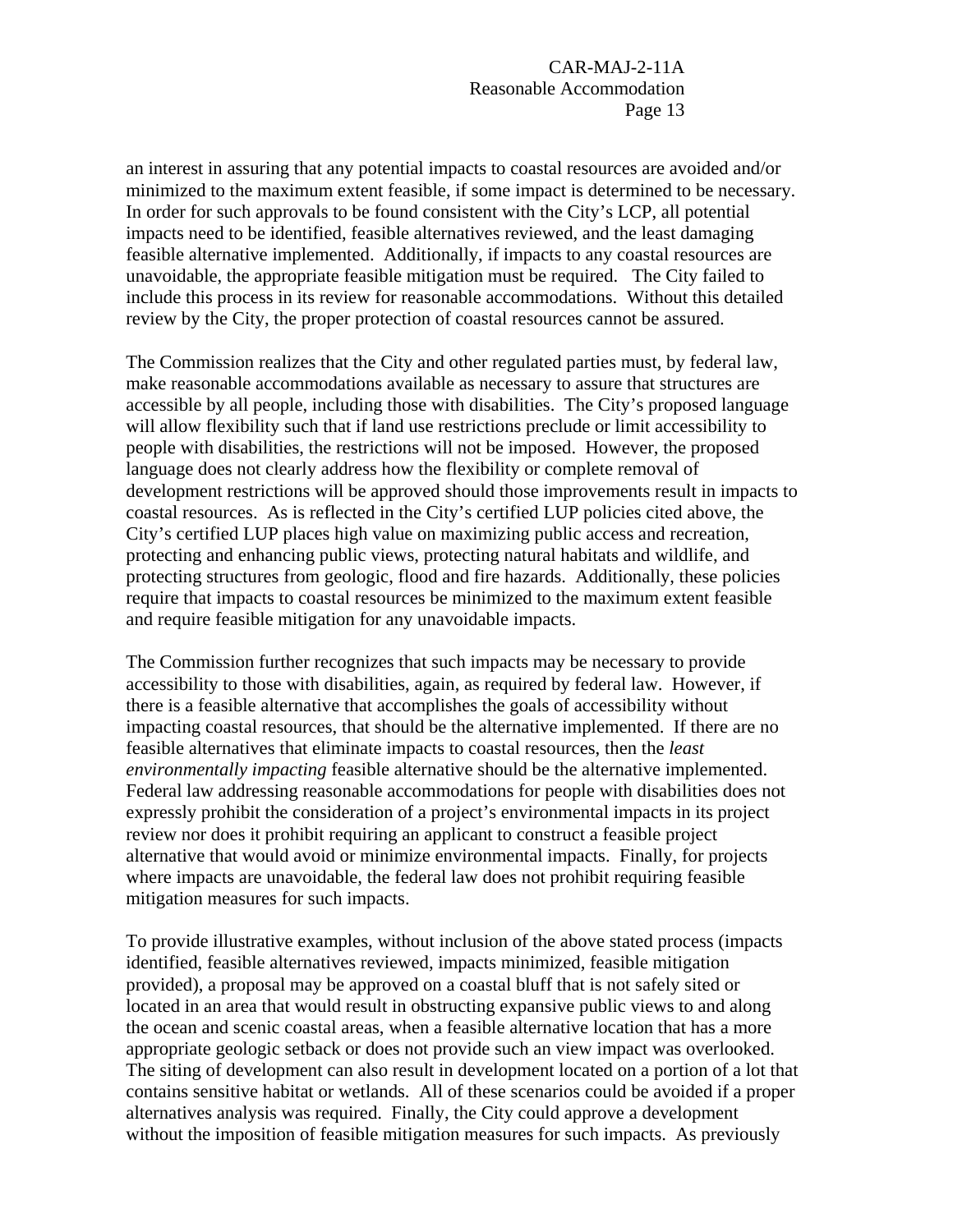stated, the City's proposed amendment does not clearly include the review of potential impacts and potential feasible alternatives, nor does it require feasible mitigation for unavoidable impacts. Absent these measures, coastal resource protection is not maximized.

Additionally, the City failed to clarify how the coastal development permit process is incorporated into approval of reasonable accommodation proposals. The coastal development permit process is the time when the City would review the project for consistency with the City's LCP. If this process is not clearly identified, there is potential that the City may approve a proposal that is not consistent with its LCP. Without detailed review of all potential impacts to coastal resources or clear inclusion of the coastal development permit process, the proposed amendment cannot be found consistent with the City's LCP, and; therefore shall be denied as submitted.

#### **PART V. FINDINGS FOR APPROVAL OF THE CITY OF CARLSBAD IMPLEMENTATION PLAN AMENDMENT, IF MODIFIED**

As proposed, the City's language allows for flexibility in application of land use and zoning standards, policies and regulations in order to provide for reasonable accommodation in development intended for people with disabilities, but the ordinance does not adequately address review of potential impacts to coastal resources or include an alternatives analysis. In addition, it does not require that the least environmentally damaging feasible alternative be implemented, nor does it require that if impacts are unavoidable, feasible mitigation has to be provided consistent with the certified LCP.

A project located in the coastal zone which requests land use and zoning flexibility should identify whether impacts to coastal resources would result and, if so, identify the specific resource(s) impacted. The alternatives review should also describe feasible alternatives to the project as proposed and identify the feasible alternative with the least impacts to coastal resources. And, finally, a request for reasonable accommodation should also identify and include feasible mitigation for any unavoidable impacts the project would create.

The Commission is therefore suggesting five modifications to the City's proposed amendment. The overarching intent of these modifications is to clearly identify that the approval of reasonable accommodations may also require review and issuance of a coastal development permit. To that end, two suggested modifications were included to address the projects *consistency* with the City's LCP and three modifications have been included to highlight the *process* for approving a coastal development permit for any reasonable accommodation proposal.

Suggested modifications (Nos. 2 and 4 respectively) modify the City's language to include 1) the requirement for any applicant to provide, as a component of their reasonable accommodation application, an assessment prepared by a qualified professional, which would include identification of any impacts to coastal resources, an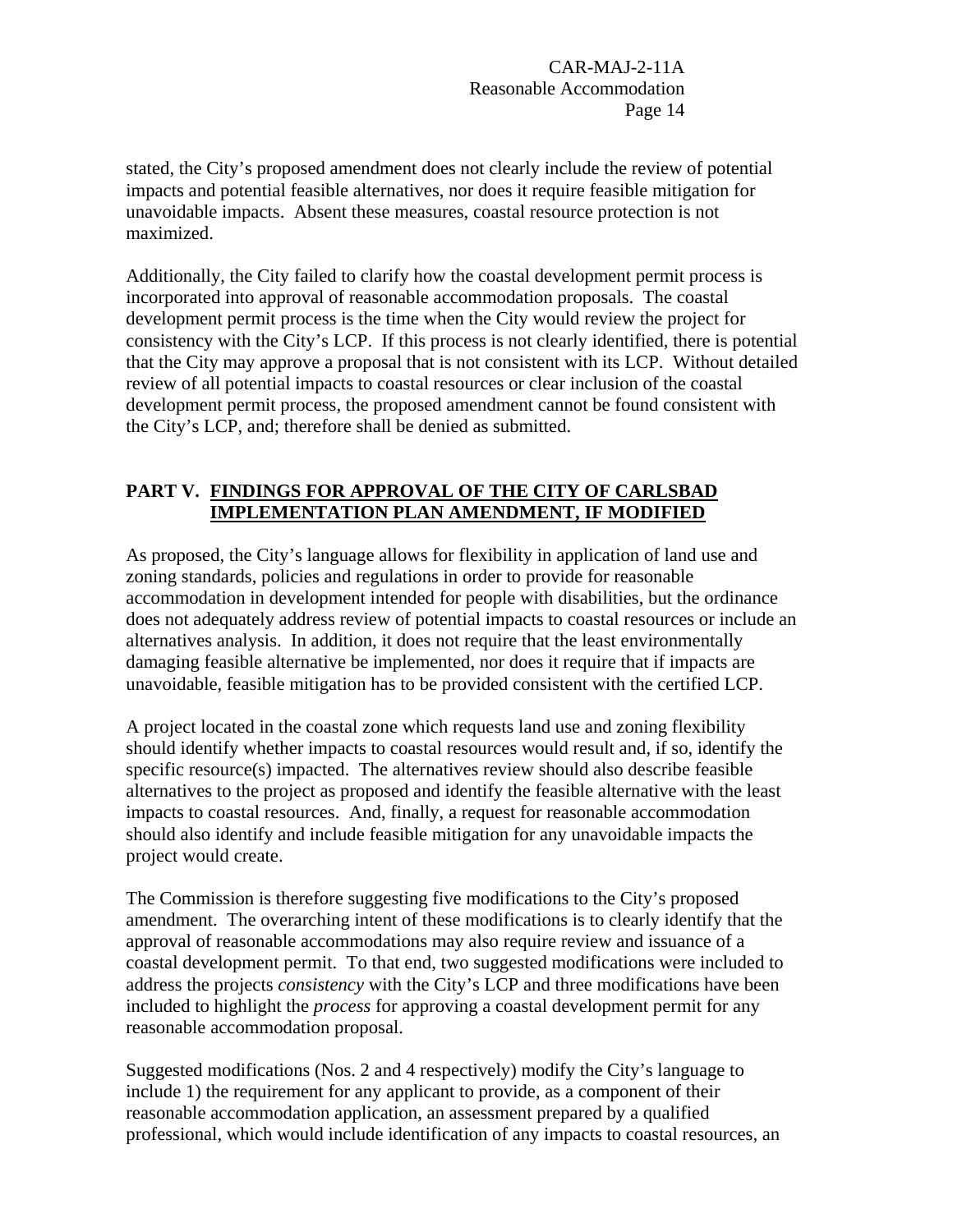alternatives analysis minimizing the identified impacts, and proposed mitigation should the impacts be unavoidable. Suggested modification (No. 4) requires that the City find, when reviewing a specific reasonable accommodation application, that the proposed development has been sited in order to eliminate or minimize any impacts to coastal resources, that the feasible alternative implemented is the least environmentally damaging alternative feasible; and, that all unavoidable impacts be mitigated consistent with the mitigation requirements of the City's certified LCP. With the inclusion of Suggested Modification Nos. 2 and 4, all coastal resources impacts will be minimized to the maximum extent feasible, and any unavoidable impacts will be adequately mitigated. It is only with the inclusion of these modifications that the proposed amendment can be found consistent with the City's LUP.

The remaining three modifications serve to clarify the coastal development permit process. Suggested Modification No. 1 clarifies that an individual or any developer of housing for an individual with disabilities is obligated to comply with other applicable regulations not at issue in the requested accommodation. Suggested Modification No. 3 requires that a request for reasonable accommodation shall be processed concurrent with any other required discretionary approval. Finally Suggest Modification No. 5 clarifies that if the reasonable accommodation proposal also includes a coastal development permit, an appeal of the decision will also be governed by the appeal procedure for coastal development permits.

To conclude, the certified LUP requires that coastal resources such as public access and recreation, public views, and sensitive habitats; including wetlands, be protected. For the reasons described above, only if modified as suggested can the proposed Implementation Plan amendment be found to be consistent with and adequate to carry out the public access and recreation, public view and habitat protection policies of the City's certified Land Use Plan in addition to policies related to assuring that any proposed reasonable accommodation will be safe from potential flood, fire and geologic hazards. Therefore, the Commission finds that, as modified, the proposed Implementation Plan amendment will be consistent with and adequate to carry out the provisions of the certified Land Use Plan (LUP).

## **PART VI. CONSISTENCY WITH THE CALIFORNIA ENVIRONMENTAL QUALITY ACT (CEQA)**

Section 21080.5 of the California Environmental Quality Act (CEQA) exempts local government from the requirement of preparing an environmental impact report (EIR) in connection with its local coastal program. The Commission's LCP review and approval program has been found by the Resources Agency to be functionally equivalent to the EIR process. Thus, under CEQA Section 21080.5, the Commission is relieved of the responsibility to prepare an EIR for each LCP.

Nevertheless, the Commission is required, in a LCP submittal or, as in this case, a LCP amendment submittal, to find that the approval of the proposed LCP, or LCP, as